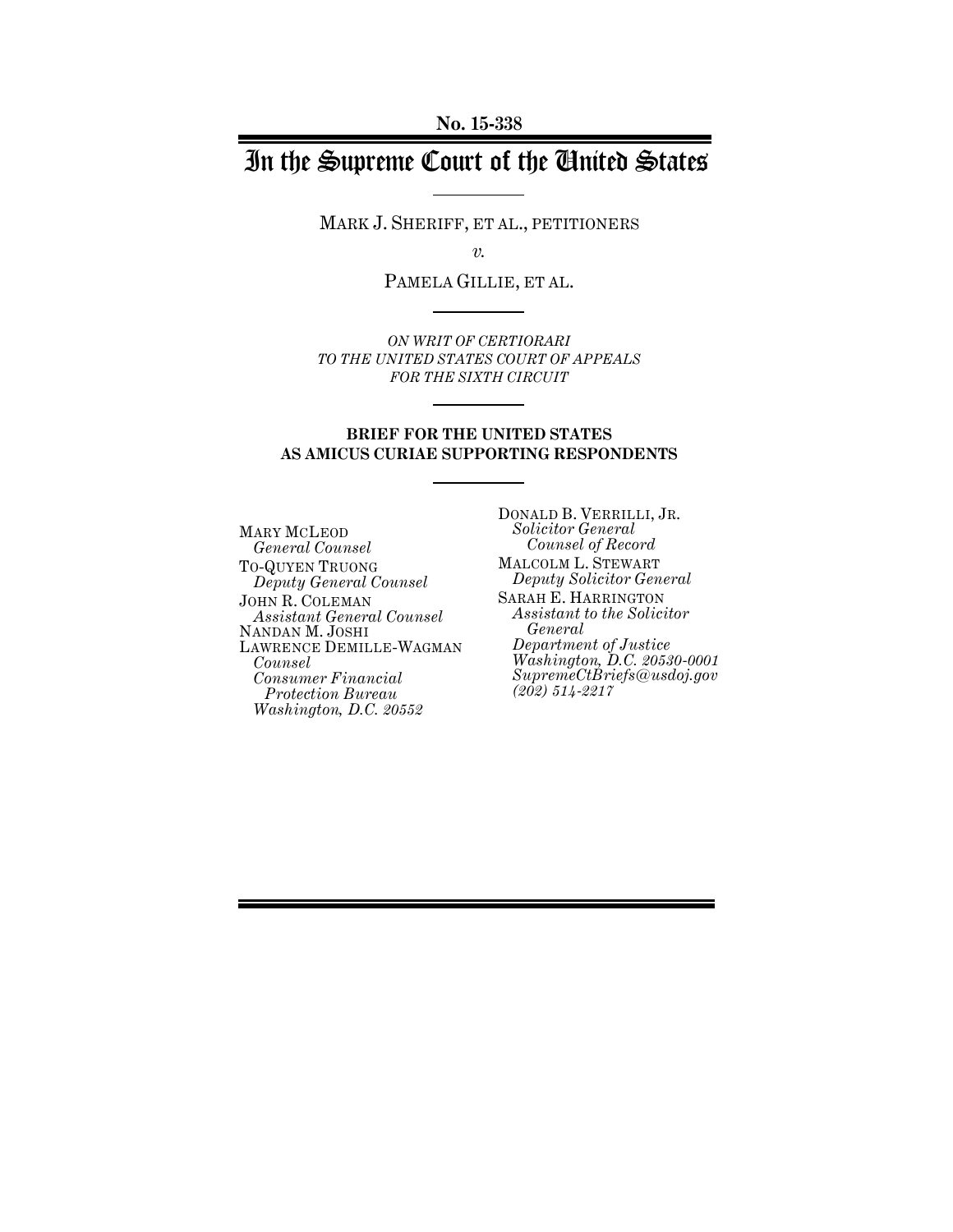#### **QUESTIONS PRESENTED**

1. Whether "special counsel" appointed by the Attorney General of Ohio to collect debts owed to the State are exempted from the definition of "debt collector" under the Fair Debt Collection Practices Act (FDCPA), 15 U.S.C. 1692 *et seq.*, because they are "officer[s]" of the State.

2. Whether special counsel's use of the Ohio Attorney General's letterhead on their communications to debtors violated the FDCPA.

(I)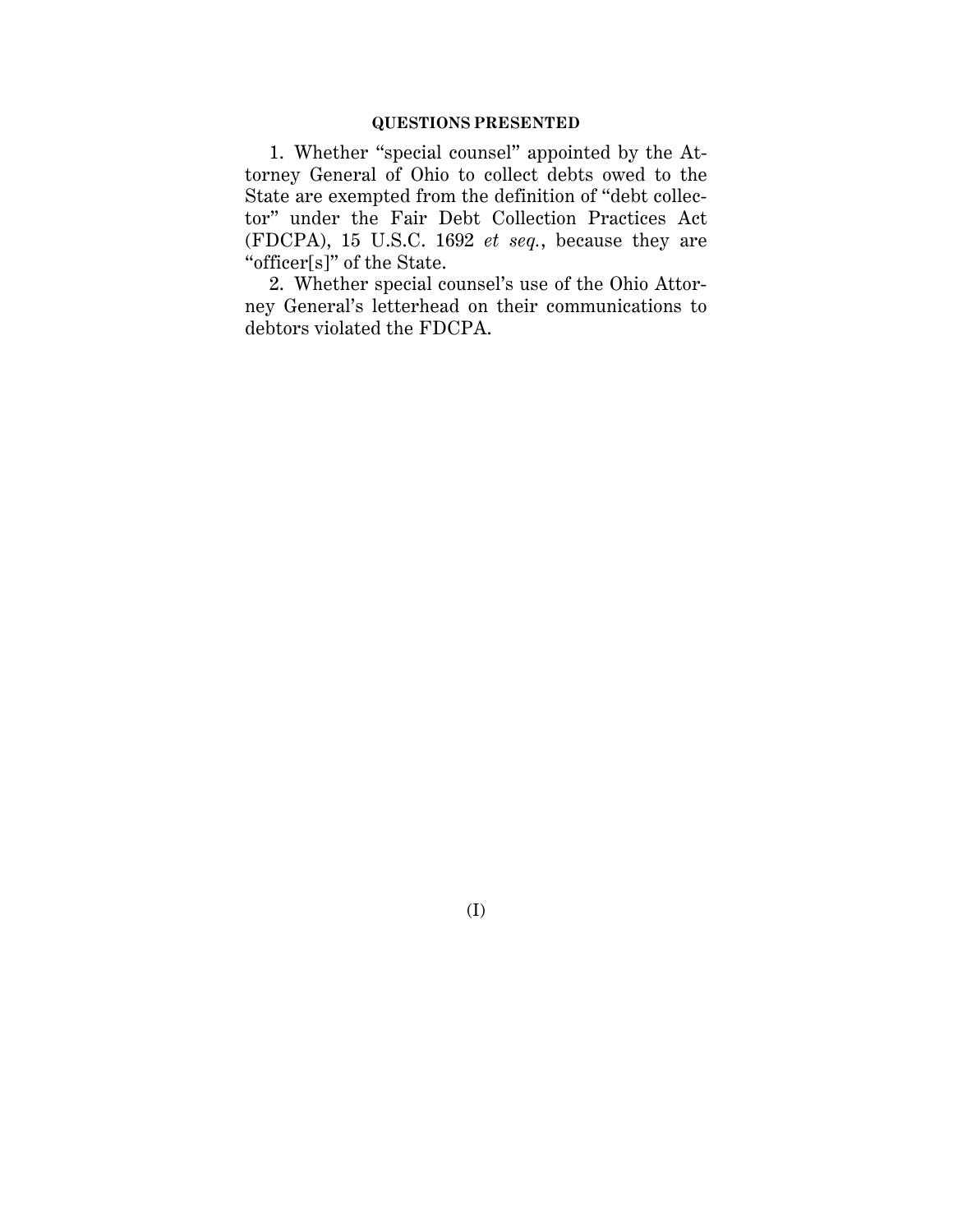## **TABLE OF CONTENTS**

Page

| Ohio's debt-collection special counsel are "debt<br>Ι. |  |  |  |  |
|--------------------------------------------------------|--|--|--|--|
| collector[s]" subject to the FDCPA's requirements      |  |  |  |  |
|                                                        |  |  |  |  |
| Ohio's debt-collection special counsel are<br>A.       |  |  |  |  |
| not state "officer[s]" within the meaning of           |  |  |  |  |
|                                                        |  |  |  |  |
| The structure and purposes of the FDCPA<br><b>B.</b>   |  |  |  |  |
| confirm that Ohio's special counsel are not            |  |  |  |  |
| state "officers" within the meaning of Section         |  |  |  |  |
|                                                        |  |  |  |  |
| Application of the FDCPA to Ohio's debt-<br>C.         |  |  |  |  |
| collection special counsel does not intrude on         |  |  |  |  |
|                                                        |  |  |  |  |
| II.<br>A reasonable jury could conclude that Ohio's    |  |  |  |  |
| debt-collection special counsel violated the FDCPA     |  |  |  |  |
| by using the letterhead of the Office of the Attorney  |  |  |  |  |
|                                                        |  |  |  |  |
| Whether a debt-collection practice is false,<br>A.     |  |  |  |  |
| deceptive, or misleading should be judged              |  |  |  |  |
| from the perspective of an unsophisticated             |  |  |  |  |
|                                                        |  |  |  |  |
| Because a reasonable jury could find that<br><b>B.</b> |  |  |  |  |
| Ohio's debt-collection special counsel violated        |  |  |  |  |
| the FDCPA, the court of appeals correctly              |  |  |  |  |
| reversed the district court's award of summary         |  |  |  |  |
|                                                        |  |  |  |  |
|                                                        |  |  |  |  |
|                                                        |  |  |  |  |

(III)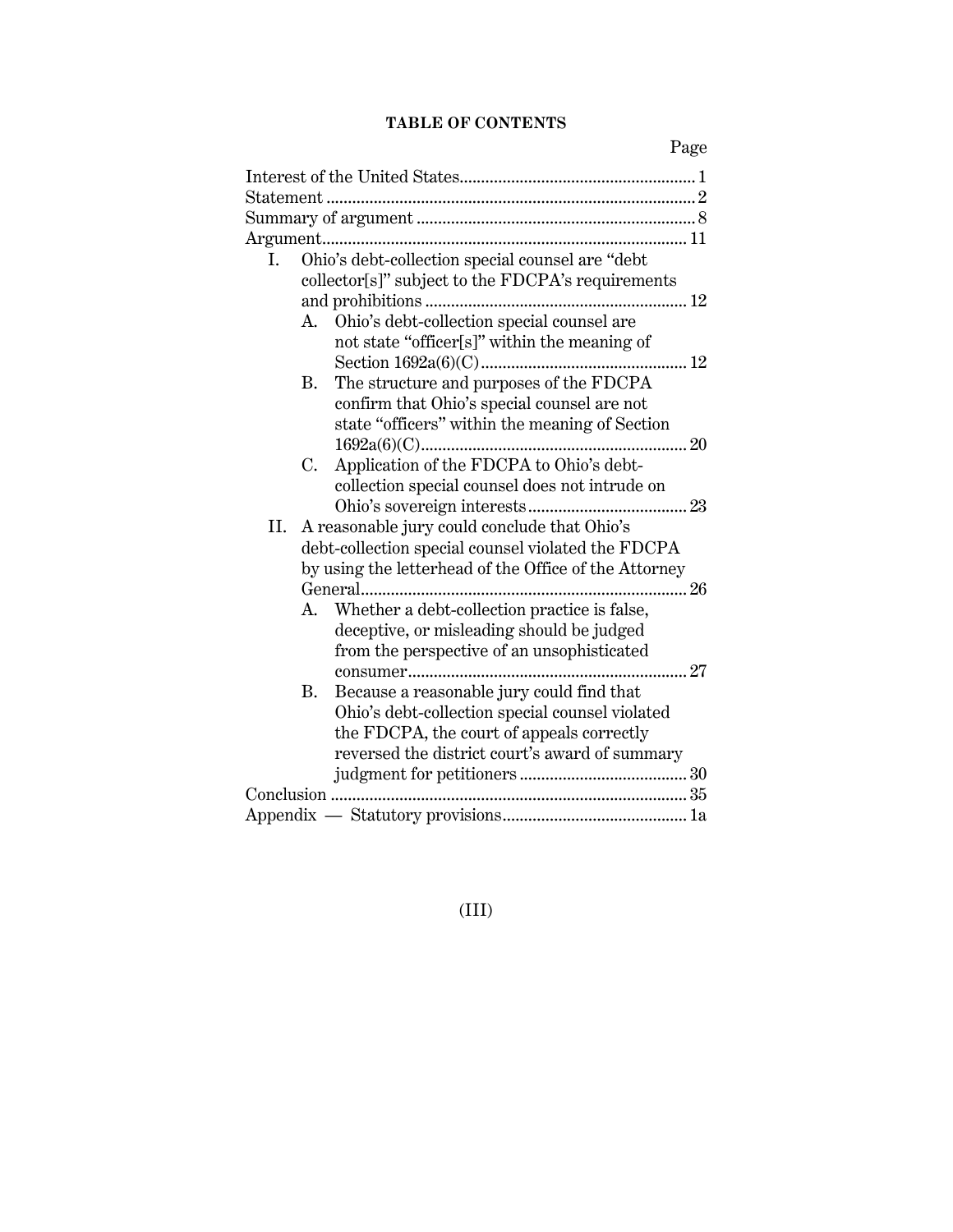# **TABLE OF AUTHORITIES**

| Cases:<br>Page                                         |
|--------------------------------------------------------|
| Baker v. G.C. Servs. Corp., 677 F.2d 775               |
| Clomon v. Jackson, 988 F.2d 1314 (2d Cir. 1993)  29    |
| Donohoe v. Quick Collect, Inc., 592 F.3d 1027          |
| Eades v. Kennedy, PC Law Offices, 799 F.3d 161         |
| Exposition Press, Inc. v. FTC, 295 F.2d 869            |
| (2d. Cir. 1961), cert. denied, 370 U.S. 917 (1962) 28  |
| Fouts v. Express Recovery Servs., Inc. 602 Fed.        |
|                                                        |
| FTC v. Standard Educ. Soc'y, 302 U.S. 112 (1937) 28    |
| Fuldauer v. City of Cleveland, 290 N.E.2d 546          |
| Gammon v. G.C. Servs. Ltd. P'ship, 27 F.3d 1254        |
| Goswami v. American Collections Enter., Inc.,          |
| 377 F.3d 488 (5th Cir. 2004), cert. denied,            |
|                                                        |
| Gregory v. Ashcroft, 501 U.S. 452 (1991) 8, 24         |
| Hall v. Wisconsin, 103 (13 Otto) U.S. 5 (1880)  13, 17 |
| Hana Fin., Inc. v. Hana Bank, 135 S. Ct. 907           |
| $(2015)$                                               |
| Jensen v. Pressler & Pressler, 791 F.3d 413            |
|                                                        |
| Jeter v. Credit Bureau, Inc. 760 F.2d 1168             |
| McKinney v. Cadleway Props., Inc., 548 F.3d 496        |
|                                                        |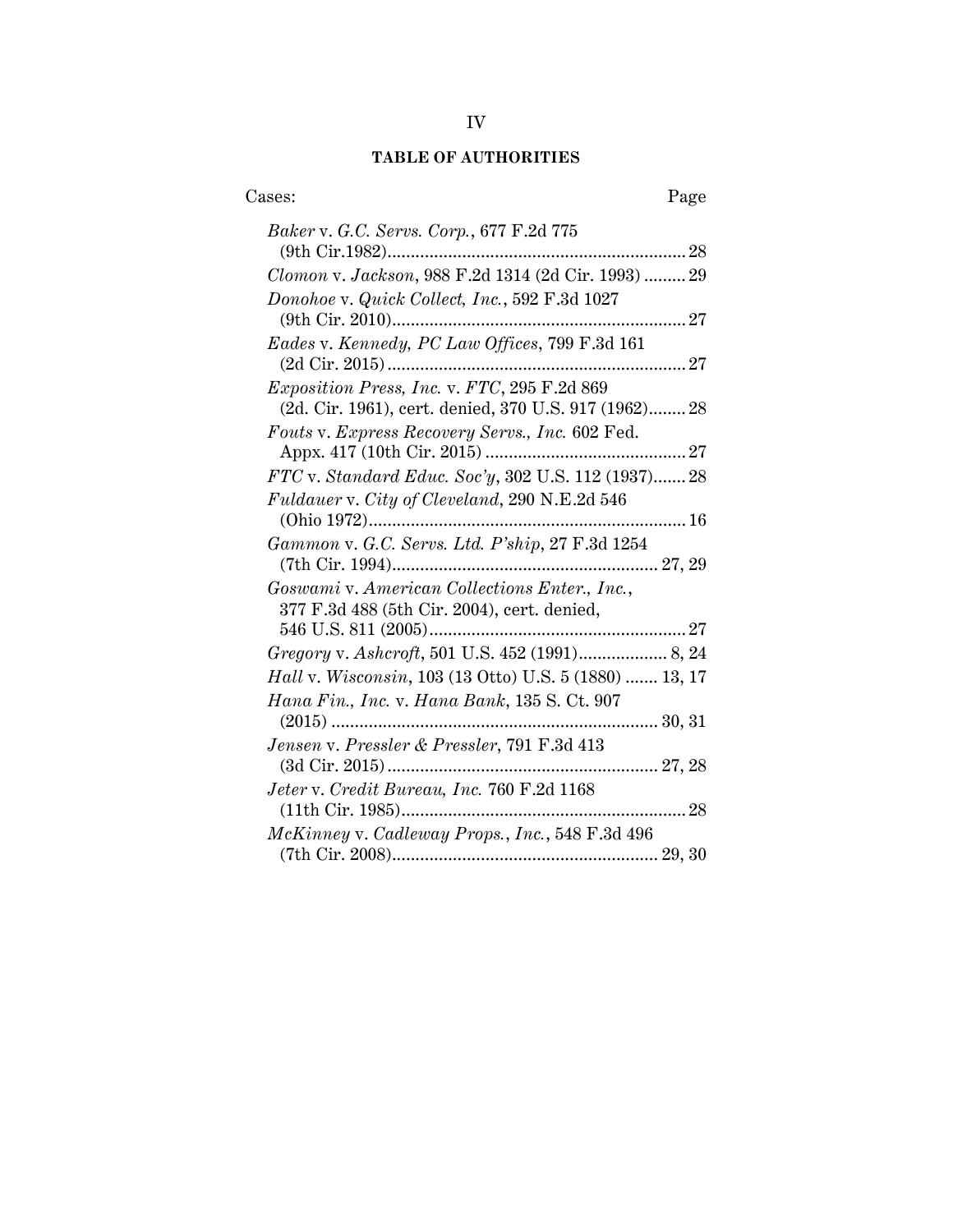| Cases—Continued:<br>Page                                                                         |
|--------------------------------------------------------------------------------------------------|
| McMahon v. LVNV Funding, LLC, 744 F.3d 1010                                                      |
| Merrill Lynch, Pierce, Fenner & Smith Inc. v.                                                    |
| Metcalf & Eddy v. Mitchell, 269 U.S. 514                                                         |
| Miljkovic v. Shafritz & Dinkin, P.A., 791 F.3d                                                   |
| Neder v. United States, 527 U.S. 1 (1999)  13                                                    |
| Peters v. General Serv. Bureau, Inc., 277 F.3d                                                   |
| Pollard v. Law Office of Mandy L. Spaulding,                                                     |
| Robers v. United States, 134 S. Ct. 1854 (2014)  22                                              |
| Russell v. Absolute Collection Servs., Inc.,                                                     |
| Scofield v. Strain, 51 N.E. 1012 (Ohio 1943) 17                                                  |
| Slough, In re, 70 F.T.C. 1318 (1966), enforced,<br>Slough v. FTC, 369 F.2d 870 (5th Cir.), cert. |
| State v. Jennings, 49 N.E. 404 (Ohio 1898) 14                                                    |
| State v. Wilson, 29 Ohio St. 347 (1876) 14, 16                                                   |
| State ex rel. Landis v. Board of Comm'rs of Butler                                               |
|                                                                                                  |
| State ex rel. Newman v. Skinner, 191 N.E. 127                                                    |
| United States v. Germaine, 99 U.S. (9 Otto) 508                                                  |
| United States v. Hartwell, 73 U.S. (6 Wall.) 385                                                 |
| United States v. Maurice, 26 F. Cas. 1211                                                        |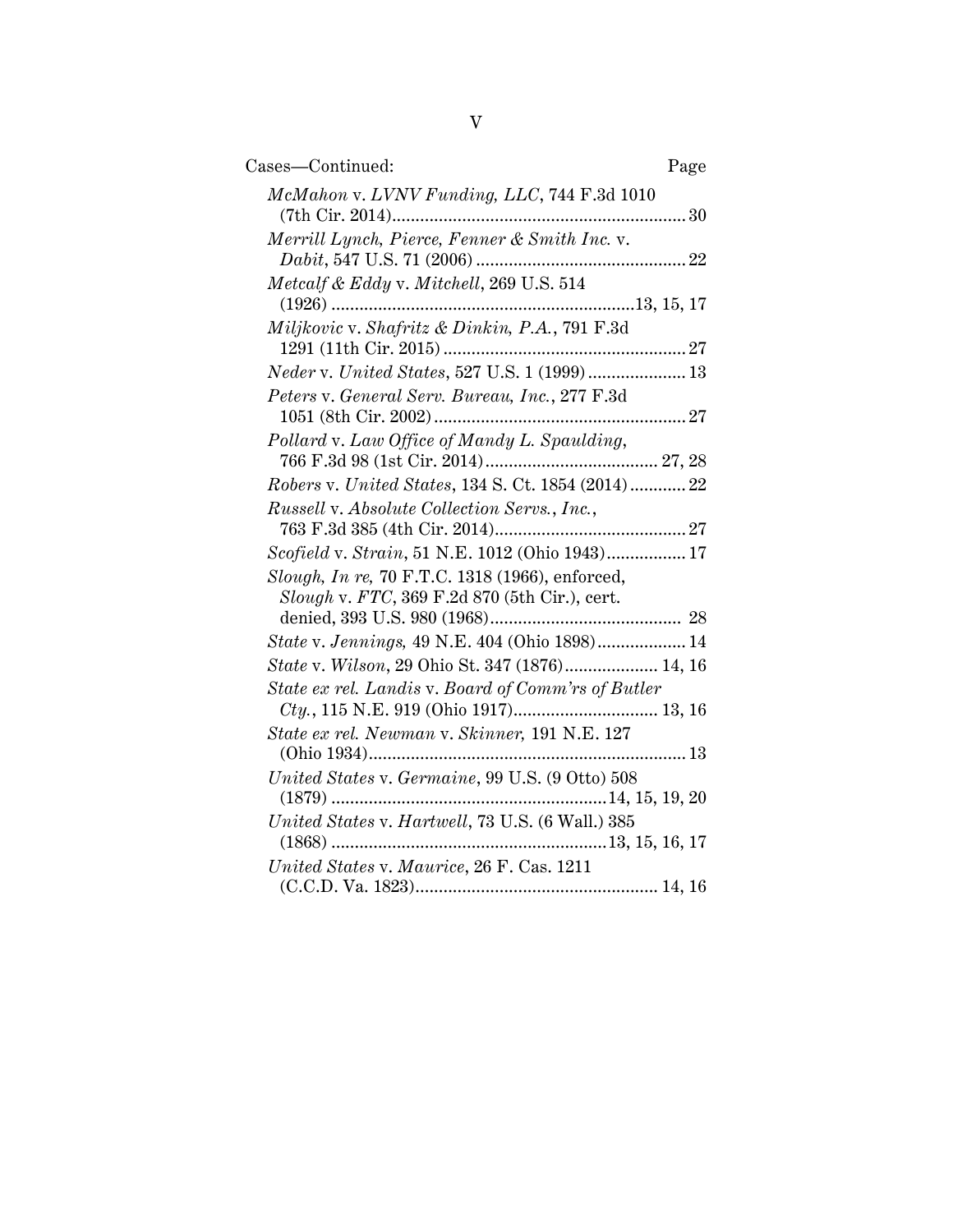| Case—Continued:                        | Page |
|----------------------------------------|------|
| Wilson v. Quadramed Corp. 225 F.3d 350 |      |
|                                        |      |

# Statutes:

| Act of Mar. 3, 1873, ch. 234, § 35, 17 Stat. 576  19 |
|------------------------------------------------------|
| Age Discrimination in Employment Act of 1967,        |
|                                                      |
|                                                      |
| Fair Debt Collection Practices Act, 15 U.S.C. 1692   |
|                                                      |
|                                                      |
|                                                      |
|                                                      |
|                                                      |
|                                                      |
|                                                      |
|                                                      |
|                                                      |
|                                                      |
|                                                      |
|                                                      |
|                                                      |
|                                                      |
|                                                      |
|                                                      |
|                                                      |
| Federal Trade Commission Act, 15 U.S.C. 41           |
|                                                      |
|                                                      |
|                                                      |
|                                                      |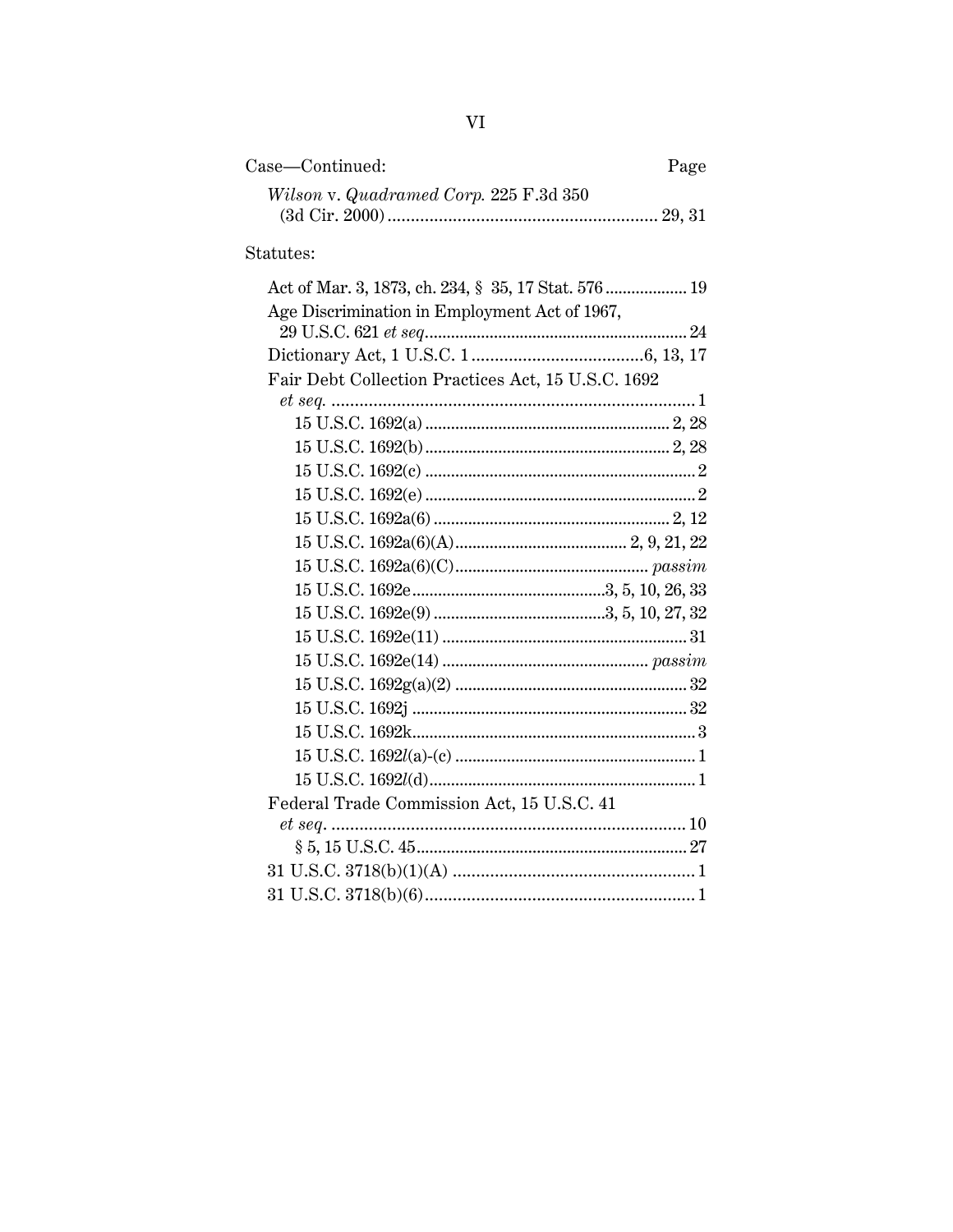| Statutes-Continued:                                                                                   | Page |
|-------------------------------------------------------------------------------------------------------|------|
| Ohio Rev. Code Ann. (LexisNexis 2014):                                                                |      |
|                                                                                                       |      |
|                                                                                                       |      |
| Miscellaneous:                                                                                        |      |
|                                                                                                       |      |
| Letter from Thomas E. Krane, Attorney, Division of<br>Financial Practices, FTC, to Richard T. deMayo, |      |
|                                                                                                       |      |
| Floyd R. Mechem, A Treatise on the Law of Public<br>Offices and Officers (1890) 14, 15, 21, 25        |      |
| Opinion of the Justices, 3 Greenl. (Me.) 481 (1822) 14, 20                                            |      |
| S. Rep. No. 382, 95th Cong., 1st Sess. (1977) 11, 21, 25                                              |      |
|                                                                                                       |      |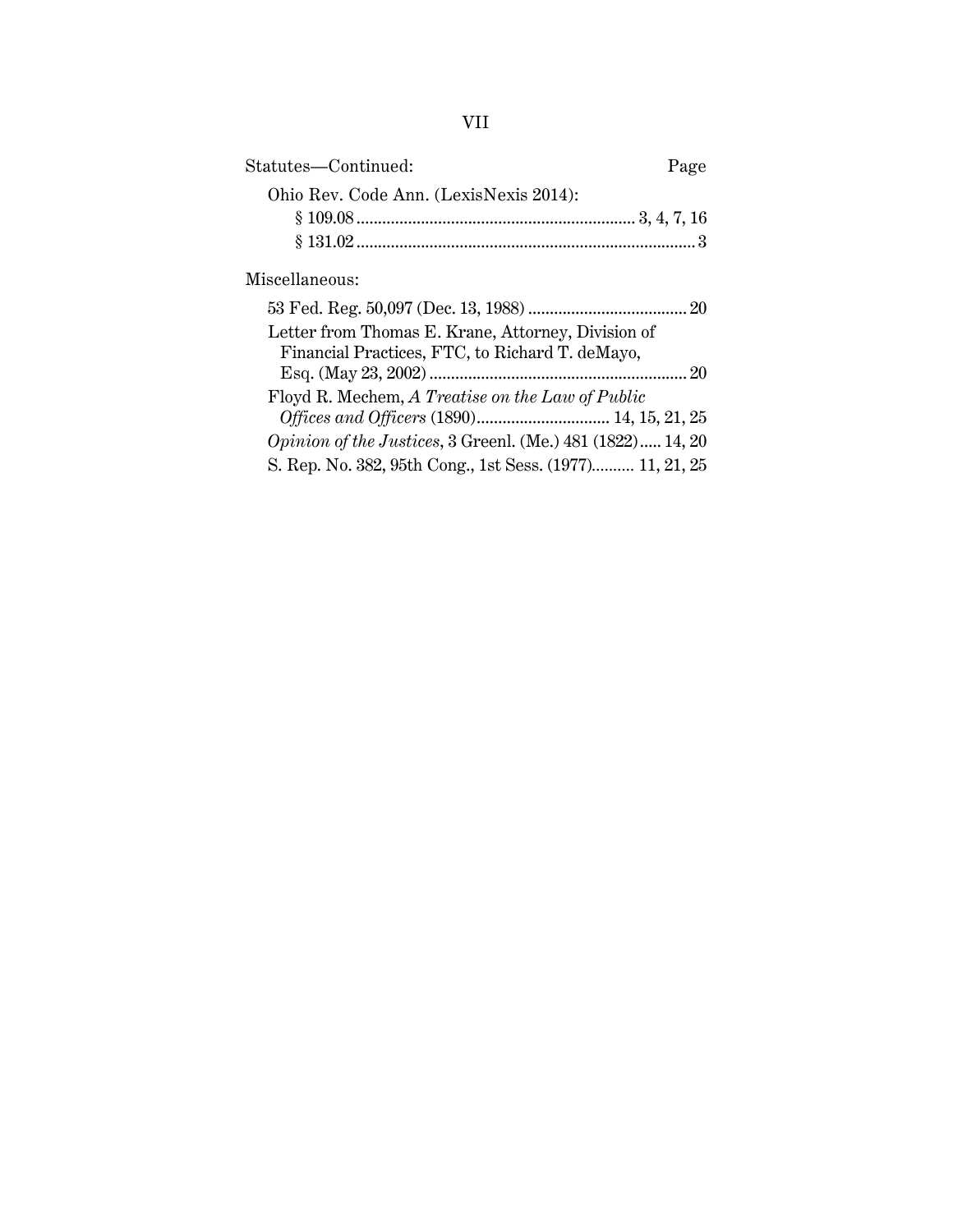# In the Supreme Court of the United States

No. 15-338

MARK J. SHERIFF, ET AL., PETITIONERS

*v.*

PAMELA GILLIE, ET AL.

*ON WRIT OF CERTIORARI TO THE UNITED STATES COURT OF APPEALS FOR THE SIXTH CIRCUIT*

#### **BRIEF FOR THE UNITED STATES AS AMICUS CURIAE SUPPORTING RESPONDENTS**

#### **INTEREST OF THE UNITED STATES**

The Fair Debt Collection Practices Act (FDCPA or Act), 15 U.S.C. 1692 *et seq.*, authorizes the Consumer Financial Protection Bureau (CFPB) to "prescribe rules with respect to the collection of debts by debt collectors, as defined in" the FDCPA. 15 U.S.C. 1692*l*(d). The CFPB and other federal regulatory agencies are responsible for enforcing the Act through administrative proceedings and civil litigation. 15 U.S.C. 1692*l*(a)-(c). In addition, private counsel who assist in collecting debts owed to the United States are subject to the Act's requirements. See 31 U.S.C.  $3718(b)(1)(A)$  and (6). The United States therefore has a substantial interest in the Court's resolution of the questions presented.

(1)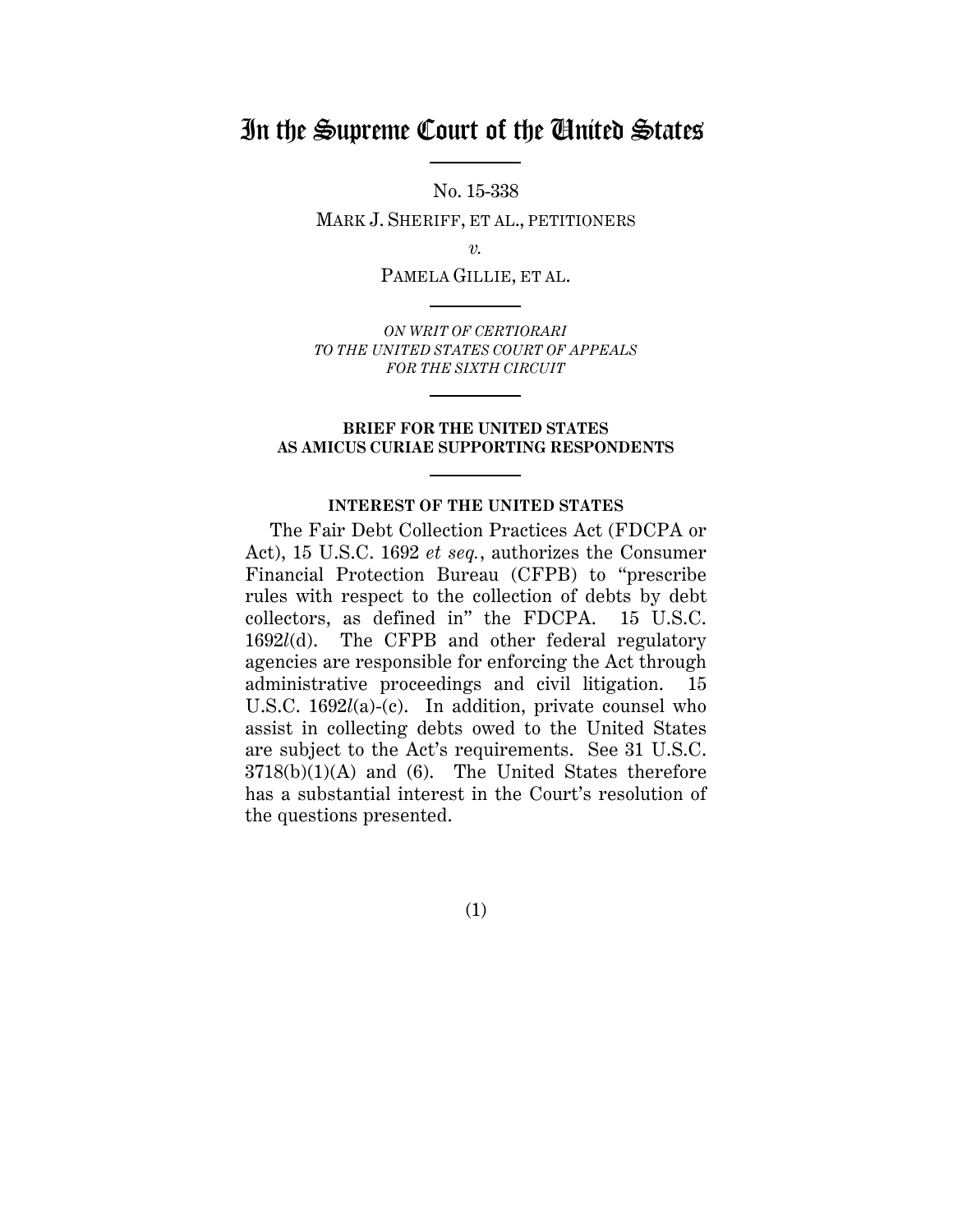#### **STATEMENT**

1. a. Congress enacted the FDCPA in 1977 based on "abundant evidence of the use of abusive, deceptive, and unfair debt collection practices by many debt collectors." 15 U.S.C. 1692(a). Congress concluded that "[e]xisting laws \* \* \* are inadequate to protect consumers," and that "the effective collection of debts" does not require "misrepresentation or other abusive debt collection practices." 15 U.S.C. 1692(b) and (c). The Act subjects debt collectors to various procedural and substantive requirements that are designed to "eliminate abusive debt collection practices by debt collectors" while "insur[ing] that those debt collectors who refrain from using abusive debt collection practices are not competitively disadvantaged." 15 U.S.C. 1692(e).

The FDCPA applies to any "debt collector," a term that the Act generally defines as "any person who uses any instrumentality of interstate commerce or the mails in any business the principal purpose of which is the collection of any debts, or who regularly collects or attempts to collect, directly or indirectly, debts owed or due or asserted to be owed or due another." 15 U.S.C. 1692a(6). The Act's definition of "debt collector" specifically excludes, *inter alia*, "any officer or employee of a creditor while, in the name of the creditor, collecting debts for such creditor," 15 U.S.C. 1692a(6)(A), and "any officer or employee of the United States or any State to the extent that collecting or attempting to collect any debt is in the performance of his official duties,"  $15$  U.S.C.  $1692a(6)(C)$ .

The FDCPA prohibits debt collectors from "us[ing] any false, deceptive, or misleading representation or means in connection with the collection of any debt."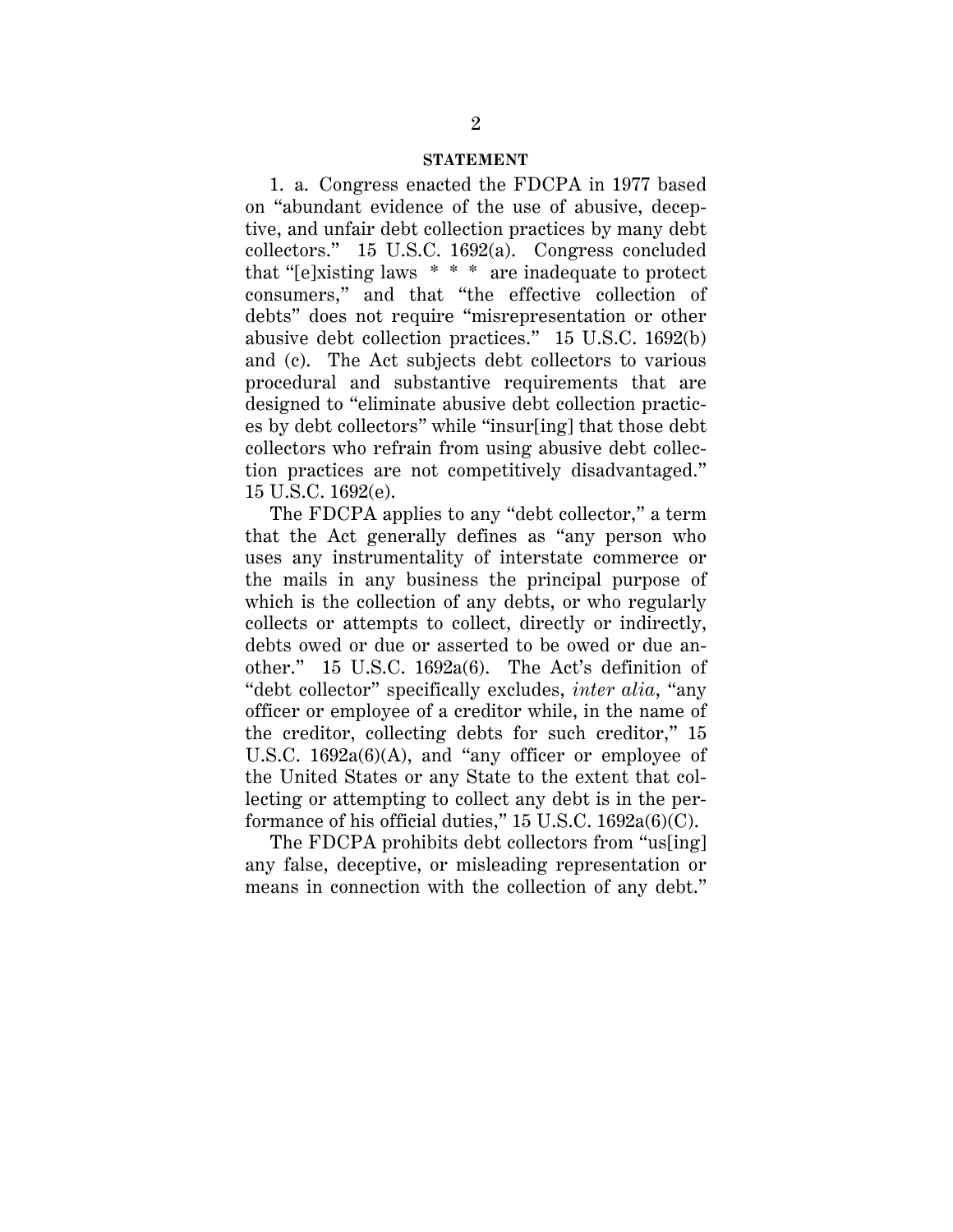15 U.S.C. 1692e. In addition to that general prohibition, Congress has identified 16 specific practices that violate Section 1692e. As relevant here, the prohibited practices include the "use or distribution of any written communication which simulates or is falsely represented to be a document authorized, issued, or approved by any court, official, or agency of the United States or any State, or which creates a false impression as to its source, authorization, or approval," 15 U.S.C. 1692e(9), and the "use of any business, company, or organization name other than the true name of the debt collector's business, company, or organization," 15 U.S.C. 1692e(14). The Act authorizes civil actions against "any debt collector who fails to comply with any provision of [the FDCPA] with respect to any person." 15 U.S.C. 1692k.

b. The Attorney General of Ohio is charged by state law with collecting debts owed to the State. Ohio Rev. Code Ann. § 131.02 (LexisNexis 2014). Ohio law authorizes the Attorney General to "appoint special counsel to represent the state in connection with all claims of whatsoever nature which are certified to the attorney general for collection under any law or which the attorney general is authorized to collect." *Id.* at § 109.08. Section 109.08 further provides that "[s]uch special counsel shall be paid for their services from funds collected by them in an amount approved by the attorney general." *Ibid.*

The statute directs the Ohio Attorney General to provide special counsel appointed to collect tax debts "the official letterhead stationery of the attorney general." Ohio Rev. Code Ann. § 109.08 (LexisNexis 2014). It also requires such counsel to "use the letterhead stationery, but only in connection with the collec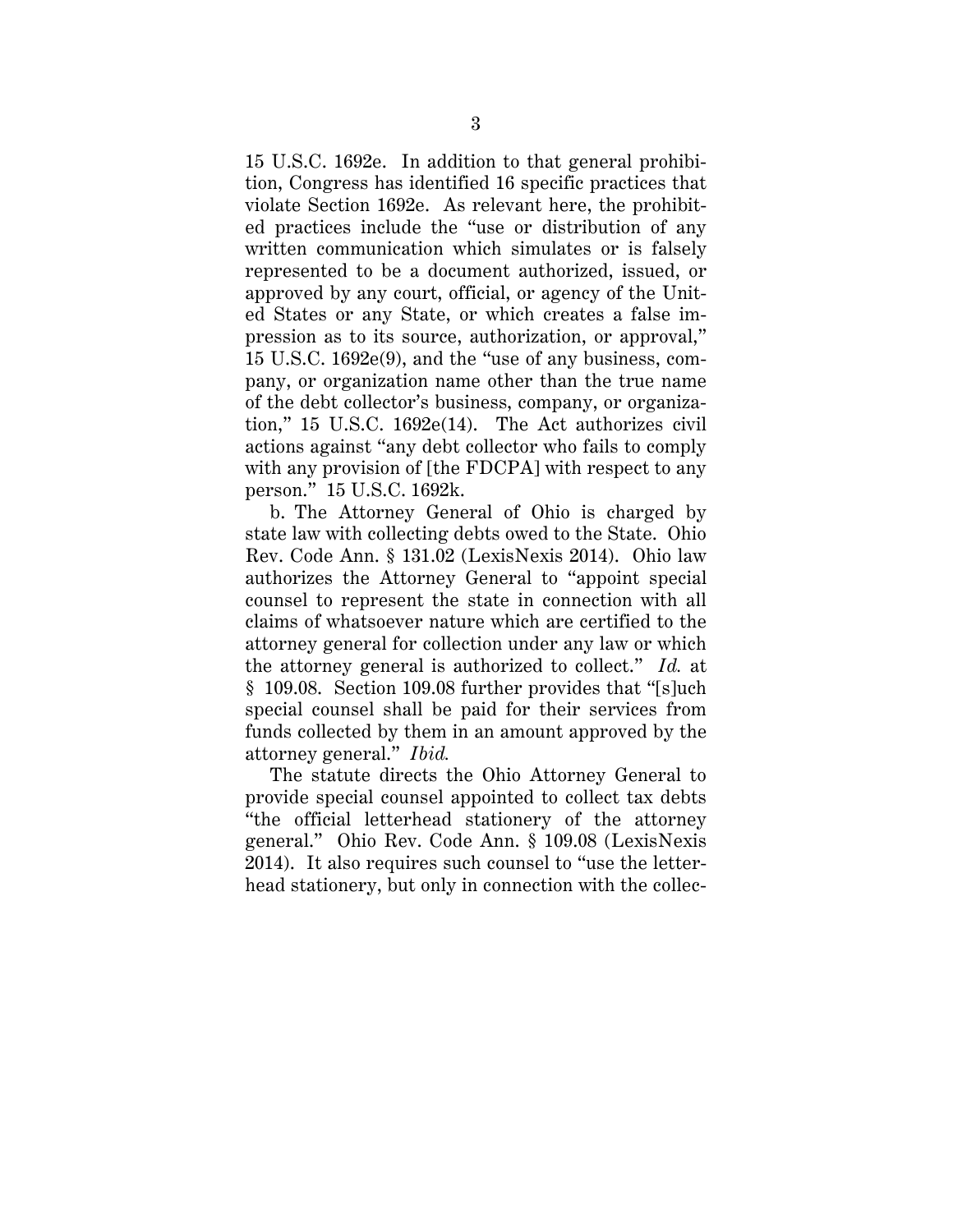tion of such claims arising out of those taxes." *Ibid.* Individuals hired by Ohio as special counsel have been orally directed by the Attorney General to use the letterhead of the Office of the Attorney General in connection with all collections. Pet. App. 24a.

To choose the individuals who will assist Ohio officials in collecting debts owed to the State, the Attorney General issues a "Request for Qualifications" for collections special counsel. Pet. App. 23a. Applicants selected as special counsel enter into a "Retention Agreement" with the Attorney General, *ibid.*; see J.A. 170-205, under which "Special Counsel and its employees" agree to "conduct any and all legal and collection work assigned by the Attorney General," and to "render [such] services \* \* \* as an independent contractor," J.A. 171, 173.

2. In 2012, each respondent received a debtcollection letter signed by an individual who was or purported to be a special counsel hired by the Ohio Attorney General. See Pet. App. 25a-26a, 71a-76a.

The letter sent to respondent Pamela Gillie included letterhead from the Ohio Attorney General's office. Pet. App. 73a. The letterhead contained the Attorney General's name and title, as well as the official state seal. *Ibid.* The letter was signed by "Eric A. Jones, Outside Counsel for the Attorney General's Office," and contained a payment coupon listing the "Law Office of Eric A. Jones, L.L.C." as the payee's address. *Ibid.* Gillie's affidavit stated that she believed that the letter was from the Attorney General and that Eric Jones "was someone from the Ohio Attorney General's Office," but that she was confused by the inclusion of the other names. J.A. 136; Pet. App. 26a.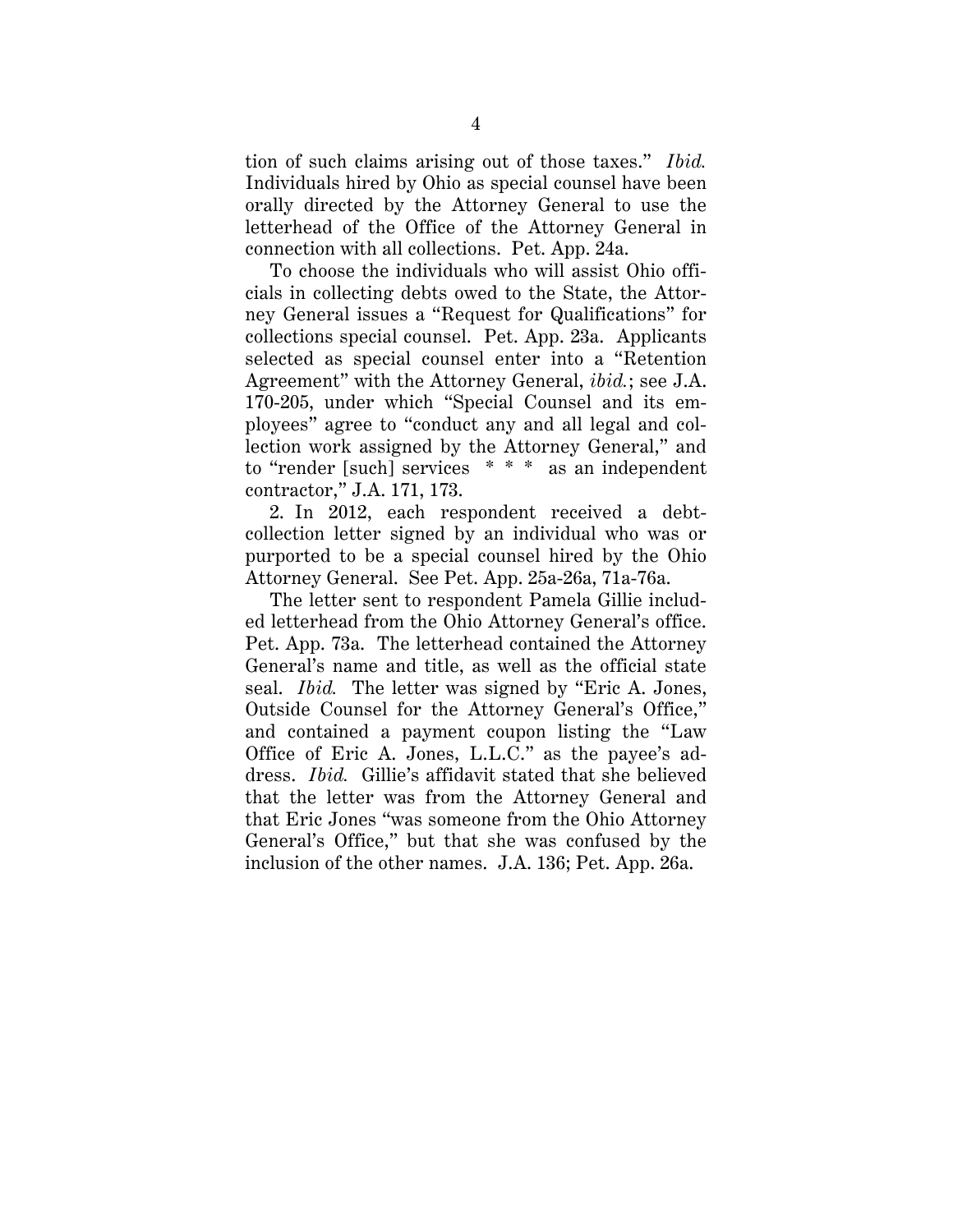The letter sent to respondent Hazel Meadows included a different version of the Ohio Attorney General's letterhead, containing the state seal with the designation "Office of the Ohio Attorney General, Collection Enforcement Section." Pet. App. 76a. That letter was signed by Sarah Sheriff of Wiles, Boyle, Burkholder & Bringardner Co., I.P.A., with the title of "Special Counsel to the Attorney General of the State of Ohio." *Ibid.* It is undisputed that the special counsel assigned to the Meadows debt was Mark Sheriff, not Sarah Sheriff. *Id.* at 78a, 97a. Meadows stated in an affidavit that "it was hard to tell" who had sent the letter to her because "the top of the letter \* \* \* showed it was from the Ohio Attorney General's Office," but the envelope the letter came in indicated it was from the law firm. J.A. 139; Pet. App. 26a.

3. In March 2013, respondents filed this action against petitioners Eric Jones, Sarah Sheriff, Mark Sheriff, and their respective law firms, alleging that the use by Ohio's debt-collection special counsel of letterheads from the Office of the Attorney General (OAG) violated various prohibitions in 15 U.S.C. 1692e. Pet. App. 80a. In particular, plaintiffs alleged that use of the OAG letterhead "created a false impression that the OAG was the source of the letters," in violation of 15 U.S.C. 1692e(9), and that the letters used a name other than the "true name" of the debt collector's business or company, in violation of 15 U.S.C. 1692e(14). Pet. App. 80a*.* The Ohio Attorney General intervened in support of the attorneys and law firms. *Id.* at 27a, 81a.

The district court granted petitioners' motion for summary judgment. The court held that Ohio's spe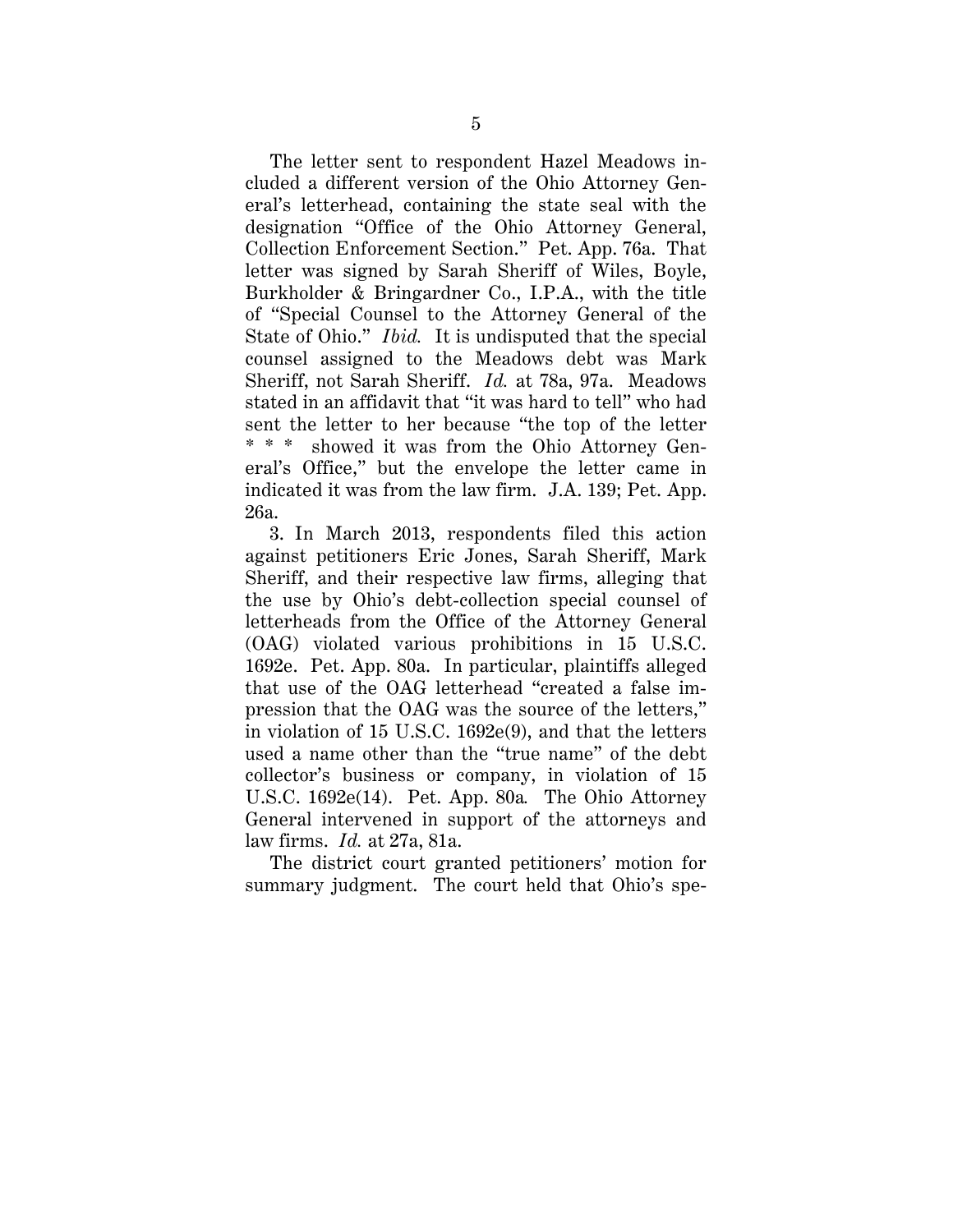cial counsel are "officer[s]" of the State within the meaning of 15 U.S.C.  $1692a(6)(C)$  and therefore are excluded from the FDCPA's definition of "debt collector." Pet. App. 27a, 84a-90a. The district court also concluded that, even if the special counsel were "debt collector[s]" under the FDCPA, their use of OAG letterhead did not violate the Act because the letters "accurately reflect" special counsel's role "as representatives of the State of Ohio appointed by the OAG to collect debts owed to the State." *Id*. at 27a-28a, 91a-98a. The court explained that "[a]ny initial confusion" caused by the letterhead "is dispelled by special counsel's signature in which they identify themselves and their relationship to the OAG." *Id.* at 98a.

4. The court of appeals reversed. Pet. App. 18a-54a.

a. The court of appeals held that Ohio's special counsel do not qualify for the state-officer exemption from the FDCPA's definition of "debt collector" because they are not "officer[s]" as defined by the Dictionary Act, 1 U.S.C. 1. That statute defines "officer" to "include[] any person authorized by law to perform the duties of the office." *Ibid.* The court explained that the Ohio statutes authorizing the appointment of special counsel to collect debts owed to the State "do not authorize special counsel to fulfill the duties of any office." Pet. App. 31a; see *id.* at 31a-44a. On the contrary, the court reasoned, the relevant provision of state law "simply establishes the framework under which the Attorney General, within his or her discretion, may delegate the collection of debts to a thirdparty debt collector." *Id.* at 32a.

The court of appeals rejected petitioners' argument that special counsel qualify as officers because they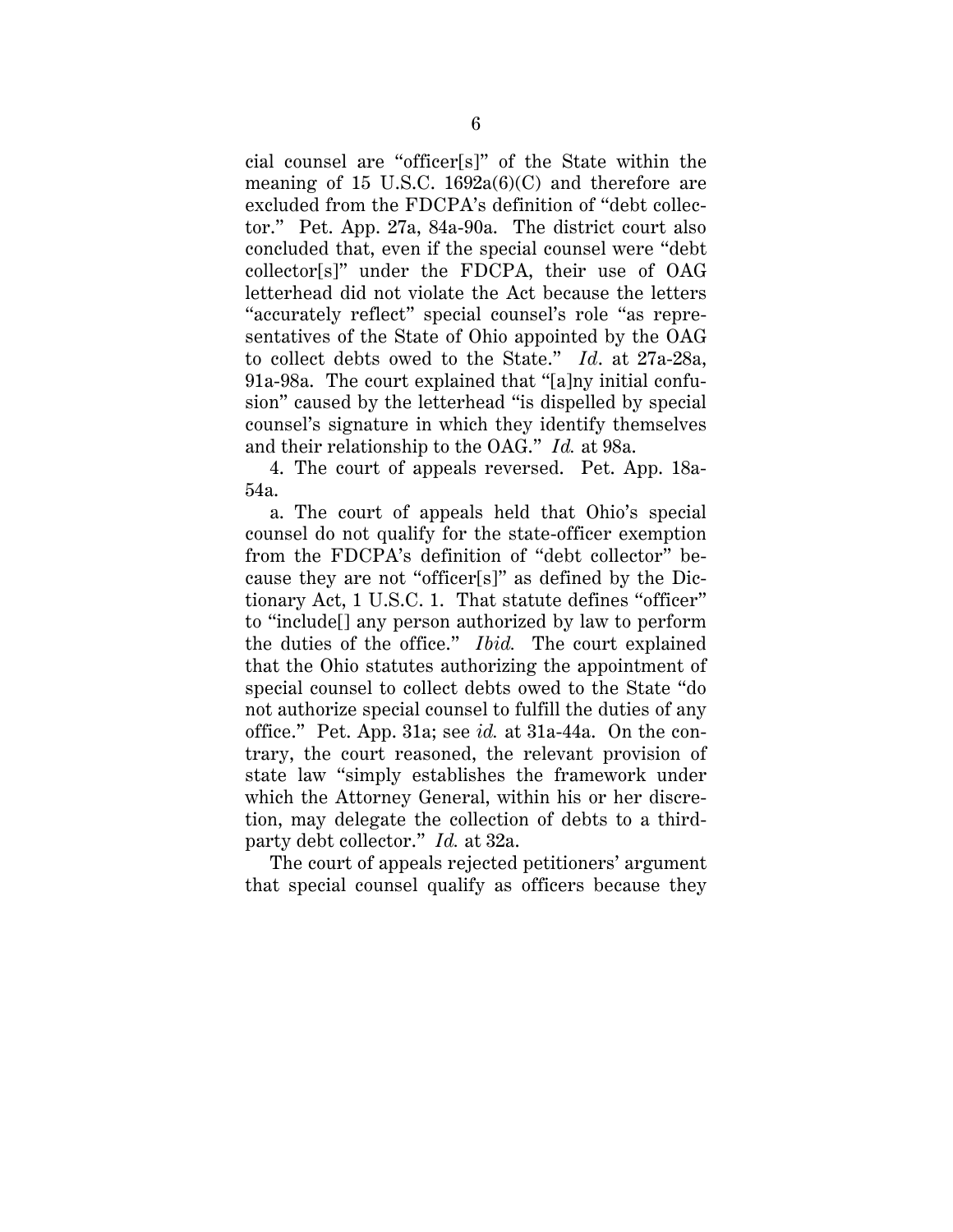exercise a "sovereign power." Pet. App. 35a-36a. The court explained that the "authority to collect consumer debts is not a sovereign power" because it "can be exercised by any creditor." *Id.* at 35a. The court further held that, even if the Dictionary Act did not apply, Ohio's special counsel would not qualify as officers because they are "independent contractors" of the State. *Id.* at 38a.

On the merits of respondents' FDCPA claims, the court concluded that the dunning letters would violate the FDCPA if they contained a representation that "has the tendency to confuse the least sophisticated consumer." Pet. App. 48a. The court noted that the letters contained misrepresentations "in a technical sense" because the Attorney General's name in the letterhead was "not the true name of any Defendant" and because "Sarah Sheriff is not a special counsel." *Ibid.* The court concluded, however, that each letter, when read as a whole, may have "clarif[ied] the confusing impact of the letterhead for the least sophisticated consumer." *Id.* at 50a. Finding that question to be one "for the jury," *id*. at 51a, the court remanded the case for trial, *id.* at 54a.

b. Judge Sutton dissented. Pet. App. 55a-70a. Applying the Dictionary Act's definition of "officer," Judge Sutton would have held that Ohio's special counsel are "authorized by law" because Ohio Revised Code Ann. § 109.08 (LexisNexis 2014) "permits any action [special counsel] take when they invoke their attorney-general-given authority." Pet. App. 57a; *id.* at 56a-63a. He also concluded that special counsel fulfill the "duties of the office" because "[i]n their hands rests nothing less than a portion of the Attorney General's sovereign power to 'enforce' the civil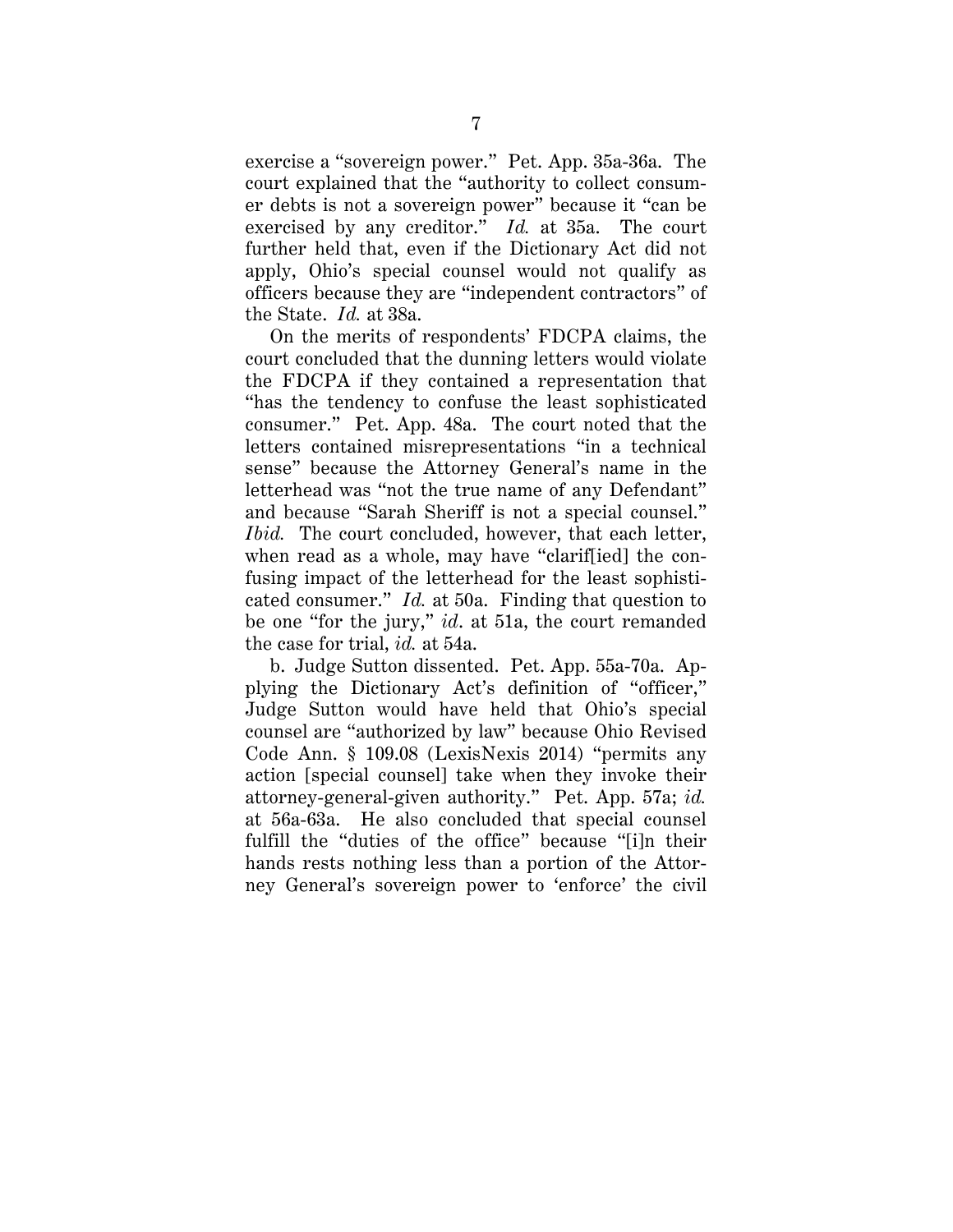code the Ohio legislature has crafted." *Id.* at 57a. Relying on *Gregory* v. *Ashcroft*, 501 U.S. 452 (1991), Judge Sutton would have required a clear statement that Congress intended the FDCPA to cover these special counsel because doing so would amount to federal regulation of "core state functions." Pet. App. 58a.

Judge Sutton also would have held that no reasonable jury could find the special counsel's use of OAG letterhead to be materially misleading. Pet. App. 63a-70a. In his view, Ohio's special counsel are agents of the Attorney General, and "an agent who uses his principal's letterhead speaks the truth." *Id.* at 64a.

c. The court of appeals denied petitioners' petition for rehearing en banc. Pet. App. 1a. Judge Sutton, joined by four other judges, filed an opinion dissenting from the denial of rehearing. *Id.* at 7a-11a. Judge Clay filed an opinion concurring in the denial. *Id.* at 2a-7a.

#### **SUMMARY OF ARGUMENT**

I. Ohio's debt-collection special counsel are subject to the FDCPA because they fall within the Act's basic definition of "debt collector" and they are not state "officer[s]" exempt from the Act's requirements and prohibitions. Courts have traditionally determined whether an individual was a government "officer" by examining the nature, quality, and source of the individual's duties and authority. Ohio special counsel do not occupy any state "office," and they do not exercise any portion of the State's sovereignty. Rather, their duties are defined solely by contracts that expressly declare special counsel to be "independent contractor[s]." J.A. 173.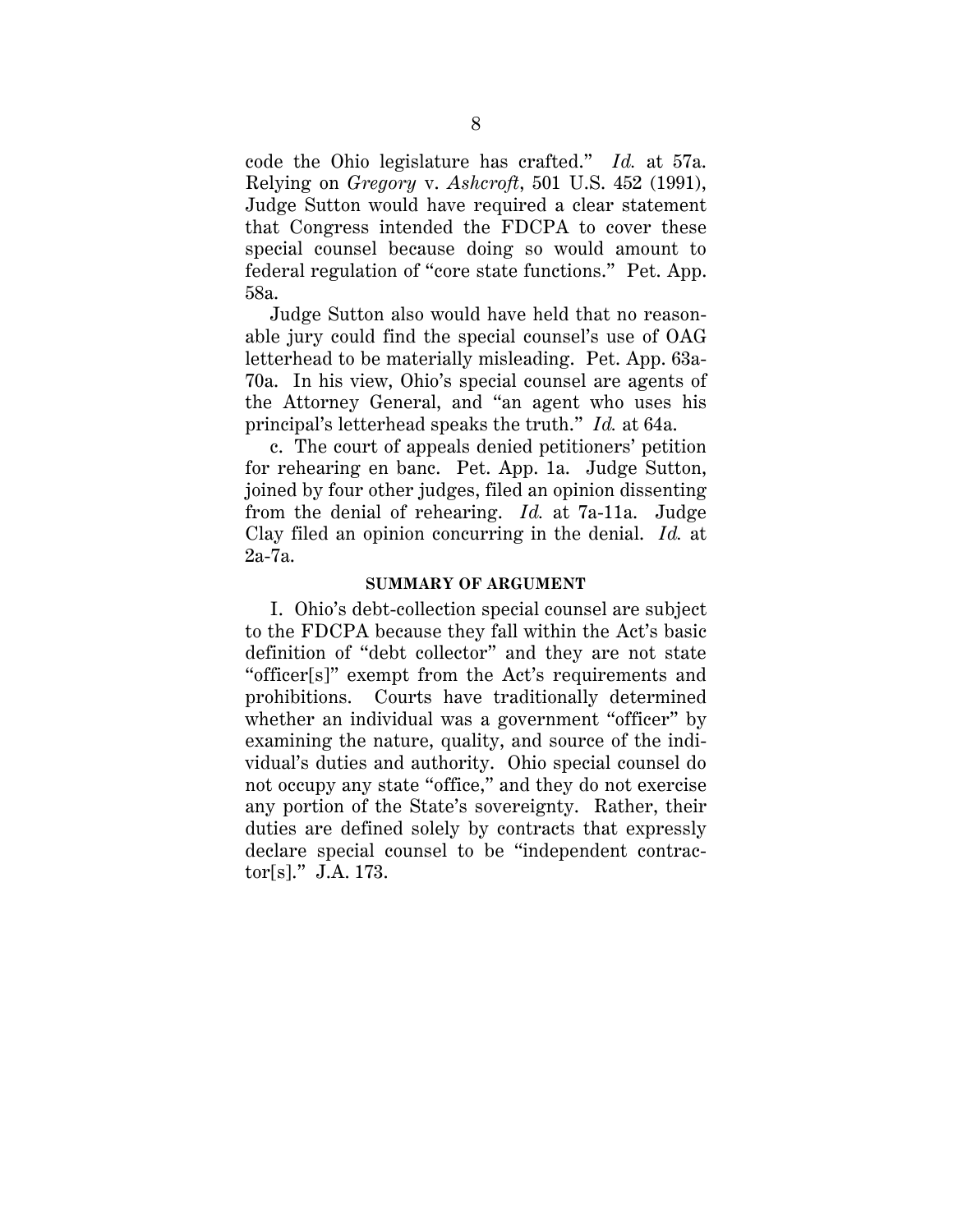The FDCPA's structure and purposes reinforce the conclusion that Ohio's debt-collection special counsel are not state "officer[s]" within the meaning of Section  $1692a(6)(C)$ . The FDCPA draws a fundamental distinction, with respect to both private and governmental creditors, between a creditor's use of in-house personnel to collect debts owed to it and a creditor's retention of outside contractors to perform the same basic function. And for both private and governmental creditors, Congress has used the phrase "officer or employee" to describe the persons who may collect debts for the creditor without triggering the Act's requirements. See 15 U.S.C.  $1692a(6)(A)$  and (C). If applied to private creditors under Section 1692a(6)(A), petitioners' expansive conception of "officer" would wholly subvert Congress's purposes, because it would exempt the very persons (independent contractors retained for debt-collection purposes) whom Congress principally sought to regulate. There is no basis for giving the same term different meanings in the two provisions.

Application of the FDCPA to Ohio's debt-collection special counsel does not intrude on Ohio's sovereignty. The State remains entirely free to use its own officers and employees to collect debts owed to it without triggering the FDCPA's coverage. And if a State retains private independent contractors to assist in those efforts (as Ohio has done), the only consequence is that those contractors must abide by the norms that apply to private debt collectors generally. Petitioners cite no decision of this Court suggesting that application of federal law to a State's independent contractors intrudes on state sovereignty or implicates any clear-statement rule.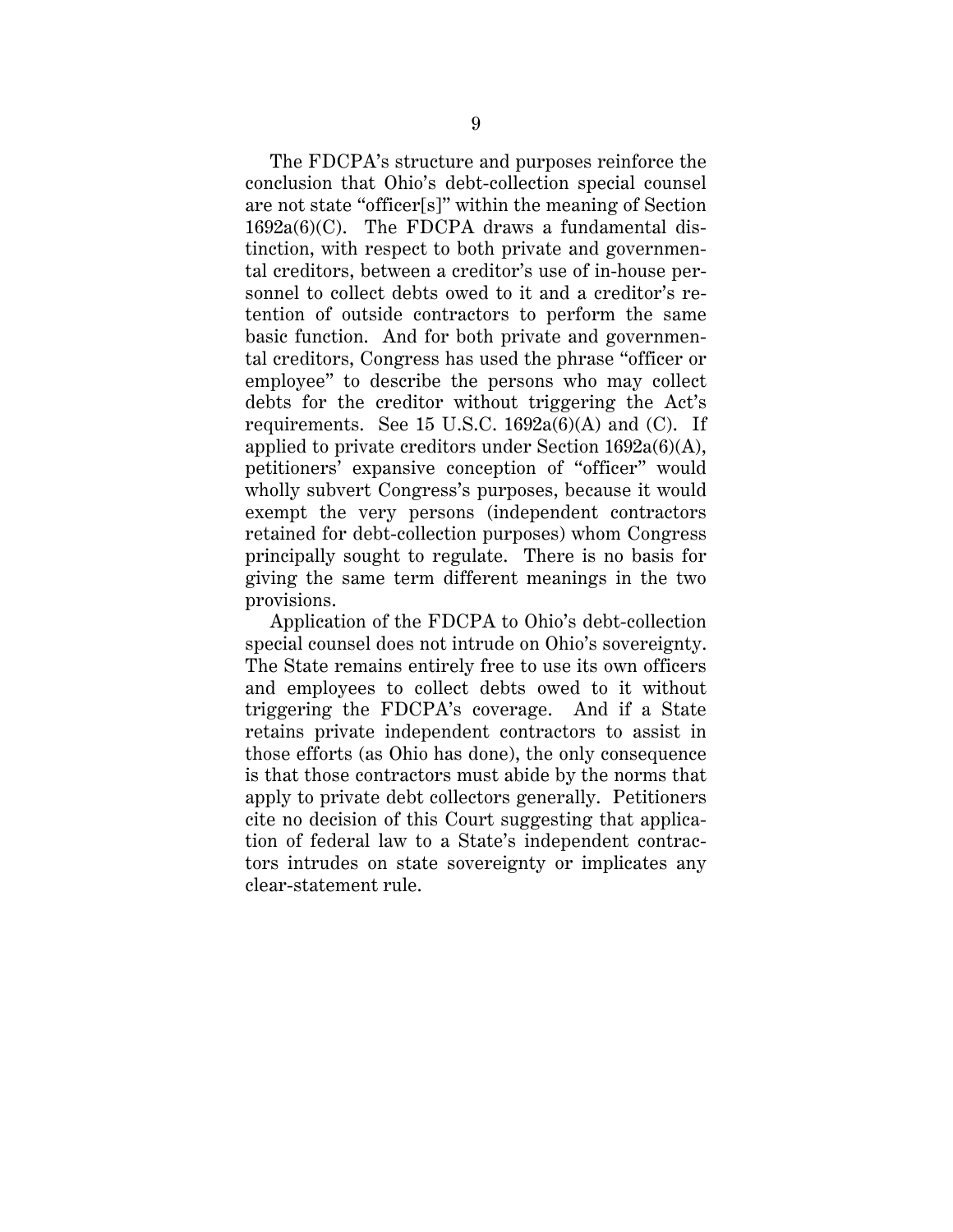II. In addition to its general prohibition of the use of a "false, deceptive, or misleading representation or means in connection with the collection of any debt," 15 U.S.C. 1692e, Section 1692e identifies 16 specific representations or practices as per se violations. Those include false representations that a document was issued by a state official, 15 U.S.C. 1692e(9), and "[t]he use of any business, company, or organization name other than the true name of the debt collector's business, company, or organization," 15 U.S.C. 1692e(14). Because a reasonable jury could conclude that the letters at issue here violated one or both of those prohibitions, the court of appeals correctly reversed the district court's grant of summary judgment for petitioners.

Whether the letters at issue here were false, deceptive, or misleading should be judged from the perspective of an unsophisticated consumer (also referred to as the "least sophisticated consumer"). The Federal Trade Commission took that approach in enforcing the Federal Trade Commission Act, 15 U.S.C. 41 *et seq.*, before Congress enacted the FDCPA in 1977. Particularly because the FDCPA contains congressional findings that prior laws had been inadequate to protect consumers against abusive debt-collection practices, the FDCPA should not be construed to adopt a standard that is less protective of consumers.

A reasonable jury could conclude that the use of Ohio Attorney General letterhead by debt-collection special counsel violated the FDCPA. Petitioners argue that use of the letterhead was not misleading because it accurately identified the entity (the Office of the Ohio Attorney General) for whom special counsel were performing debt-collection services. The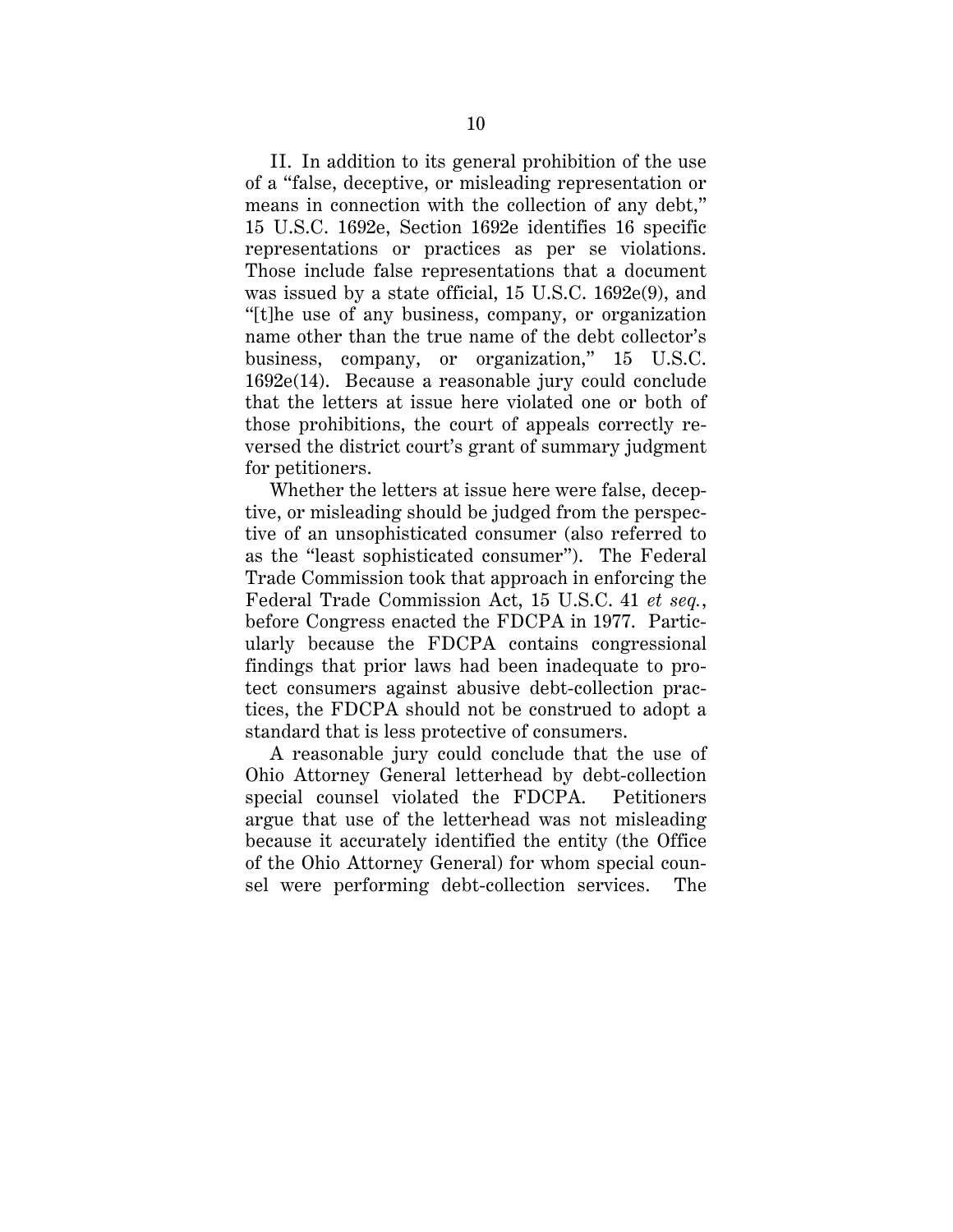established function of a letterhead, however, is to identify the *sender* of a communication. Use of Ohio Attorney General letterhead therefore falsely implied that special counsel worked within that government office, when in fact they had been retained as independent contractors. And while petitioners contend that consumers would not care whether dunning letters were sent by a government official or a private contractor, Congress reached a different judgment. The FDCPA specifically prohibits false representations as to the source of debt-collection letters, as well as false representations that a communication was issued by a state official, and the Act draws a fundamental distinction between creditors' use of their own personnel to collect debts and similar efforts by thirdparty independent contractors.

#### **ARGUMENT**

The FDCPA reflects Congress's effort to protect consumers from "debt collection abuse by third party debt collectors." S. Rep. No. 382, 95th Cong., 1st Sess. 2 (1977) (Senate Report). "Unlike creditors, who generally are restrained by the desire to protect their good will when collecting past due accounts," thirdparty debt collectors may "have no future contact with the consumer and often are unconcerned with the consumer's opinion of them." *Ibid.* The FDCPA accordingly regulates the debt-collection activities of third-party contractors, but not the efforts of creditors to collect debts owed to themselves.

The FDCPA's fundamental distinction between creditors and third-party debt collectors is crucial to the proper resolution of both questions presented here. Because Ohio special counsel are not part of the State's government, but instead are retained as inde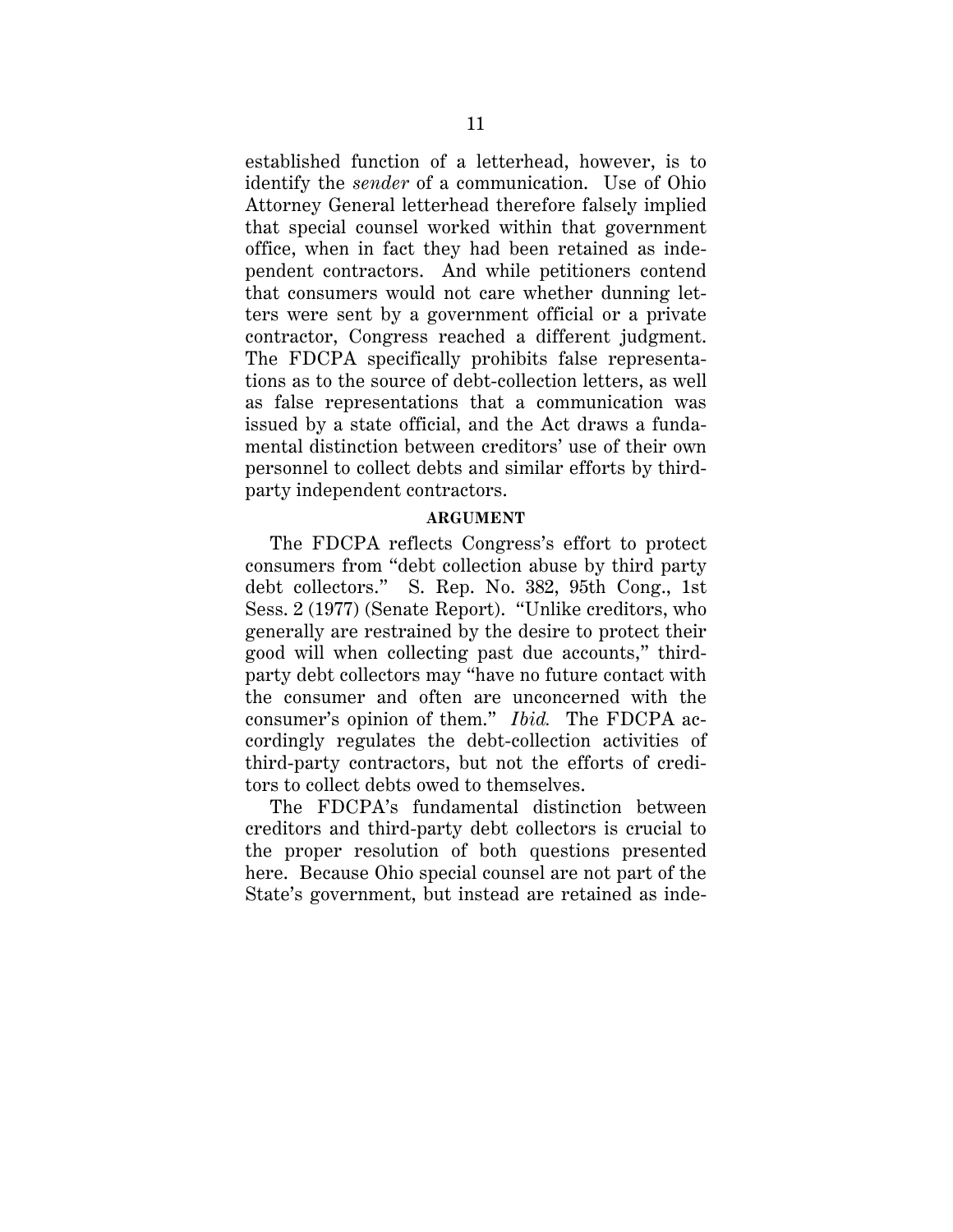pendent contractors, they are subject to the FDCPA's requirements. A reasonable jury could conclude that, by creating the false impression that the letters were sent by public officials, those special counsel violated the Act. The judgment of the court of appeals therefore should be affirmed.

# **I. OHIO'S DEBT-COLLECTION SPECIAL COUNSEL ARE "DEBT COLLECTOR[S]" SUBJECT TO THE FDCPA'S REQUIREMENTS AND PROHIBITIONS**

Subject to enumerated exceptions, the FDCPA defines the term "debt collector" to include any person "who regularly collects or attempts to collect, directly or indirectly, debts owed or due or asserted to be owed or due another." 15 U.S.C. 1692a(6). Petitioners do not dispute that this language encompasses Ohio debt-collection special counsel. Petitioners rely instead on Section  $1692a(6)(C)$ , which states that the term "debt collector" does not include "any officer or employee of \* \* \* any State to the extent that collecting or attempting to collect any debt is in the performance of his official duties."  $15$  U.S.C.  $1692a(6)(C)$ . Petitioners are incorrect. Because Ohio's debtcollection special counsel are not part of the state government, but instead are third-party debt collectors hired as independent contractors, they are subject to the FDCPA's requirements and prohibitions.

# **A. Ohio's Debt-Collection Special Counsel Are Not State "Officer[s]" Within The Meaning Of Section 1692a(6)(C)**

1. Although the FDCPA does not define the term "officer," the Dictionary Act states that, "unless the context indicates otherwise," the term "'officer' includes any person authorized by law to perform the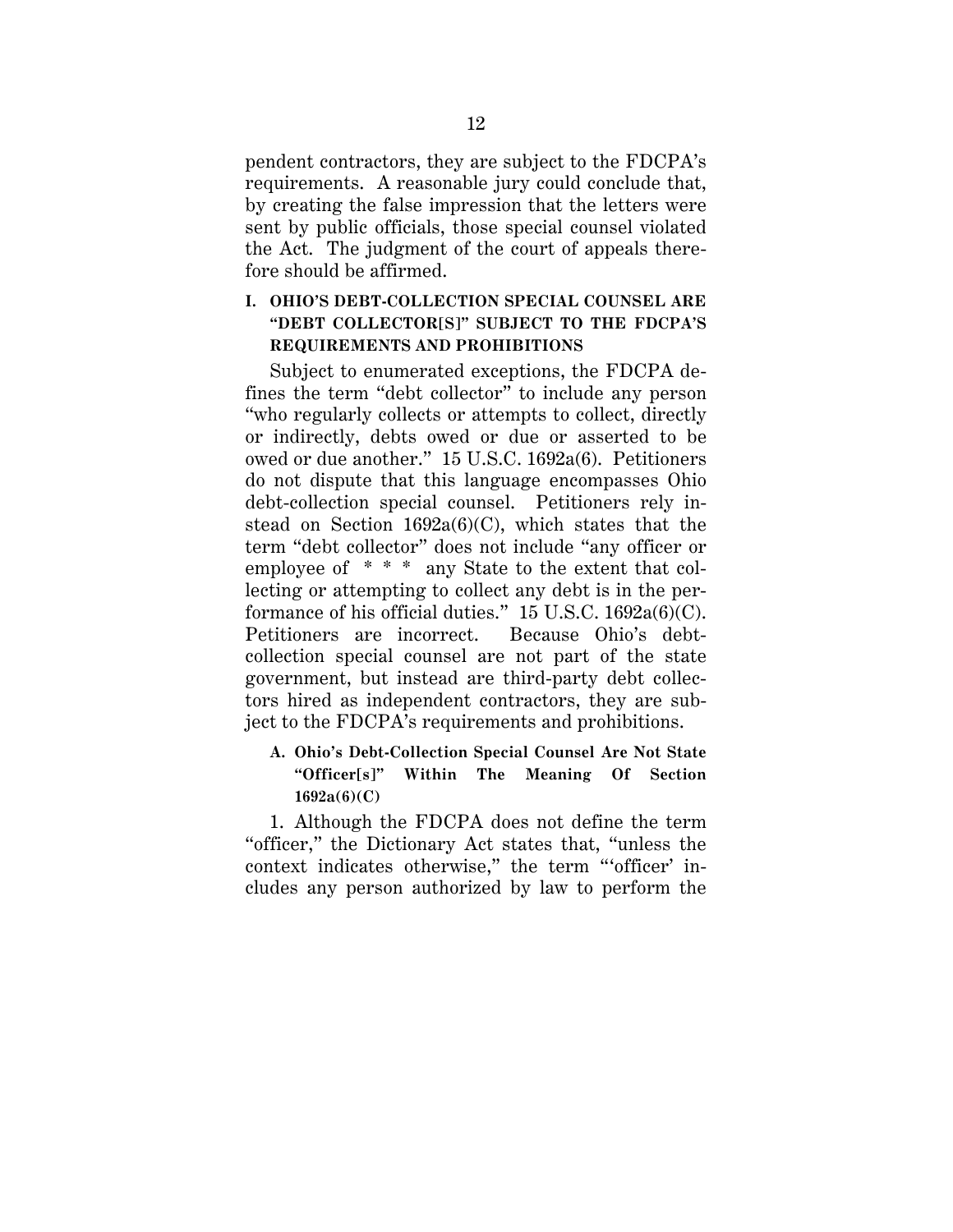duties of the office." 1 U.S.C. 1. The Dictionary Act does not specify what qualifies as an "office" for purposes of that definition or what it means for a person to be "authorized by law" to perform certain duties. To give meaning and context to those concepts, the Court should look to the common law's definition of public "office" and "officer" because, "[w]here Congress uses terms that have accumulated settled meaning under  $\ldots$  the common law, a court must infer, unless the statute otherwise dictates, that Congress means to incorporate the established meaning of these terms." *Neder* v. *United States*, 527 U.S. 1, 21 (1999) (citations omitted; brackets in original).

2. At common law, courts determined whether an individual was a government officer—as opposed to a government employee or an independent contractor by examining the nature, quality, and source of the individual's duties and authority. See, *e.g.*, *United States* v. *Germaine*, 99 U.S. (9 Otto) 508, 511 (1879) (examining the "nature of [the individual's] employment" to conclude that "he is not an officer"); *State ex rel. Landis* v. *Board of Comm'rs of Butler Cnty.*, 115 N.E. 919, 919-920 (Ohio 1917) (examining the "quality" and source of the individual's duties to determine that he was not an officer); *State ex rel. Newman* v. *Skinner*, 191 N.E. 127, 128 (Ohio 1934) (same). The term "office" generally "embraces the ideas of tenure, duration, emolument, and duties." *United States* v. *Hartwell*, 73 U.S. (6 Wall.) 385, 393 (1868); see *Hall* v. *Wisconsin*, 103 (13 Otto) U.S. 5, 9 (1880); *Metcalf & Eddy* v. *Mitchell*, 269 U.S. 514, 520 (1926). The term typically refers to a position that is defined or prescribed by law rather than by contract, *Metcalf & Eddy*, 269 U.S. at 520; with fixed compensation, *Hall*,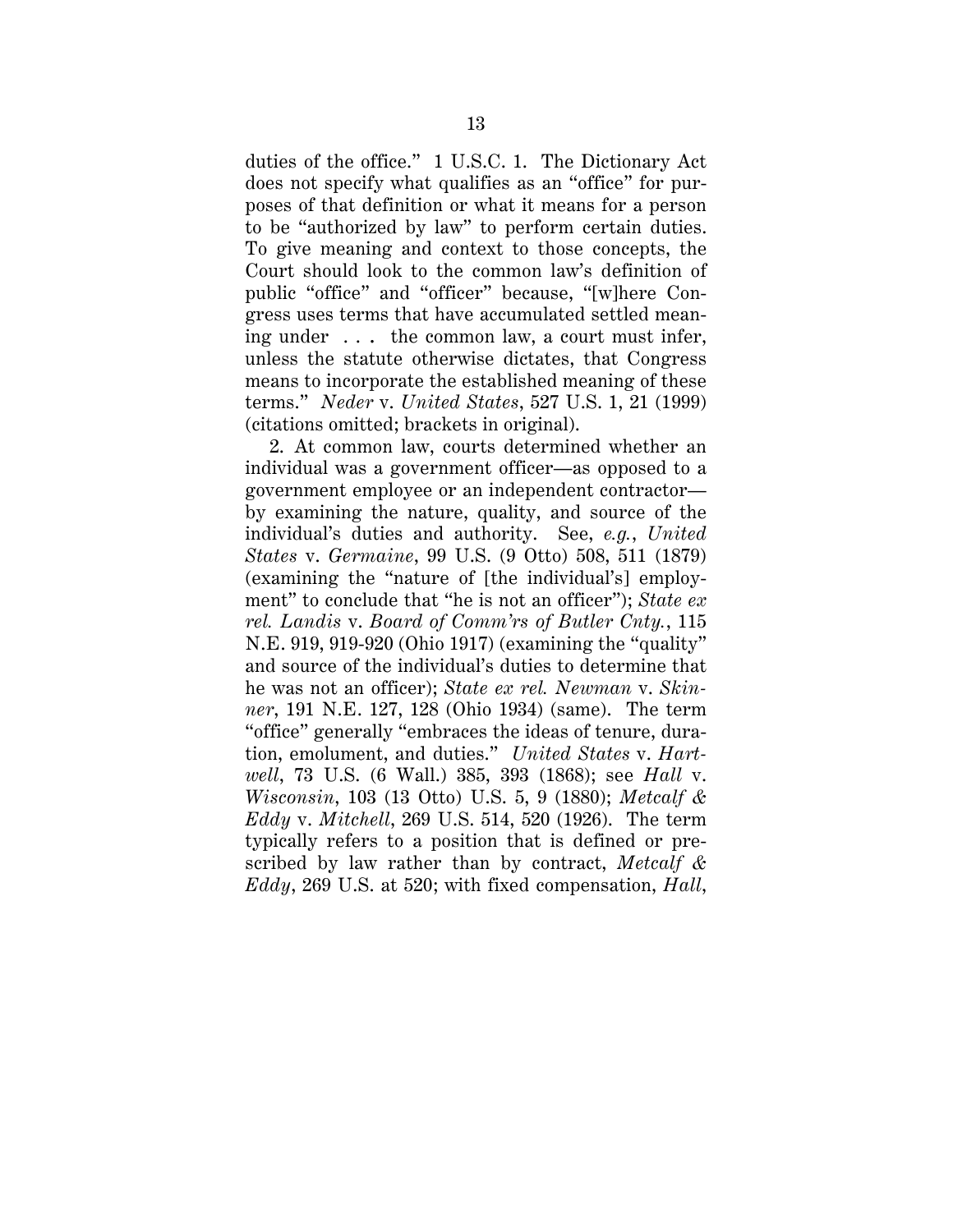103 U.S. (13 Otto) at 9; *Germaine*, 99 U.S. (9 Otto) at 512; and with duties that are permanent and continuing even when the office-holder changes, *Germaine*, 99 U.S. (9 Otto) at 512; see *United States* v. *Maurice*, 26 F. Cas. 1211, 1214 (C.C.D. Va. 1823) (No. 15,747) (Marshall, C.J.); *State* v. *Wilson*, 29 Ohio St. 347, 349 (1876).

A leading 19th Century treatise on public officers explained:

A public office is the right, authority and duty, created and conferred by law, by which for a given period, either fixed by law or enduring at the pleasure of the creating power, an individual is invested with some portion of the sovereign functions of the government, to be exercised by him for the benefit of the public. The individual so invested is a public officer.

Floyd R. Mechem, *A Treatise on the Law of Public Offices and Officers* § 1, at 1-2 (1890) (Mechem) (footnotes omitted). As the Supreme Court of Maine observed in one influential opinion, "the term 'office' implies a delegation of a portion of the sovereign power to, and possession of it by the person filling the office." *Opinion of the Justices*, 3 Greenl. (Me.) 481, 482 (1822). An individual is considered to exercise a delegated portion of the sovereign power when his authority is granted by law and the exercise of that authority binds third parties or the government without the need for additional authorization by the individual's principal. *Id.* at 482; *State* v. *Jennings*, 49 N.E. 404, 405-406 (Ohio 1898) ("[P]rominence is given to the fact that a public officer is one who exercises, in an independent capacity, a public function, in the interest of the people, by virtue of law, which is only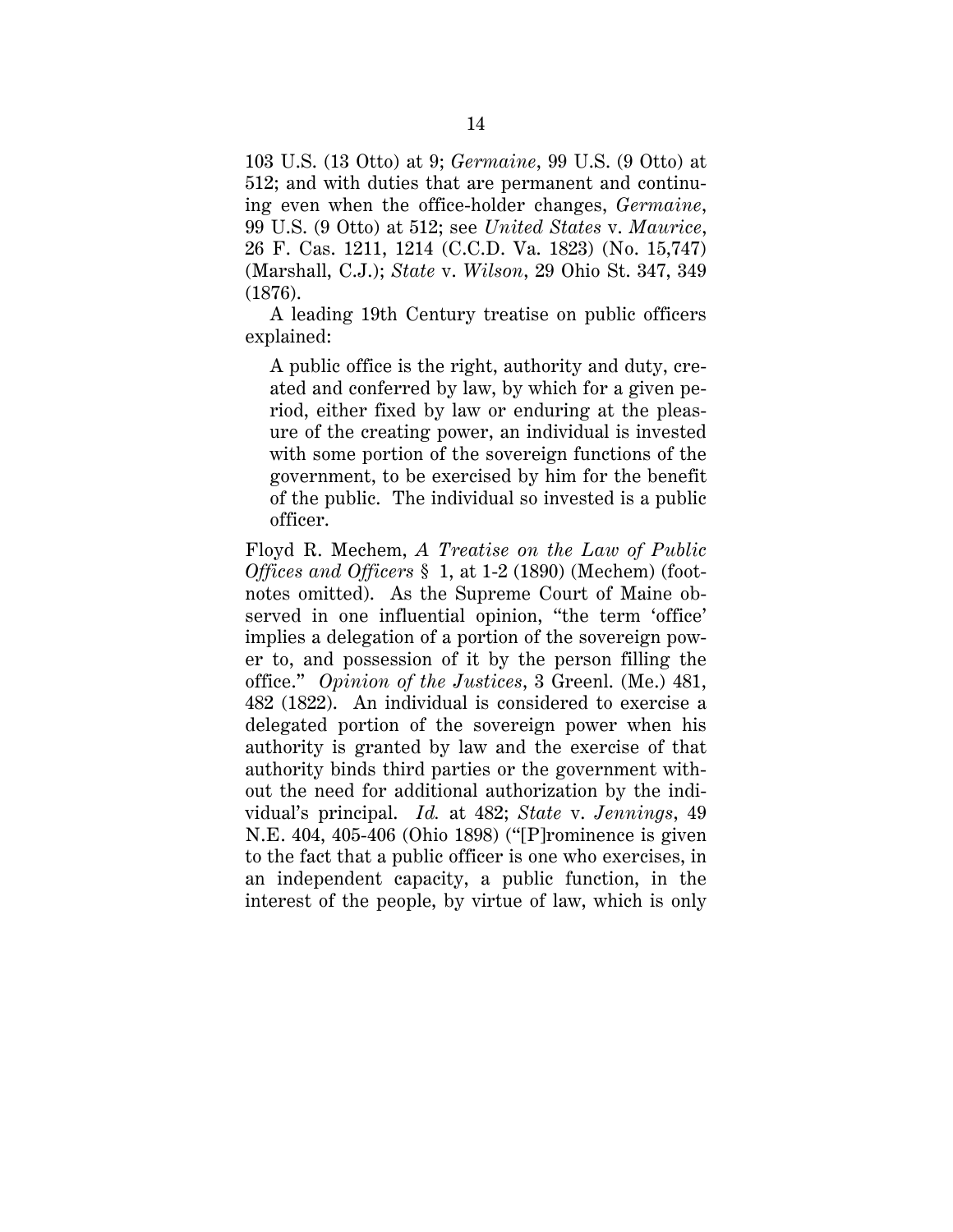saying, in another form, that he exercises a portion of the sovereignty of the people delegated to him by law."). This Court explained in *Germaine*, for example, that a "pensions surgeon" was not an officer of the United States because the nature of his duties made him merely the "agent of the [C]ommissioner" of Pensions, appointed "to procure information needed to aid in the performance of [the Commissioner's] own official duties" rather than appointed to carry out his own independent functions. 99 U.S. (9 Otto) at 512.

Common-law courts and relevant secondary sources have frequently contrasted public officers, whose duties are defined and conferred by law, with independent contractors, whose duties are defined and conferred by contract. The Mechem treatise explained that "[a] public office \* \* \* is never conferred by contract, but finds its source and limitations in some act or expression of the governmental power." Mechem § 5, at 5. This Court echoed those sentiments in *Hartwell*, explaining that "[a] government office is different from a government contract," both because "[t]he latter from its nature is necessarily limited in its duration and specific in its objects" and because the contract "terms agreed upon define the rights and obligations of both parties, and neither may depart from them without the assent of the other." 73 U.S. (6 Wall.) at 393.

The Court in *Metcalf & Eddy* similarly held that consulting engineers were independent contractors, not officers, because "[t]heir duties were prescribed by their contracts and it does not appear to what extent, if at all, they were defined or prescribed by statute." 269 U.S. at 520. Summarizing the characteristics that distinguish an officer from an independent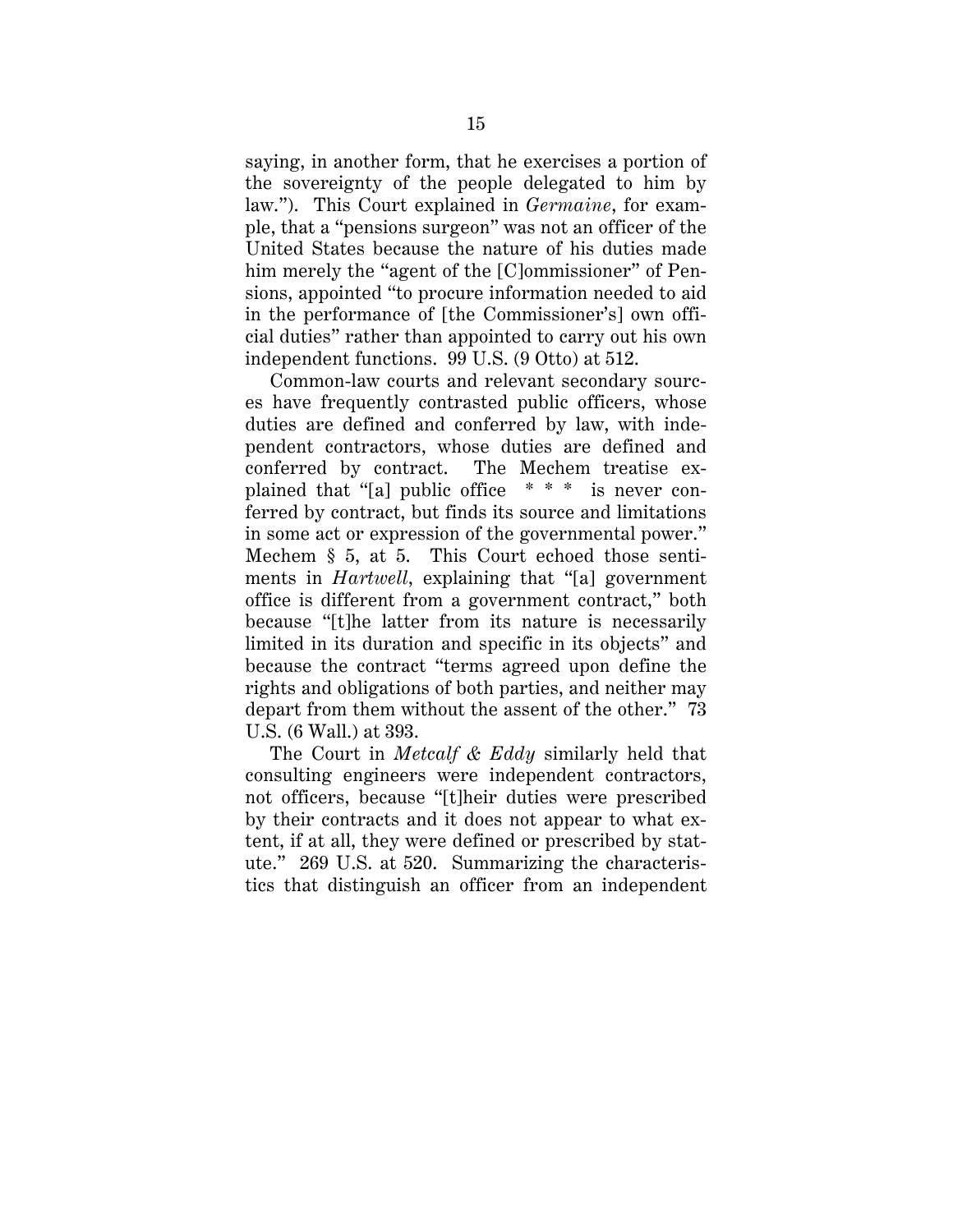contractor, Chief Justice Marshall (riding circuit) explained:

But if a duty be a continuing one, which is defined by rules prescribed by the government, and not by contract, which an individual is appointed by government to perform, who enters on the duties appertaining to his station, without any contract defining them, if those duties continue, though the person be changed; it seems very difficult to distinguish such a charge or employment from an office, or the person who performs the duties from an officer.

*Maurice*, 26 F. Cas. at 1214.<sup>1</sup>

3. Under the approach described above, Ohio's debt-collection special counsel are not state officers because they do not hold positions that "embrace[] the ideas of tenure, duration, emolument, and duties." *Hartwell*, 73 U.S. (6 Wall.) at 393.

a. Ohio's debt-collection special counsel serve for a period of time that is established solely by contract and is terminable at the will of the Attorney General. J.A. 171, 185-186. Ohio law leaves the decision whether to appoint any special counsel at all, or whether to replace a special counsel whose contract is terminated, entirely to the discretion of the State's Attorney General. See Ohio Rev. Code Ann. § 109.08 (LexisNexis 2014). The compensation scheme for Ohio special counsel also differs from the "emolument" usually

 <sup>1</sup> Ohio law is to the same effect. See, *e.g.*, *Fuldauer* v. *City of Cleveland*, 290 N.E.2d 546, 551 (Ohio 1972) ("[A] public officer or employee holds his office or position as a matter of law and not of contract."); see also Wilson, 29 Ohio St. at 349 (same); *Board of Comm'rs of Butler Cty*., 115 N.E. at 919 (same).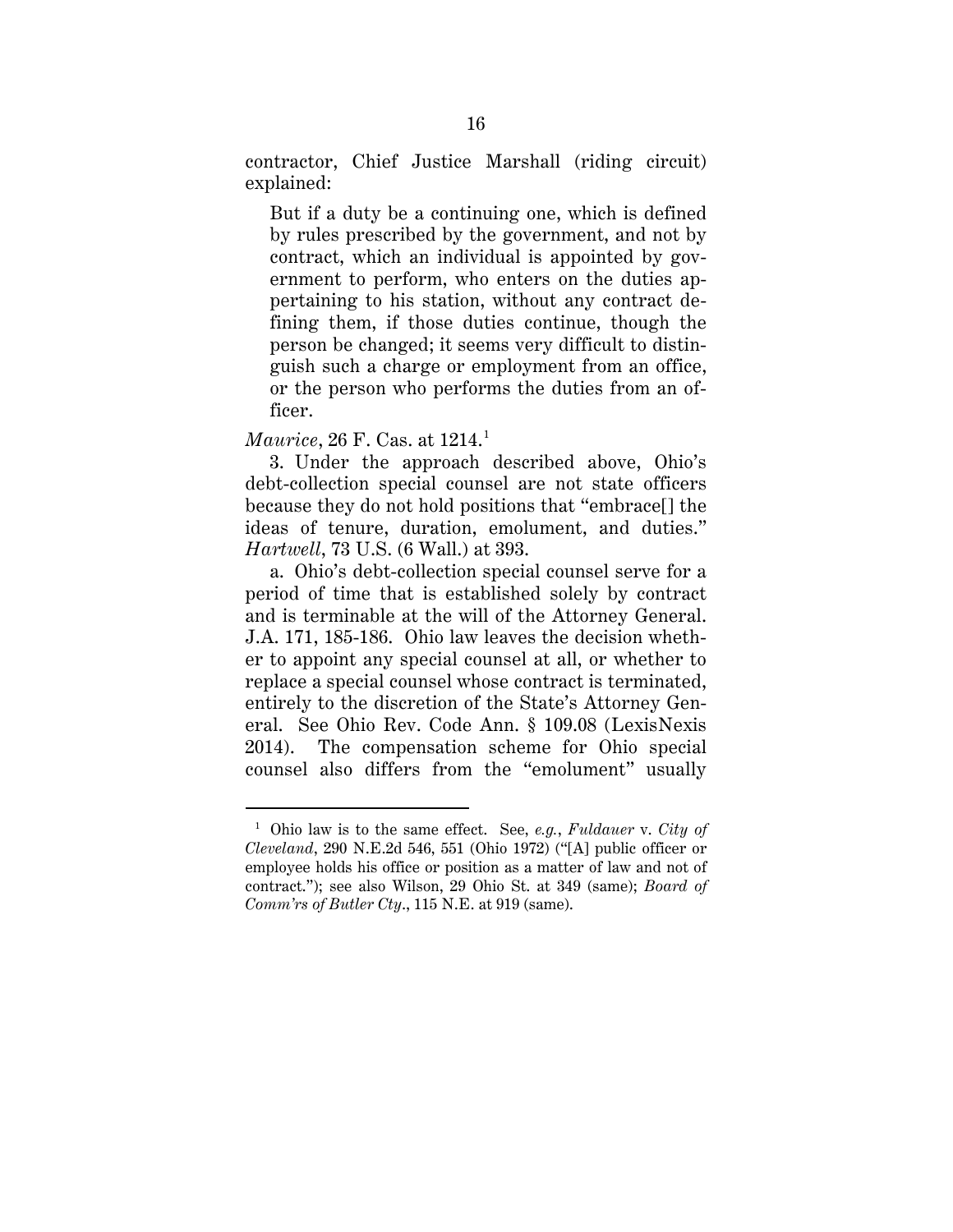associated with government officers because it is established by contract and is not "fixed by law." *Hartwell*, 73 U.S. (6 Wall.) at 393; see *Metcalf & Eddy*, 269 U.S. at 520; *Hall*, 103 U.S. (13 Otto) at 9; see also *Scofield* v. *Strain*, 51 N.E. 1012, 1015 (Ohio 1943). Ohio Revised Code § 109.08 provides that "special counsel shall be paid for their services from funds collected by them in an amount approved by the Attorney General," and the Retention Agreement states that each special counsel will receive defined percentages of the amounts he collects. J.A. 180-183.

b. Ohio's debt-collection special counsel are not "authorized by law to perform the duties of [any] office," 1 U.S.C. 1, and they do not exercise delegated sovereign authority.

The Ohio legislature has authorized the State's Attorney General to "appoint" private lawyers for the purpose of collecting debts owed to the State of Ohio. See Ohio Rev. Code Ann. § 109.08 (LexisNexis 2014); Pet. Br. 27-28; Pet. App. 57a (Sutton, J., dissenting). The term "office," however, has traditionally been understood to "embrace" the idea of  $* * *$  duties fixed by law," and "[t]he term 'officer' is one inseparably connected with an office." *Metcalf & Eddy*, 269 U.S*.* at 520. A contract for performance of services is not sufficient to create an "office," even when "entered into by authority of law and prescribing [the individuals'] duties." *Ibid.* Where a position "lack[s] \* \* \* the essential elements of a public station, permanent in character, created by law, whose incidents and duties were prescribed by law," the individuals holding the position are "in the position of independent contractors." *Ibid.*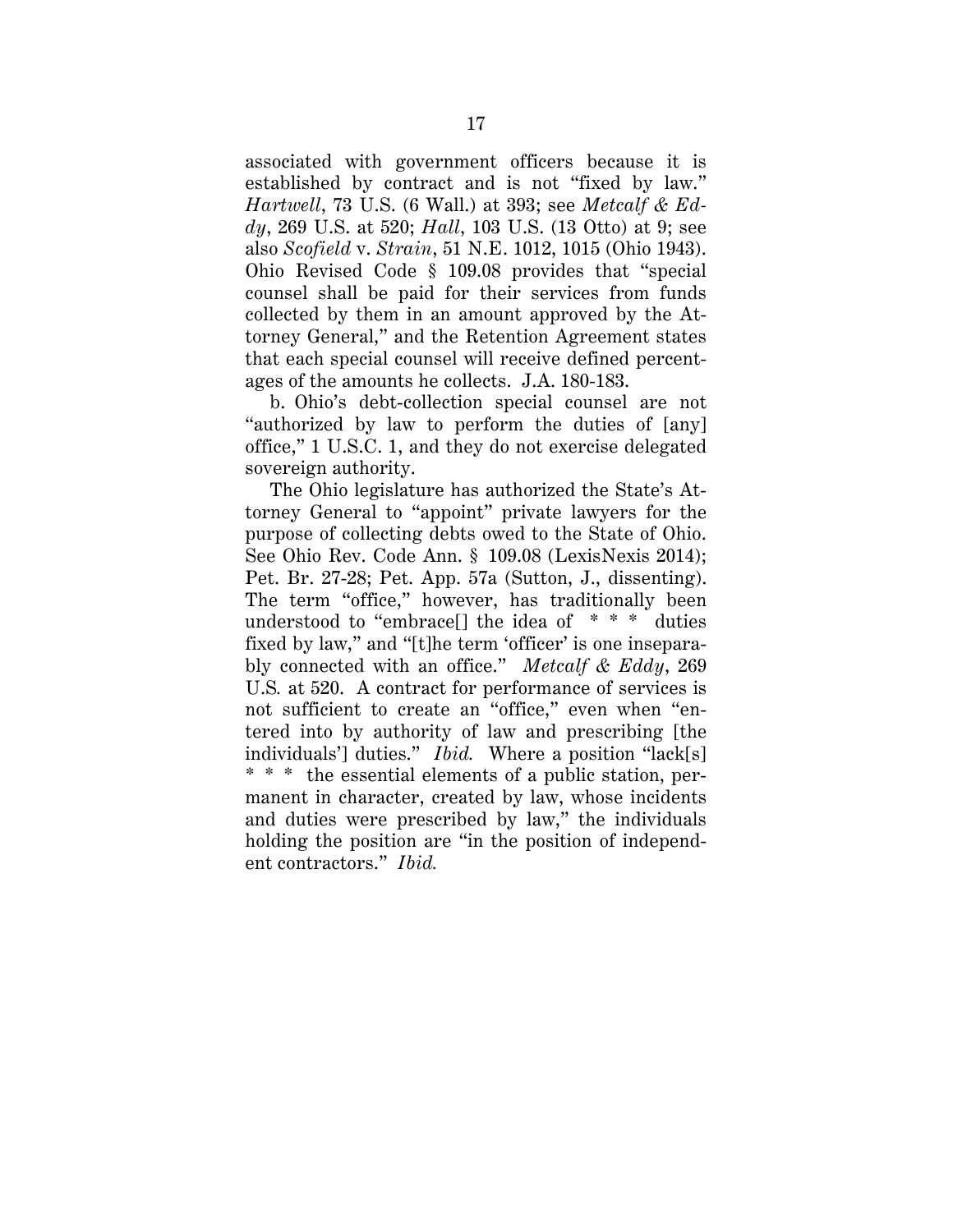Ohio Revised Code § 109.08 authorizes the State's Attorney General to hire outside attorneys to assist in a particular subset of the duties assigned to the Office of the Attorney General. But the statute does not create an "office of special counsel" and does not specify the range of duties that any particular individual hired as a special counsel is entitled to perform. Nor does it confer governmental authority upon any particular individual hired as a special counsel. Rather, as the court of appeals explained, "Section 109.08 simply establishes the framework under which the Attorney General, within his or her discretion, may delegate the collection of debts to a third-party debt collector." Pet. App. 32a.

c. Even assuming, *arguendo*, that Section 109.08 would have authorized the Ohio Attorney General to take further steps to create positions having the characteristics of government "offices," the Attorney General has not done so. To the contrary, in the Retention Agreement used to hire special counsel, the Attorney General retains complete discretion to decide which debts, if any, a particular special counsel may pursue. J.A. 171, 173-174. Special counsel are not authorized to settle any claim or to initiate litigation on behalf of the State with respect to any claim without first obtaining "the prior approval of the Attorney General." J.A. 179.

The Retention Agreement specifies, moreover, that "Special Counsel will render services pursuant to this appointment as an independent contractor. No Special Counsel, whether for purpose of applications of Ohio Revised Code Chapter 102, R.C. 9.86 or 9.07 or for any other purpose, shall be regarded as in the employment of, or as an employee of, the Attorney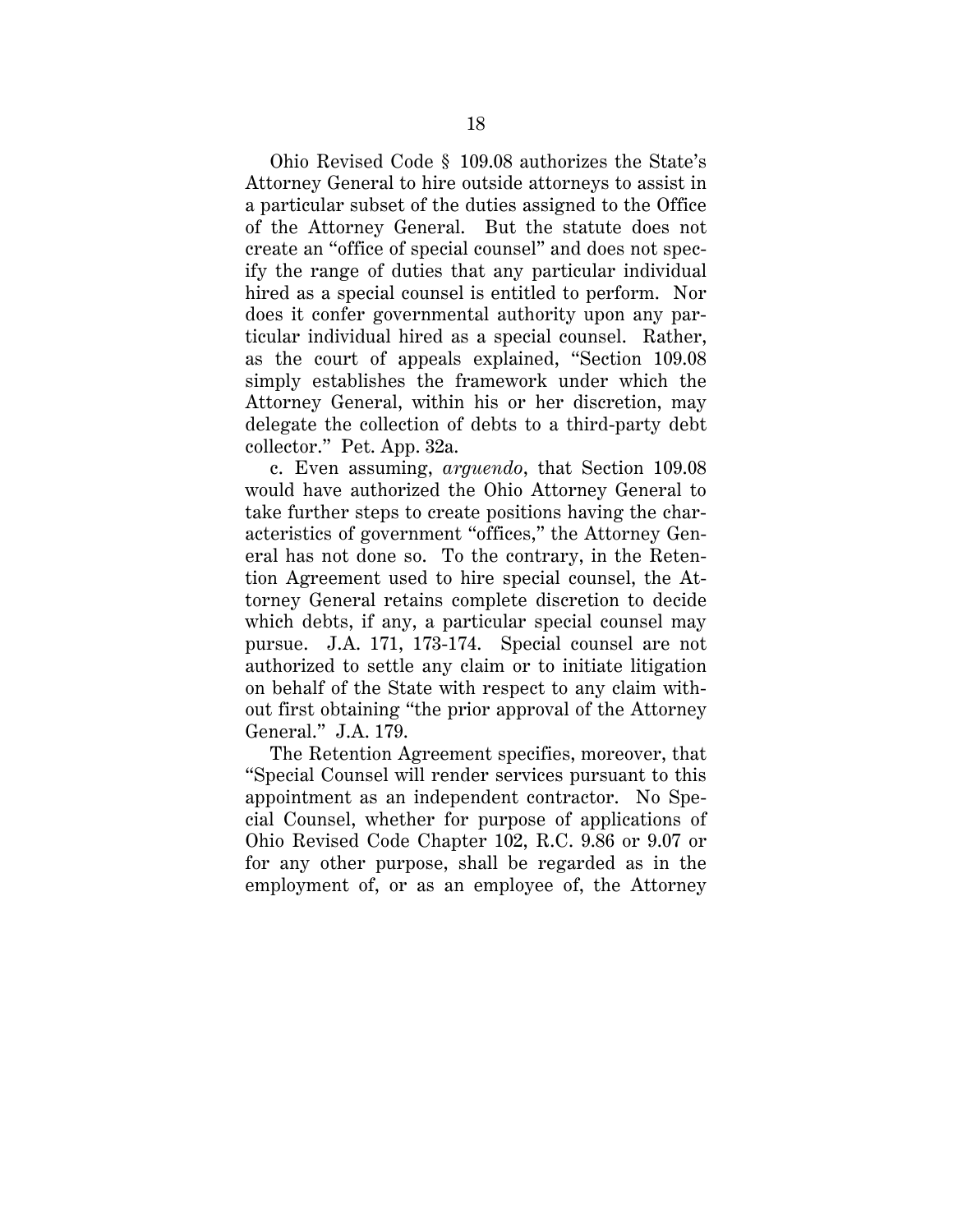General or the State Clients." J.A. 173. The Ohio Revised Code provisions that the Retention Agreement declares to be inapplicable address indemnification of state officers and employees. Rather than providing that the State will indemnify special counsel, the contract requires special counsel to indemnify the Attorney General and the State of Ohio for "any and all claims for injury or damages arising from this Retention Agreement that are attributable to Special Counsel's own actions." J.A. 190. The Retention Agreement thus reflects the Attorney General's clear intent to *disclaim* any inference that appointed special counsel are part of the State's government.

Special counsel are similar to the "pensions surgeons" that the Court in *Germaine* found not to be officers. 99 U.S. (9 Otto) at 511-512. Like Ohio Revised Code § 109.08, a federal statute authorized a government officer (the Commissioner of Pensions) "to appoint" pensions surgeons to perform certain tasks delegated to the surgeons at the principal's discretion. 99 U.S. (9 Otto) at 508 (citing Act of Mar. 3, 1873, ch. 234, § 35, 17 Stat. 576). The Commissioner of Pensions, like the Ohio Attorney General, was authorized to "appoint one or a dozen persons to do the same thing." *Id.* at 512. And like Ohio's debtcollection special counsel, the pensions surgeon in *Germaine* had duties that were "occasional and intermittent" and were designed "to aid in the performance of [the principal's] own official duties." *Ibid.*

Ohio's debt-collection special counsel also have been delegated no portion of Ohio's sovereignty. They are not authorized by law, or even by contract, to undertake any independent action that will bind a third party, the Ohio Attorney General, or the State of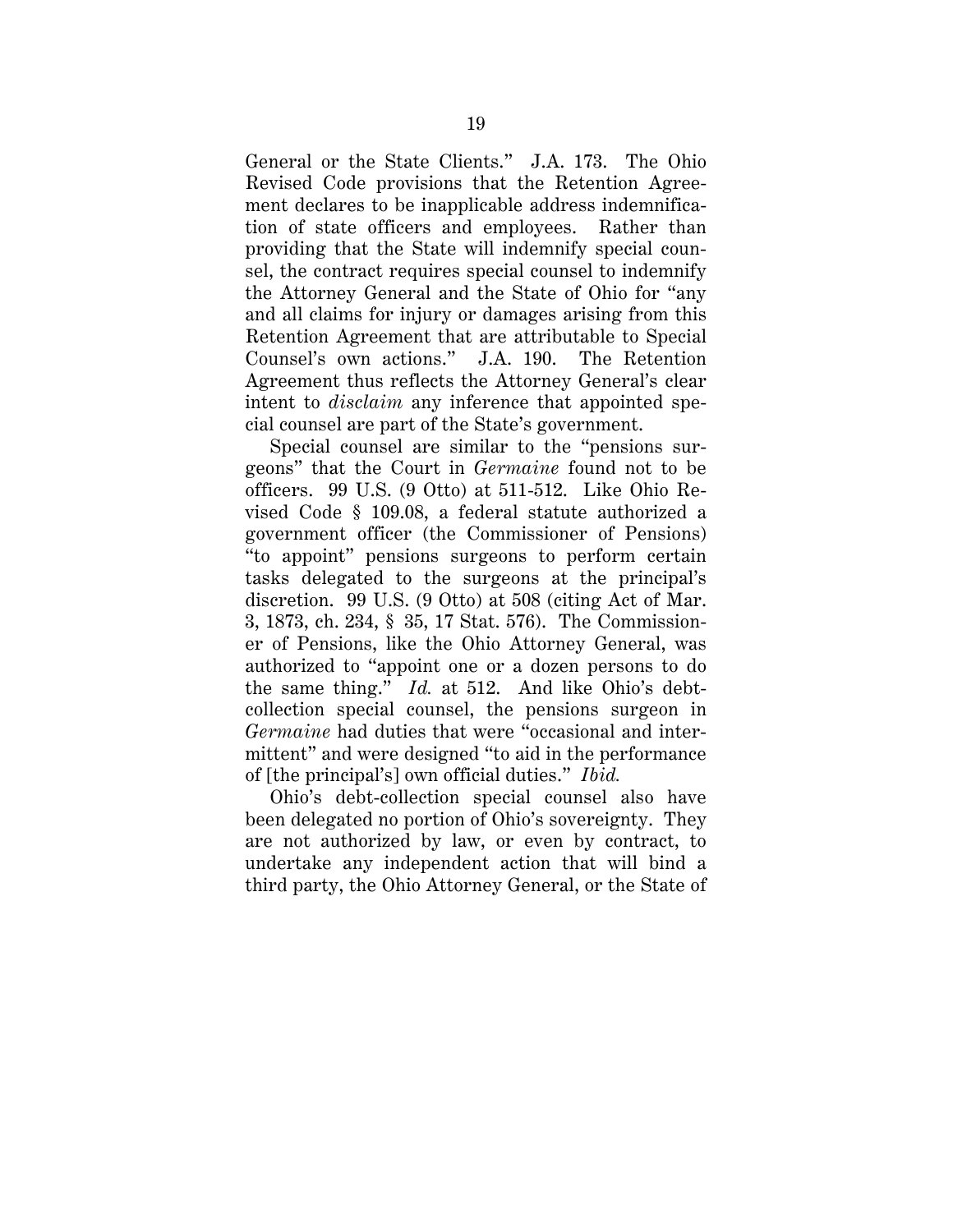Ohio. See, *e.g.*, Mechem § 4, at 5; *Opinion of the Justices*, 3 Greenl. (Me.) at 482; *Germaine*, 99 U.S. (9 Otto) at 512; p. 18, *supra*. As explained above, special counsel must confer with the Attorney General's office and "receive the prior approval of the Attorney General" before settling any claim or initiating litigation. J.A. 179*.* Although special counsel undoubtedly assist the Office of the Attorney General in pursuing debts owed to the State, they do not exercise any sovereign authority in doing so and therefore cannot properly be considered "officers."2

### **B. The Structure And Purposes Of The FDCPA Confirm That Ohio's Special Counsel Are Not State "Officers" Within The Meaning Of Section 1692a(6)(C)**

Petitioners identify no sound reason to construe the term "officer" in Section  $1692a(6)(C)$  as sweeping

<sup>&</sup>lt;sup>2</sup> A different analysis may sometimes be required to determine whether an individual is excluded from the FDCPA's definition of "debt collector" as an "employee" of the creditor. Staff of the FTC previously stated that the creditor "employee[s]" excluded under Section 1692e(6)(A) could include a "*de facto* employee" who "works for a creditor to collect in the creditor's name at the creditor's office under the creditor's supervision." 53 Fed. Reg. 50,097, 50,102 (Dec. 13, 1988). In a subsequent letter, FTC staff stated that the "*de facto* employee" concept does not "encompass broader categories, such as the creditor's representatives or agents," but only those collection-agency employees who are "treated essentially the same as creditor employees." Letter from Thomas E. Kane, Attorney, Division of Financial Practices, FTC, to Richard T. de Mayo, Esq. (May 23, 2002), at 2-3. The CFPB, which is the first agency with general rulemaking authority under the FDCPA, has not addressed this rationale. No question concerning the proper application of the "de facto employee" concept is presented here, because petitioners do not argue that Ohio's debt-collection special counsel are "employee[s]" of the State within the meaning of Section 1692a(6)(C).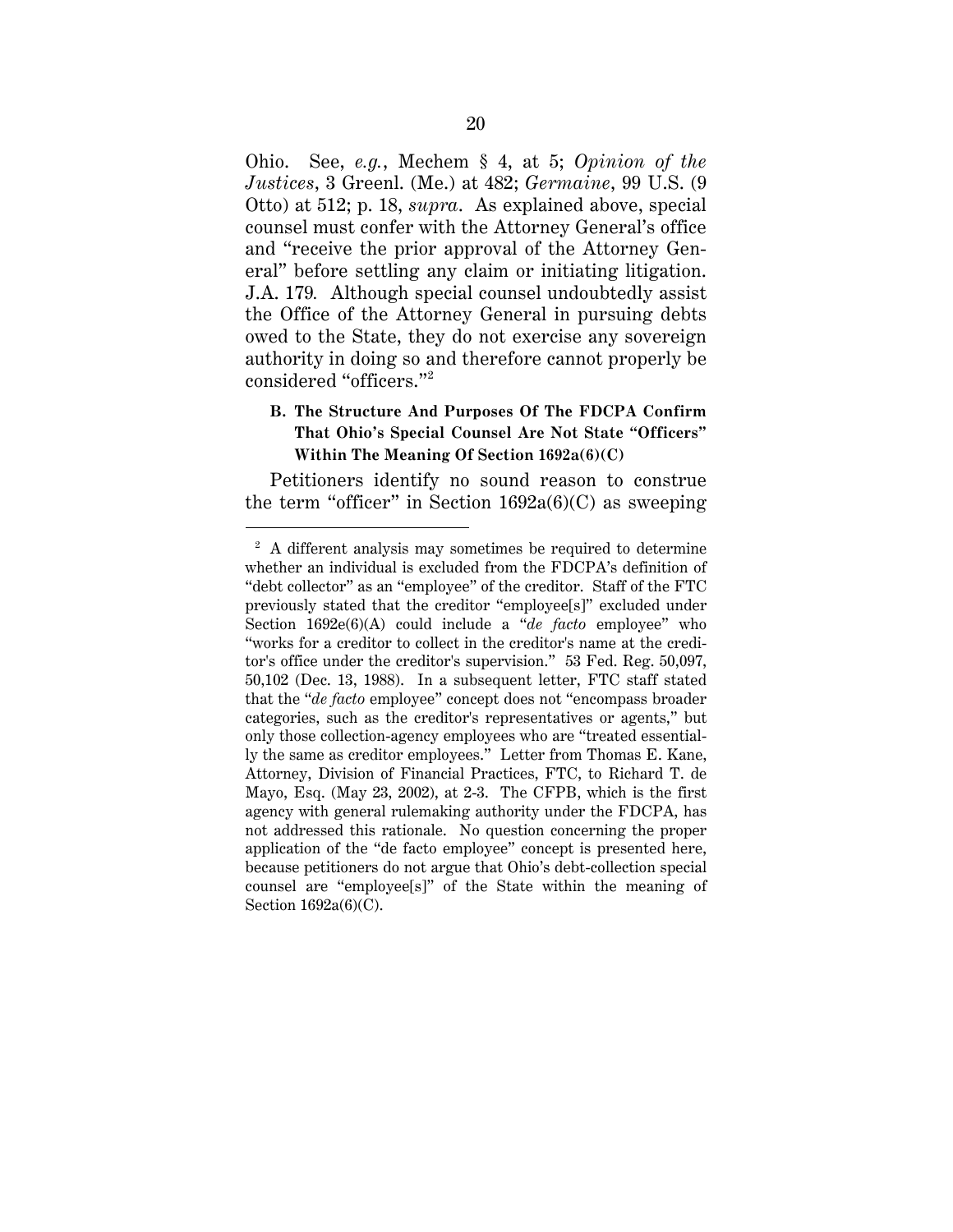beyond the established common-law understanding to encompass individuals, like Ohio special counsel, who are retained as independent contractors rather than made part of the state government. To the contrary, the FDCPA's structure and purposes reinforce the conclusion that such independent contractors are not state "officer[s]" within the meaning of Section  $1692a(6)(C)$ .

The distinction between a creditor's use of in-house personnel to collect debts and its hiring of third-party debt collectors is fundamental to the FDCPA's operation. In addition to the exemption for state officers and employees that is at issue in this case, a separate provision exempts from the FDCPA's coverage "any officer or employee of a creditor while, in the name of the creditor, collecting debts for such creditor." 15 U.S.C. 1692a(6)(A). That provision ensures that private creditors, like state governments, can use their own personnel to collect debts owed to them without becoming subject to the FDCPA.

A reading of Section 1692a(6)(A) that encompassed debt collectors retained as independent contractors would wholly subvert Congress's purposes. If such contractors were treated as "officers" of a private creditor, simply because they had been retained by the creditor to assist in its debt-collection activities, Section 1692a(6)(A) would exempt from the FDCPA's coverage the very persons whom Congress primarily sought to regulate. See Senate Report 3 ("The primary persons intended to be covered [by the Act] are independent debt collectors."); see *id.* at 2 ("The committee has found that debt collection abuse by third party debt collectors is a widespread and serious national problem.").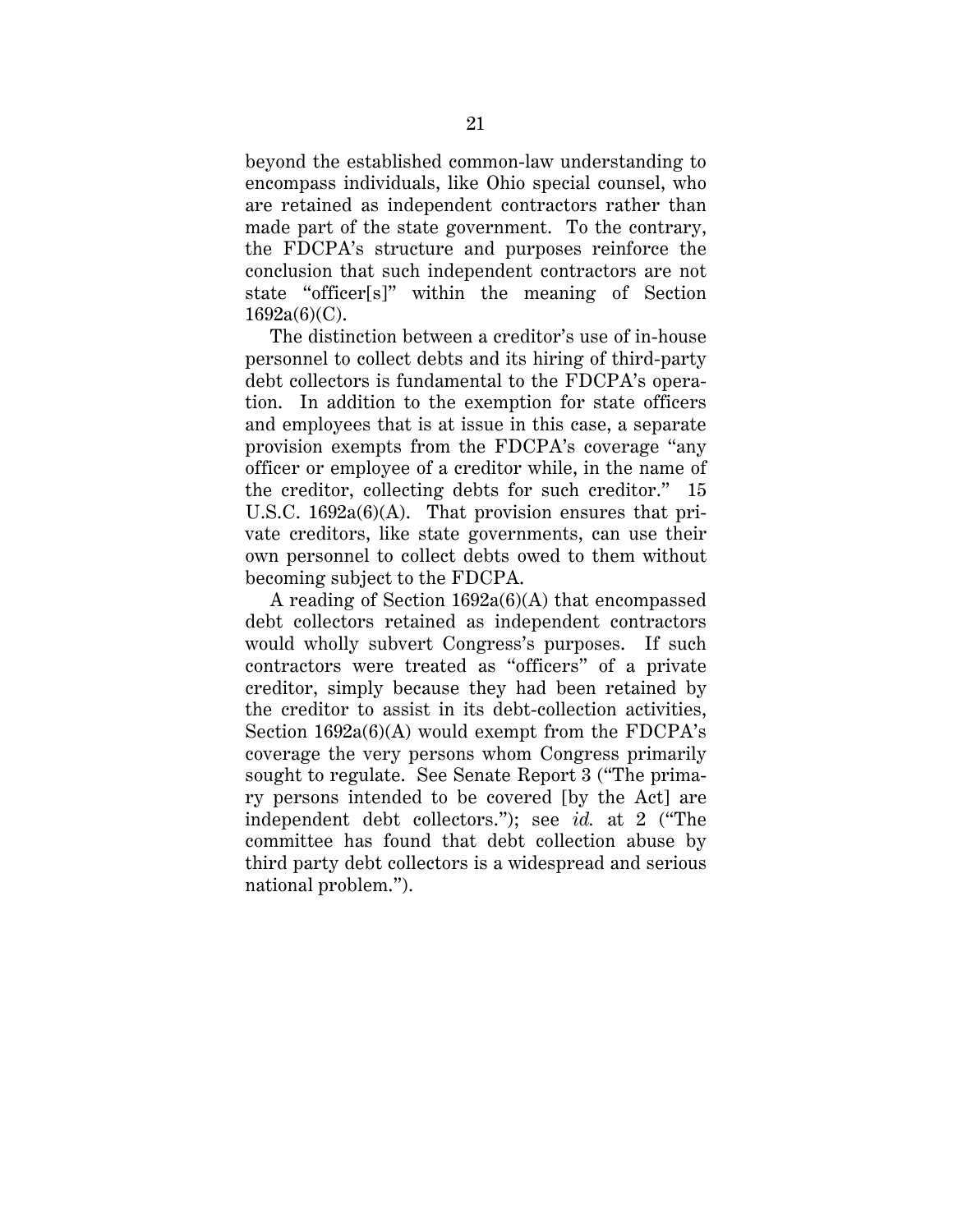Petitioners' argument thus depends on the view that, although Congress used the phrase "officer or employee" in both Section 1692a(6)(A) and Section  $1692a(6)(C)$ , it intended the word "officer" to encompass independent contractors in the second provision but not in the first. That approach flouts bedrock principles of statutory construction. "Generally, 'identical words used in different parts of the same statute are ... presumed to have the same meaning.'" *Robers* v. *United States*, 134 S. Ct. 1854, 1857 (2014) (quoting *Merrill Lynch, Pierce, Fenner & Smith Inc.* v. *Dabit*, 547 U.S. 71, 86 (2006)). That interpretive canon has particular force here, because the two provisions appear close together within a list of exemptions from the FDCPA's definition of "debt collector."

If Congress had wished to adopt the broad exemption that petitioners advocate, it could easily have drafted Section 1692a(6)(C) to encompass "any person authorized to collect a debt owed to a State or state agency." Congress's decision instead to use in Section  $1692a(6)(C)$  the same phrase ("officer or employee") that it used in Section  $1692a(6)$ (A) makes clear that Congress intended the collection of debts owed to States to be subject to the same basic FDCPA regime that governs collection of debts owed to private creditors. Both private and governmental creditors may use in-house personnel to collect debts without triggering the Act's coverage. But when either type of creditor elects to hire an outside attorney to engage in debt collection as an independent contractor, those contractors must comply with the Act.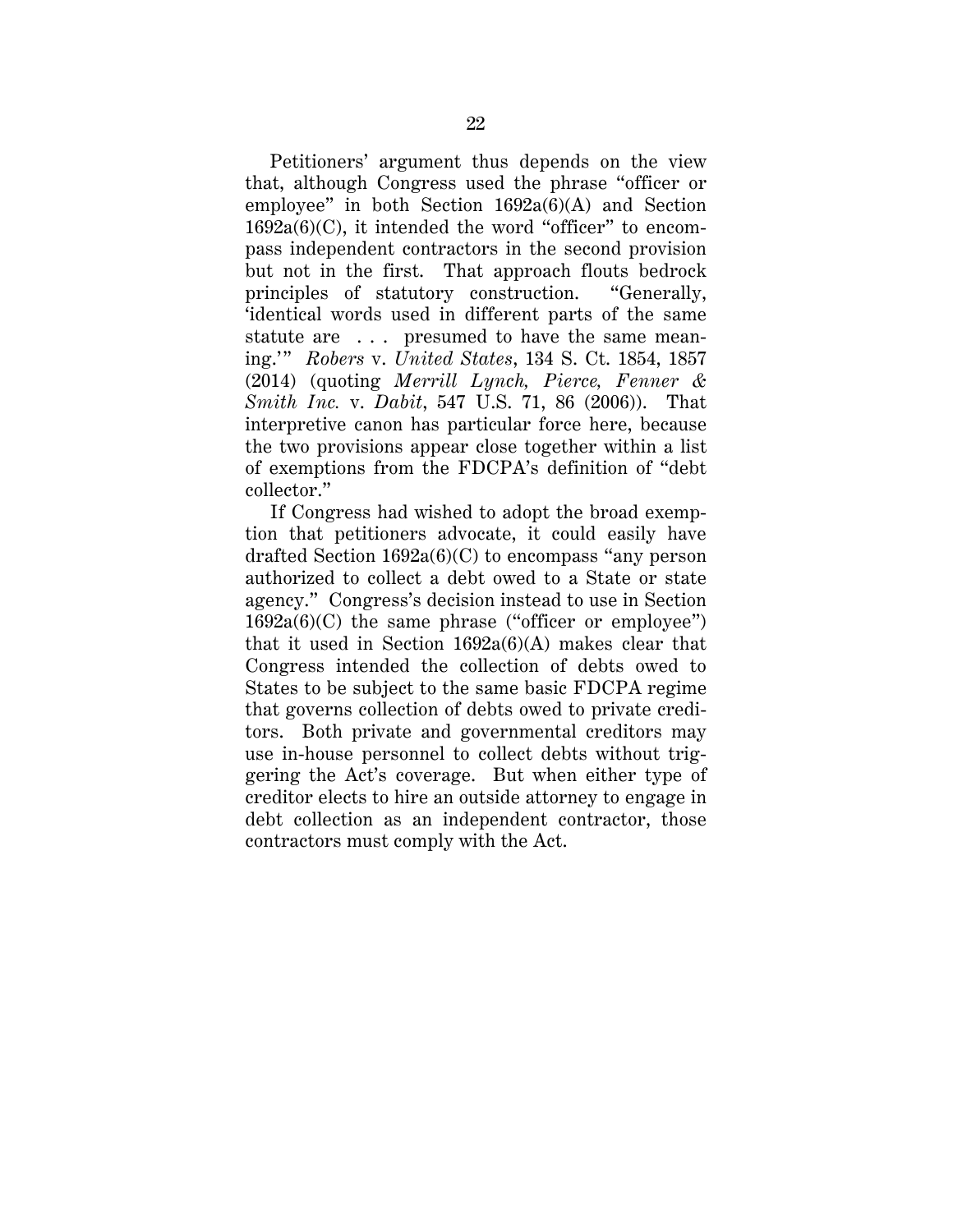### **C. Application Of The FDCPA To Ohio's Debt-Collection Special Counsel Does Not Intrude On Ohio's Sovereign Interests**

Petitioners argue (Br. 1-3, 19-22, 27-30) that Ohio's debt-collection special counsel should be treated as state "officer[s]" within the meaning of Section  $1692a(6)(C)$  to avoid impairment of the State's sovereign function of collecting money owed to it. See Pet. App. 58a (Sutton, J., dissenting) ("Special counsel [are] hired to perform core sovereign functions" "concerning the People's money."). The collection of debts owed to a State is undoubtedly essential to the State's financial soundness and thus to its effective operations. Petitioners identify no sound basis for concluding, however, that application of the FDCPA to Ohio special counsel will impede that function or otherwise impair the State's sovereign dignity.

Petitioners argue (Br. 24, 34) that States have a sovereign interest in determining their structure of government and the appropriate division of authority within that structure. But the FDCPA leaves the States entirely free to designate their own officers and employees to collect debts owed to them. If a State chooses that approach, the FDCPA is inapplicable to its collection efforts. Provisions like Section  $1692a(6)(C)$ , which exempts state officers and employees from the FDCPA, are a traditional means by which Congress seeks to preserve intergovernmental comity and to avoid unnecessary interference with the operation of state governments.

The FDCPA likewise leaves Ohio free to contract with persons outside the government for assistance in collecting debts owed to the State. The consequence of that decision, however, is that those private con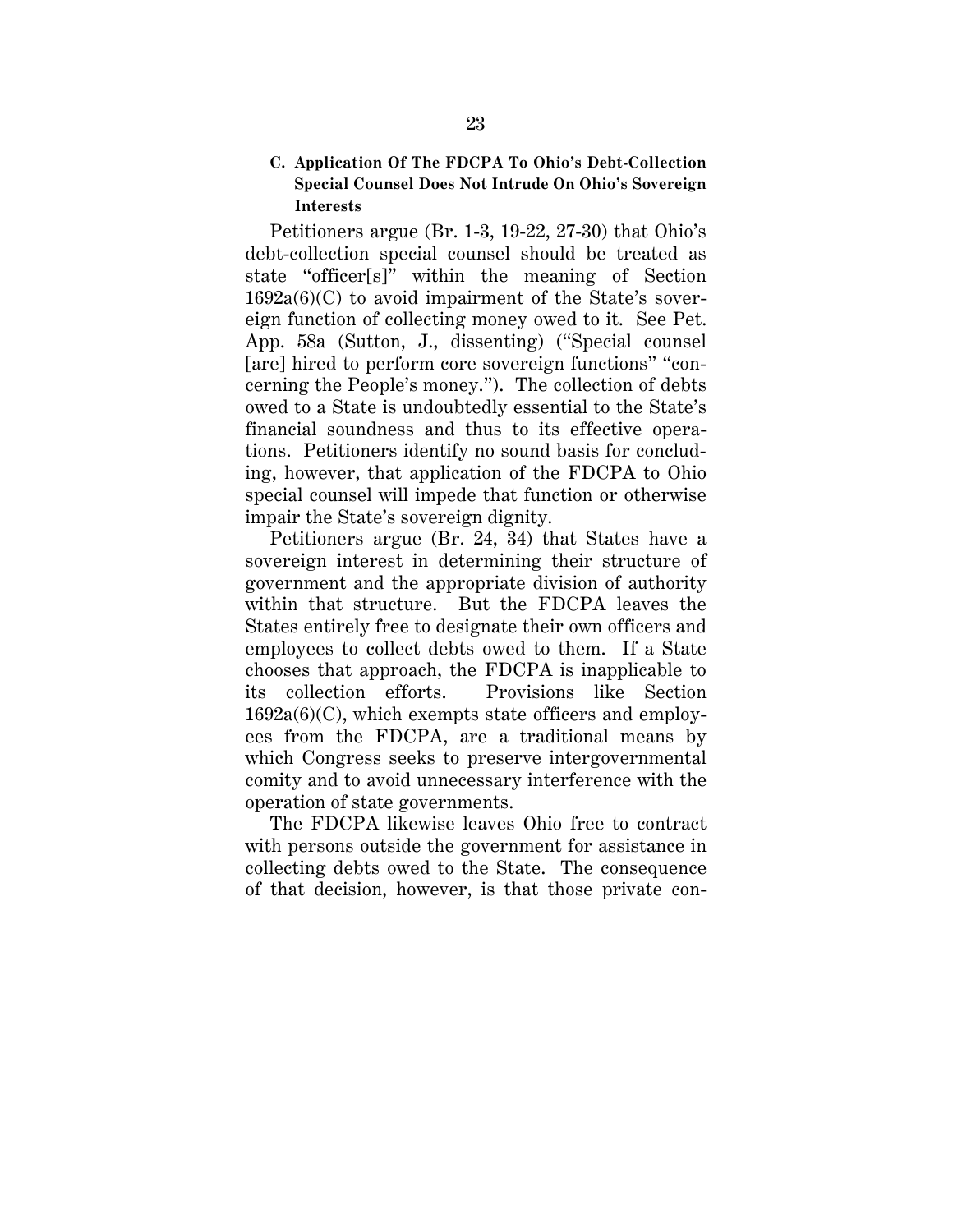tractors (although not the State itself) may be held liable under the FDCPA if they violate the norms that apply to private third-party debt collectors generally. The Retention Agreement between the Ohio Attorney General and special counsel directs that "Special Counsel must comply with the same standards of behavior as set forth in," *inter alia*, the FDCPA. J.A. 194. Thus, while the Ohio Attorney General opposes a legal rule that would subject special counsel to *liability* under the FDCPA, he evidently does not view the Act's substantive requirements as inconsistent with effective debt collection. More fundamentally, petitioners cite no decision of this Court suggesting that application of federal law to a State's independent contractors intrudes on state sovereignty or triggers any clear-statement rule.

Petitioners' reliance (Br. 24, 30) on *Gregory* v. *Ashcroft*, 501 U.S. 452 (1991), is particularly misplaced. *Gregory* presented the question whether the Age Discrimination in Employment Act of 1967 (ADEA), 29 U.S.C. 621 *et seq.*, overrode a Missouri constitutional provision that imposed a mandatory retirement age on the justices of its state supreme court. 501 U.S. at 455. The Court observed that the policy judgment reflected in the Missouri retirement-age provision was "a decision of the most fundamental sort for a sovereign entity" because "[t]hrough the structure of its government, and the character of those who exercise government authority, a State defines itself as a sovereign." *Id*. at 460. Absent an unambiguous statement of congressional intent to countermand the State's judgment, the Court declined to read the ADEA to dictate that result. *Id.* at 460-467.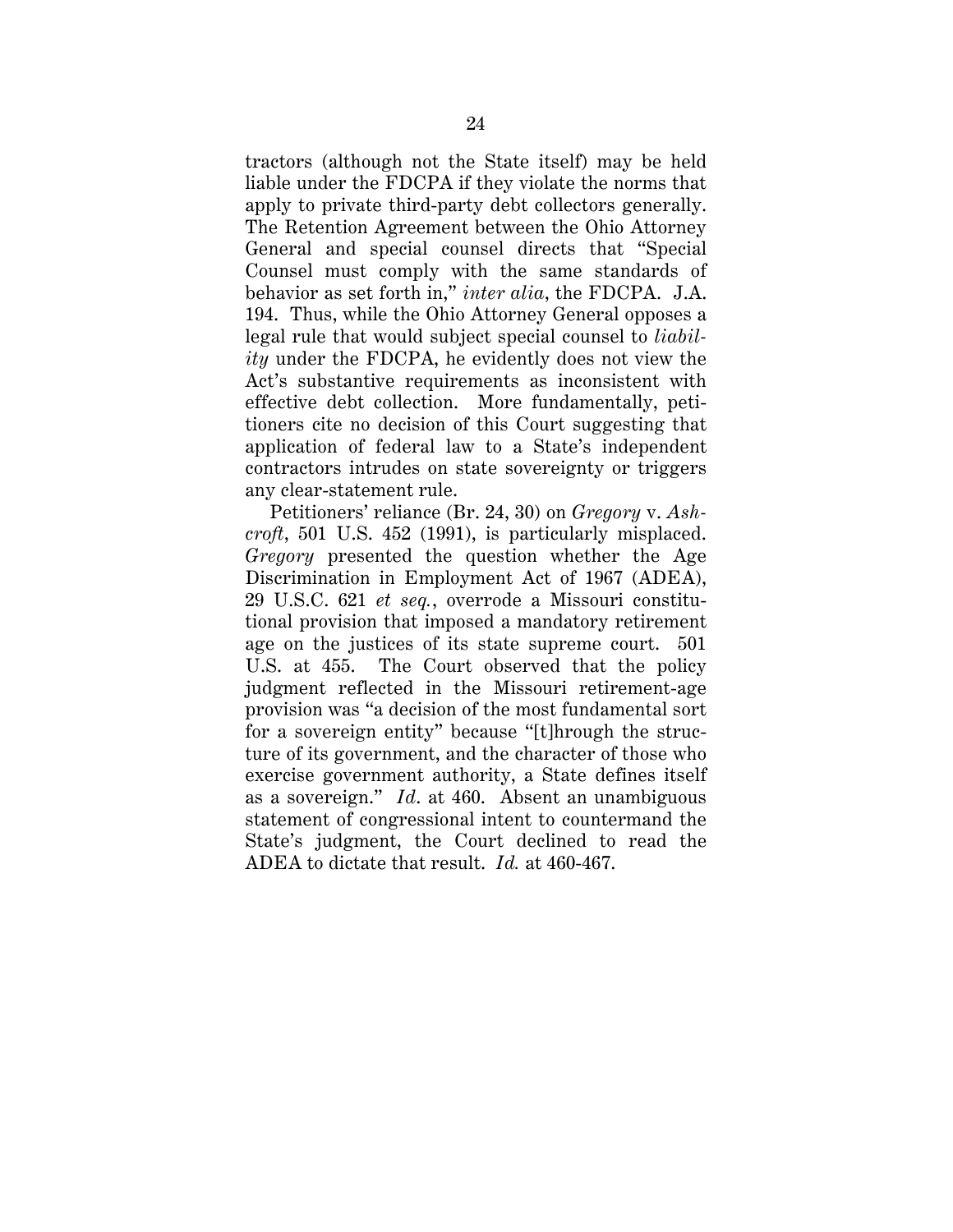In this case, by contrast, Ohio officials have declared debt-collection special counsel to be independent contractors, and the State has chosen *not* to vest those special counsel with governmental power. Nothing in *Gregory* suggests that application of the FDCPA is disfavored in these circumstances simply because Ohio special counsel provide useful practical assistance in the performance of an important state function. In that regard, special counsel are not meaningfully different from many other individuals (*e.g.*, truck drivers or construction workers) who are employed by private companies but occasionally perform work pursuant to contracts with the State. Application of federal law to such persons has not traditionally been thought to impair state sovereign prerogatives.

Petitioners' emphasis on the State's sovereign interest in collecting debts owed to it is flawed in another respect as well. Section 1692a(6)(C) exempts from the FDCPA's definition of "debt collector" any state officer or employee "to the extent that collecting or attempting to collect any debt is in the performance of his official duties." Although Section  $1692a(6)(C)$ encompasses state officers and employees who collect debts owed to the State itself, it is not limited to such persons. Rather, Section 1692a(6)(C) also exempts from the FDCPA's definition of "debt collector" any state officer or employee who is tasked by state law with collecting debts owed to private persons. Cf. Senate Report 3 (noting that Congress did not intend the FDCPA to cover "marshals and sheriffs, while in the conduct of their official duty" or "process servers"). That aspect of Section 1692a(6)(C) highlights Congress's decision to make the exemption turn on an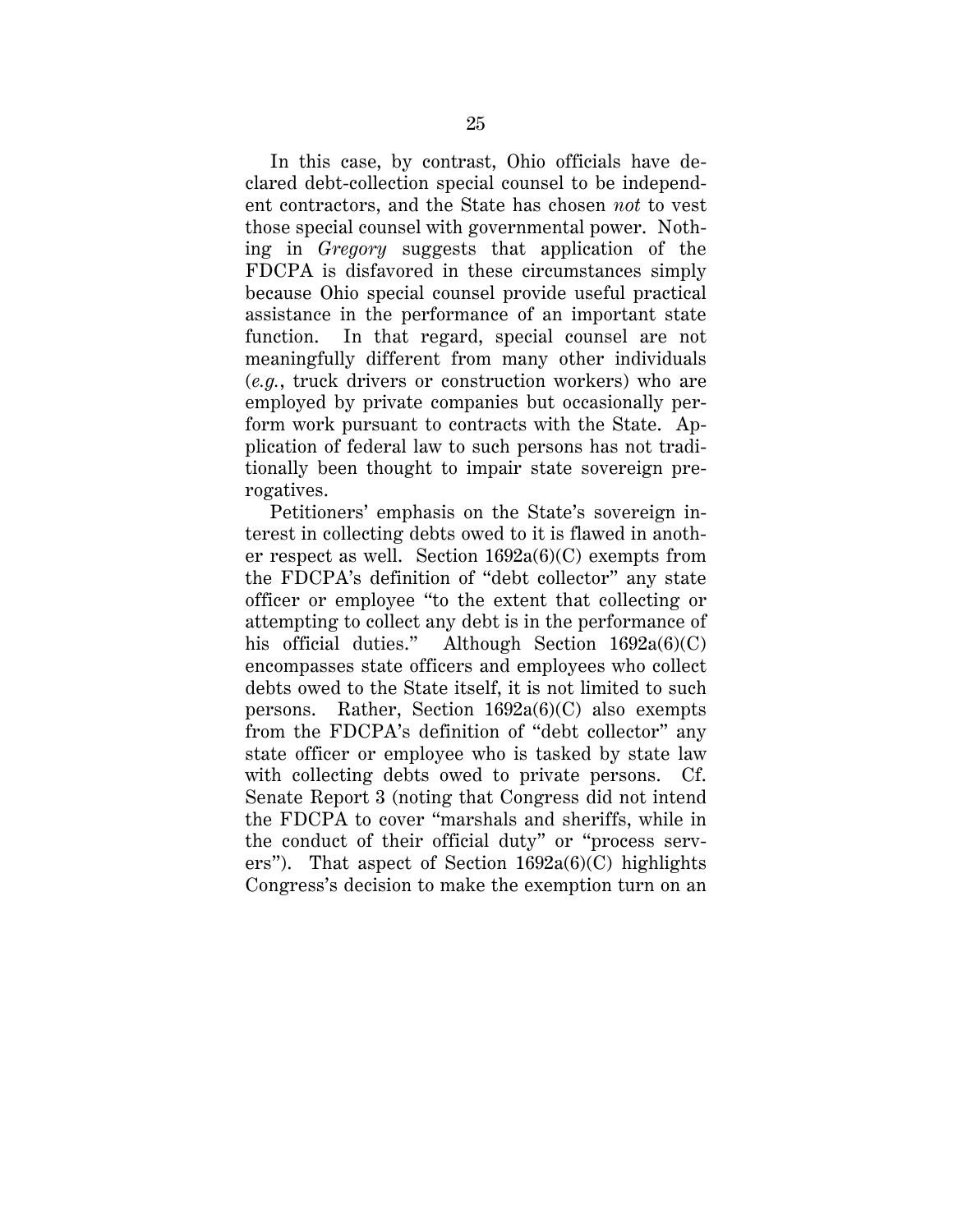individual's status as a state "officer or employee" *i.e.*, as part of the state government—rather than on the identity of the creditor to whom the debt is owed.

**II. A REASONABLE JURY COULD CONCLUDE THAT OHIO'S DEBT-COLLECTION SPECIAL COUNSEL VIOLATED THE FDCPA BY USING THE LETTER-HEAD OF THE OFFICE OF THE ATTORNEY GEN-ERAL** 

Petitioners argue that, as a matter of law, the use by Ohio's debt-collection special counsel of the Ohio Attorney General's letterhead in communications with debtors cannot constitute a violation of the FDCPA. The court of appeals correctly rejected that contention.

The FDCPA provides, *inter alia*, that "[a] debt collector may not use any false, deceptive, or misleading representation or means in connection with the collection of any debt." 15 U.S.C. 1692e. In addition to that general prohibition, Section 1692e includes a nonexhaustive list of 16 specific representations or practices that are per se violations. Two such practices are relevant here:

(9) The use or distribution of any written communication which simulates or is falsely represented to be a document authorized, issued, or approved by any court, official, or agency of the United States or any State, or which creates a false impression as to its source, authorization or approval.

(14) The use of any business, company, or organization name other than the true name of the debt collector's business, company, or organization.

\* \* \*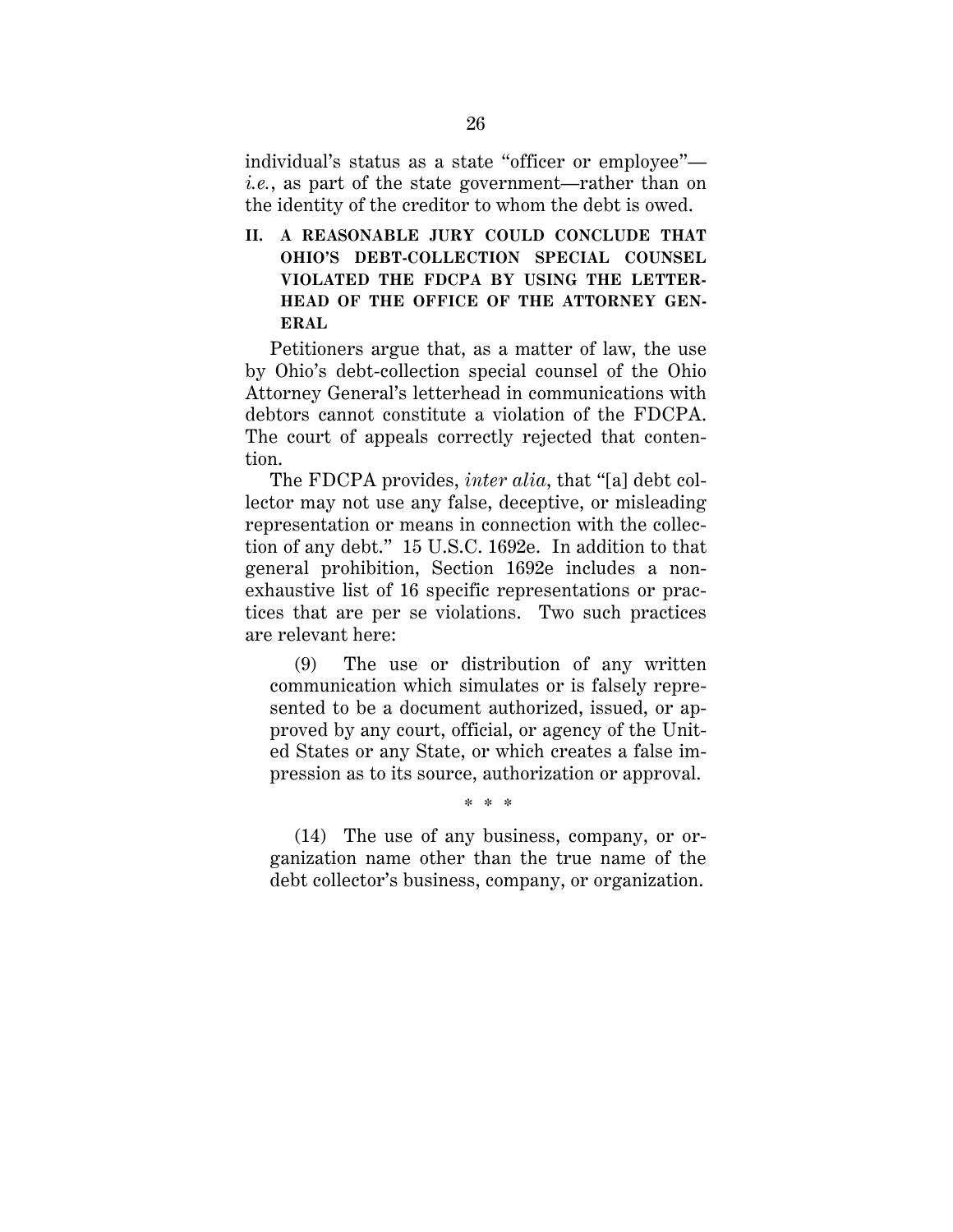15 U.S.C. 1692e(9) and (14). In light of Section 1692e's general and specific prohibitions, the court of appeals correctly held that a reasonable jury could find the use by Ohio's debt-collection special counsel of letterhead from the Office of the Attorney General to be a violation of the FDCPA.

# **A. Whether A Debt-Collection Practice Is False, Deceptive, Or Misleading Should Be Judged From The Perspective Of An Unsophisticated Consumer**

The FDCPA does not specify from whose perspective a judge or jury should assess whether a particular debt-collection practice is deceptive, is misleading, or creates a false impression. Every court of appeals to consider the question has adopted an "unsophisticated consumer" test (also known as a "least sophisticated consumer" test). *Pollard* v. *Law Office of Mandy L. Spaulding*, 766 F.3d 98, 103 & n.4 (1st Cir. 2014); *Eades* v. *Kennedy, PC Law Offices*, 799 F.3d 161, 173 (2d Cir. 2015); *Jensen* v. *Pressler & Pressler*, 791 F.3d 413, 418 (3d Cir. 2015); *Russell* v. *Absolute Collection Servs., Inc.*, 763 F.3d 385, 395 (4th Cir. 2014); *Goswami* v. *American Collections Enter., Inc.*, 377 F.3d 488, 495 (5th Cir. 2004), cert. denied, 546 U.S. 811 (2005); Pet. App. 46a-48a; *Gammon* v. *GC Servs. Ltd. P'ship*, 27 F.3d 1254, 1257 (7th Cir. 1994); *Peters* v. *General Serv. Bureau, Inc.*, 277 F.3d 1051, 1055 (8th Cir. 2002); *Donohoe* v. *Quick Collect, Inc.*, 592 F.3d 1027, 1033 (9th Cir. 2010); *Fouts* v. *Express Recovery Servs., Inc.*, 602 Fed. Appx. 417, 421 (10th Cir. 2015); *Miljkovic* v. *Shafritz & Dinkin, P.A.*, 791 F.3d 1291, 1306 (11th Cir. 2015). 3

 <sup>3</sup> Courts of appeals agree that there is no practical difference between the "unsophisticated consumer" and "least sophisticated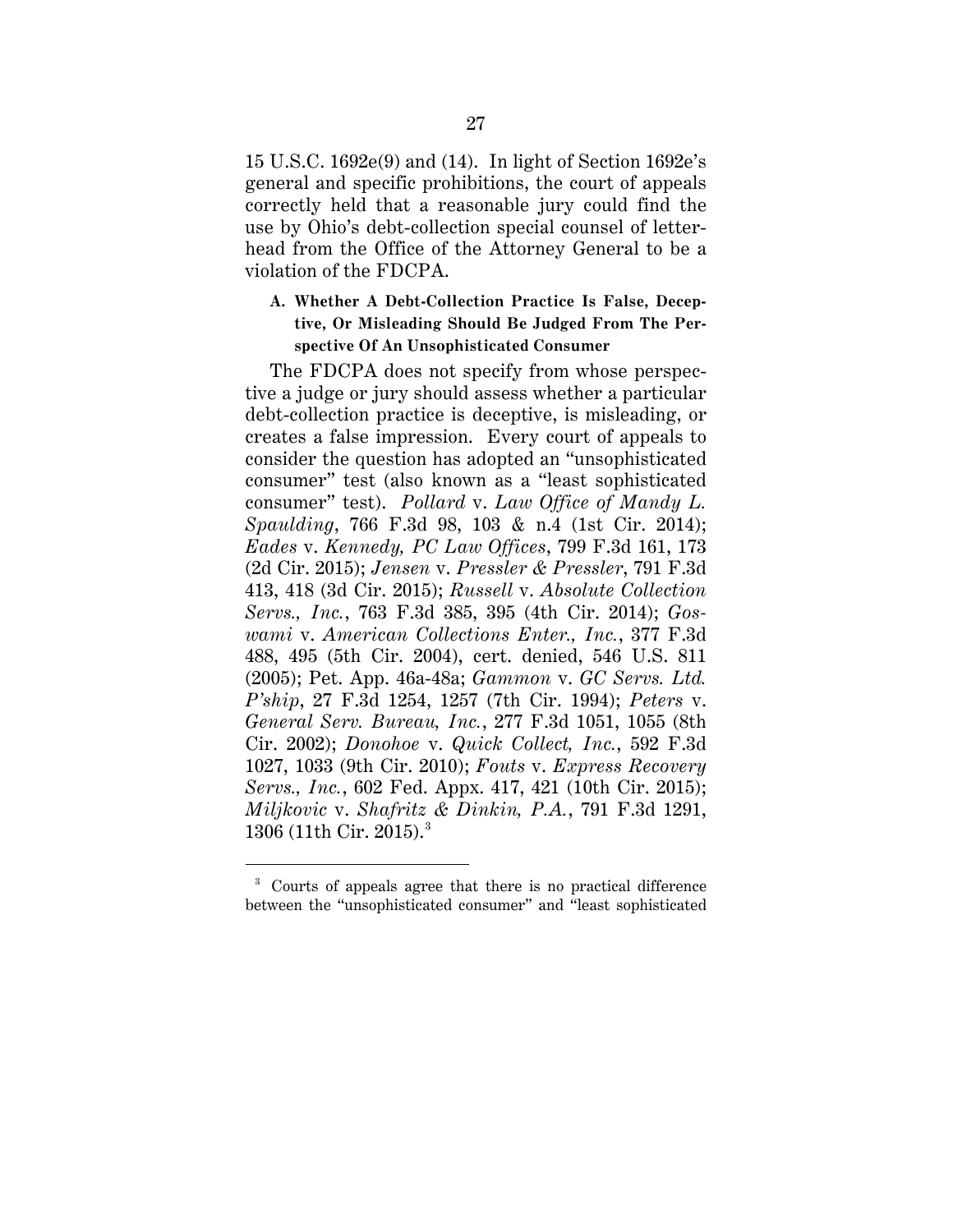Petitioners urge the Court to adopt a test that would examine debt-collection practices from the perspective of "the average consumer who has defaulted on a debt." Br. 41. Petitioners do not explain how, as a practical matter, such a test would differ from an unsophisticated-consumer test. No court of appeals has adopted petitioners' formulation, and there is no reason for this Court to do so. Rather, the established focus on the likely reactions of reasonable but unsophisticated consumers best serves the intent of the Congress that enacted the FDCPA.

Before the FDCPA's enactment in 1977, the Federal Trade Commission (FTC or Commission) monitored debt collectors under Section 5 of the Federal Trade Commission Act (FTC Act), 15 U.S.C. 45, which prohibits unfair or deceptive acts or practices in or affecting commerce. By the time the FDCPA was enacted, the Commission had recognized that its "duty" under the FTC Act was "to protect the 'gullible and credulous as well as the cautious and knowledgeable.'" *In re Slough*, 70 F.T.C. 1318, 1355 (1966) (citation omitted), enforced, *Slough* v. *FTC*, 396 F.2d 870 (5th Cir. 1968), cert. denied, 393 U.S. 980 (1968). In upholding an FTC finding that an advertising practice was unfair, false, and misleading, this Court admonished that "[l]aws are made to protect the trusting as well as the suspicious." *FTC* v. *Standard Educ. Soc'y*, 302 U.S. 112, 116 (1937). Lower courts reviewing similar FTC findings held that, "[i]n evaluating the tendency of language to deceive, the Commission should look not to the most sophisticated readers but rather to the least." *Exposition Press, Inc.* v. *FTC*,

 $\overline{a}$ 

consumer" standards. See, *e.g.*, *Pollard*, 766 F.3d at 103 n.4; *Jensen*, 791 F.3d at 419 n.3.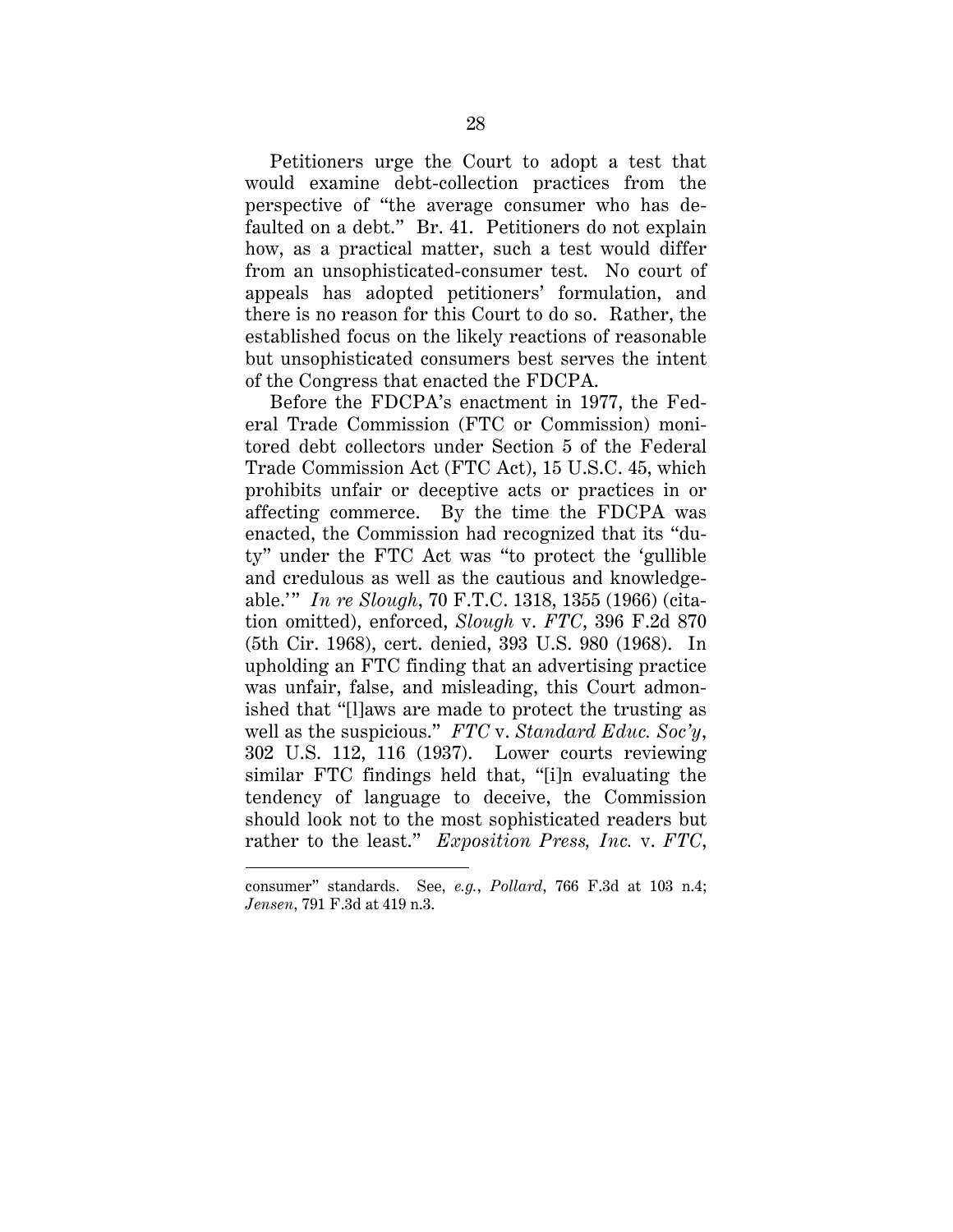295 F.2d 869, 872 (2d Cir. 1961), cert. denied, 370 U.S. 917 (1962).

The FDCPA contains congressional findings that "[e]xisting laws and procedures for redressing \* \* \* injuries" caused by "abusive, deceptive, and unfair debt collection practices" were "inadequate to protect consumers." 15 U.S.C. 1692(a) and (b). Based in part on those statutory findings, courts of appeals have correctly inferred that Congress did not intend to adopt an FDCPA standard less protective of consumers than the standard previously applied under the FTC Act. *Jeter* v. *Credit Bureau, Inc.*, 760 F.2d 1168, 1173-1174 (11th Cir. 1985) ("It would be anomalous for the Congress, in light of its belief that existing state and federal law was inadequate to protect consumers, to have intended that the legal standard under the FDCPA be *less* protective of consumers than under the existing 'inadequate' legislation."); see *Baker* v. *G.C. Servs. Corp.*, 677 F.2d 775, 778 (9th Cir. 1982) (adopting least-sophisticated-consumer standard from FTC's analysis of deceptive-advertising claims).

As applied by courts of appeals in FDCPA cases, the unsophisticated-consumer standard is an objective standard that incorporates an element of reasonableness. The standard is designed to protect "'consumers of below-average sophistication or intelligence' who are 'especially vulnerable to fraudulent schemes,'" *Gammon*, 27 F.3d at 1257 (quoting *Clomon* v. *Jackson*, 988 F.2d 1314, 1319 (2d Cir. 1993)), but it "prevents liability for bizarre or idiosyncratic interpretations of collection notices by preserving a quotient of reasonableness and presuming a basic level of understanding and willingness to read with care," *Wilson* v. *Quadramed Corp.*, 225 F.3d 350, 354-355 (3d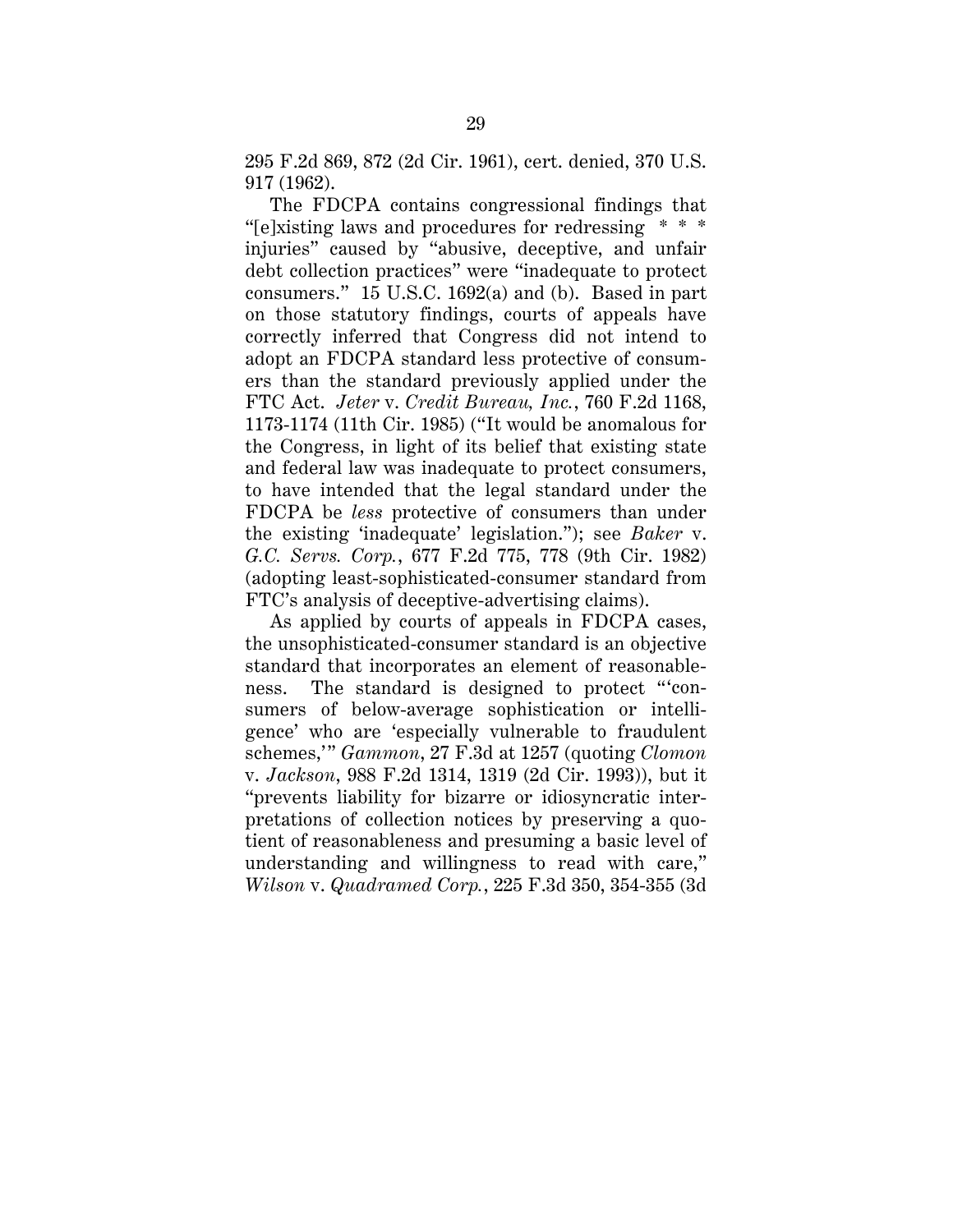Cir. 2000) (citation omitted). Courts thus consider whether a hypothetical unsophisticated consumer who is not inclined to bizarre or idiosyncratic interpretations would be confused or misled by a debt collector's communication. *McKinney* v. *Cadleway Props., Inc.*, 548 F.3d 496, 503 (7th Cir. 2008); see *McMahon* v. *LVNV Funding, LLC*, 744 F.3d 1010, 1019 (7th Cir. 2014) (considering perspective of person of modest education and limited commercial savvy).

**B. Because A Reasonable Jury Could Find That Ohio's Debt-Collection Special Counsel Violated The FDCPA, The Court Of Appeals Correctly Reversed The District Court's Award Of Summary Judgment For Petitioners**

Like any standard that refers to a reasonable person or a reasonable consumer, the "reasonable unsophisticated consumer" standard is suitable for application by a properly instructed jury (or by a judge as factfinder in a bench trial). See *Hana Fin., Inc.* v. *Hana Bank*, 135 S. Ct. 907, 911 (2015). In this case, petitioners and respondents both argued to the court of appeals that they were entitled to summary judgment on respondents' claim that an unsophisticated consumer would be misled by special counsel's use of the Attorney General's letterhead. The court rejected both arguments, holding instead that a jury should decide whether special counsel's use of the letterhead violated the FDCPA. Pet. App. 54a. Because respondents did not file a petition or cross-petition for a writ of certiorari, the only question before this Court is whether the court of appeals erred in denying petitioners' request for entry of summary judgment. The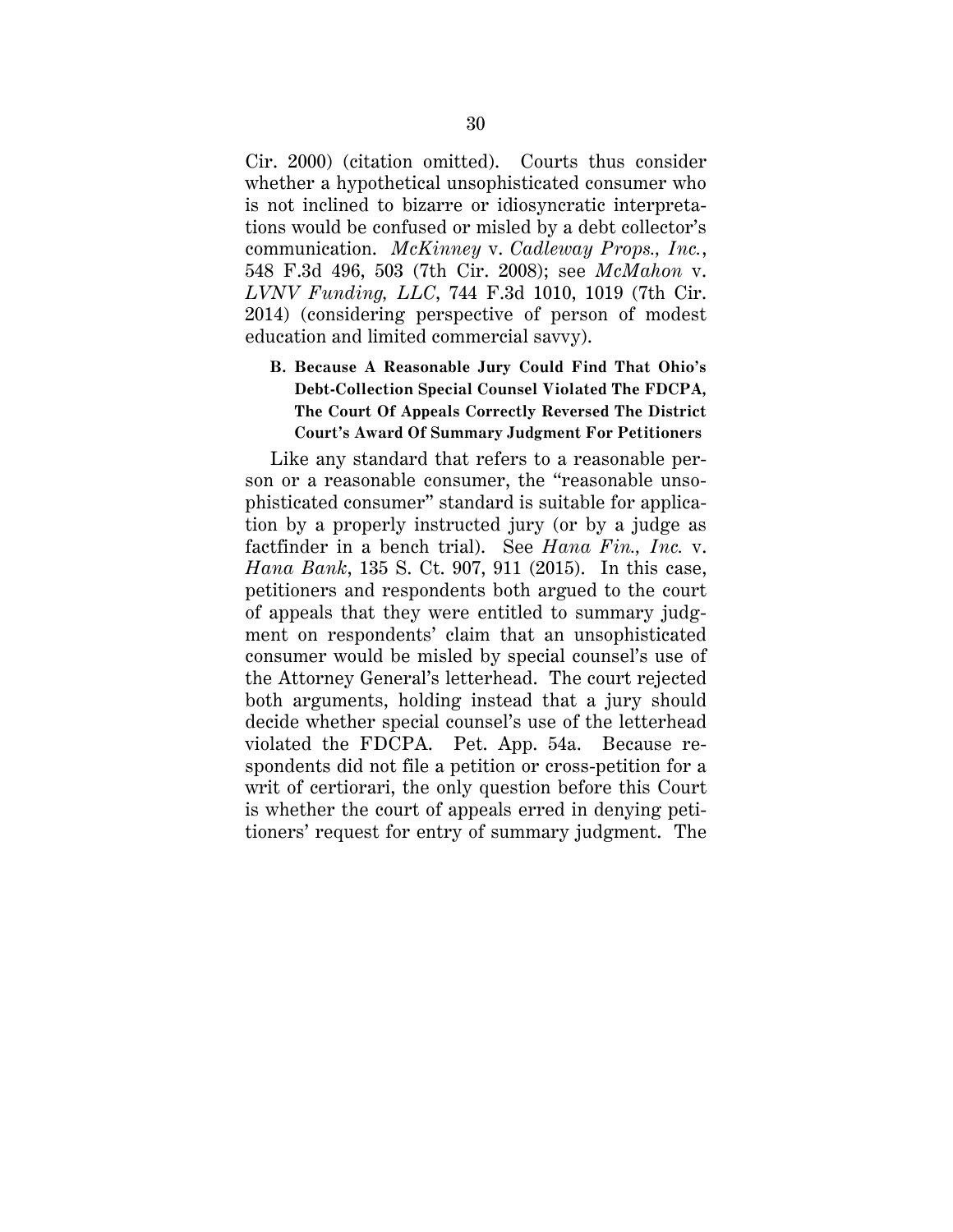court of appeals' ruling on that question should be affirmed. $^4$ 

1. The FDCPA prohibits "[t]he use of any business, company, or organization name other than the true name of the debt collector's business, company, or organization." 15 U.S.C. 1692e(14). Although that prohibition is not limited to circumstances where a third-party debt collector misrepresents itself to be the creditor, it has particular salience in that context. A third-party debt collector is subject to the FDCPA's requirements precisely *because he is not the creditor*. But while that distinction is fundamental to the FDCPA, it can be confusing for the debtor. Although the consumer typically has a pre-existing relationship with the original creditor, he is unlikely to know or be familiar with a third-party debt collector. To minimize the possibility of confusion, Congress not only prohibited misrepresentations as to source, but affirmatively required debt collectors to disclose in *every* communication with a debtor "that the communication is from a debt collector." 15 U.S.C. 1692e(11).

 <sup>4</sup> Some circuits have suggested that the district court can always determine, as a matter of law, whether particular language in a debt-collection letter violates the FDCPA. See, *e.g.*, *Wilson*, 225 F.3d at 353 n.2. That is incorrect. This Court "ha[s] long recognized across a variety of doctrinal contexts that, when the relevant question is how an ordinary person or community would make an assessment, the jury is generally the decisionmaker that ought to provide the fact-intensive answer." *Hana Fin.*, 135 S. Ct. at 911. Even when a jury trial has been requested, however, the district court may determine, on a motion for summary judgment or for judgment as a matter of law, whether a reasonable jury could find for the non-moving party on the question whether a particular communication violates Section 1692e. See *ibid*.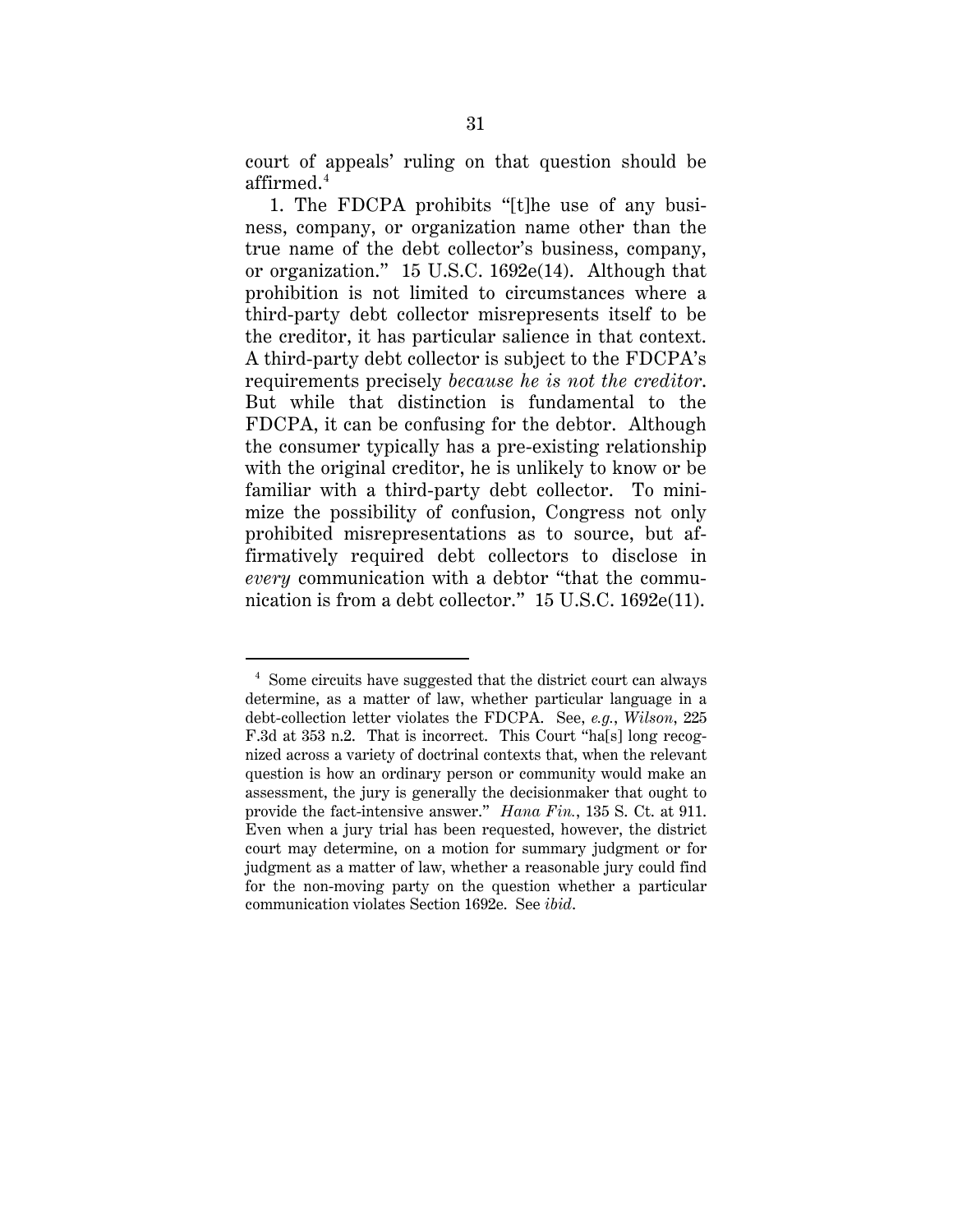Of course, a debt collector's communication may include the name of its client to the extent it identifies for the debtor "the name of the creditor to whom the debt is owed." 15 U.S.C.  $1692g(a)(2)$  (requiring debt collector to inform the consumer of the name of the creditor in the debt collector's initial communication with the consumer). But a debt collector's use of the creditor's name to suggest that the creditor is the actual sender of the letter is prohibited by Section  $1692e(14).$ <sup>5</sup> Blurring the line between sender and represented party is especially problematic when the creditor is a government entity because Section 1692e(9) separately prohibits the use of any communication that falsely suggests that the communication was "issued \* \* \* by any \* \* \* official \* \* \* of \* \* \* any State." 15 U.S.C. 1692e(9).

2. Petitioners principally argue (Br. 46) that special counsel's use of the Attorney General's letterhead accurately conveyed that the letters were "sent on behalf of the organization identified (the Attorney General's Office) by the individuals listed in the signature block (special counsel)." That argument rests on the premise that, when the sender of a letter acts in a representative capacity, the accepted function of a letterhead is to identify the organization "on behalf of" which the letter is sent—*i.e.*, the client rather than the representative. That is not so. By convention, the established function of a letterhead is to identify the *sender* of the letter. When a communication uses the letterhead of an office or organization (including a law firm), it implies that the individual sender of the letter

 <sup>5</sup> Conversely, 15 U.S.C. 1692j makes it unlawful for a creditor to give a consumer the false impression that the creditor has hired a third-party debt collector.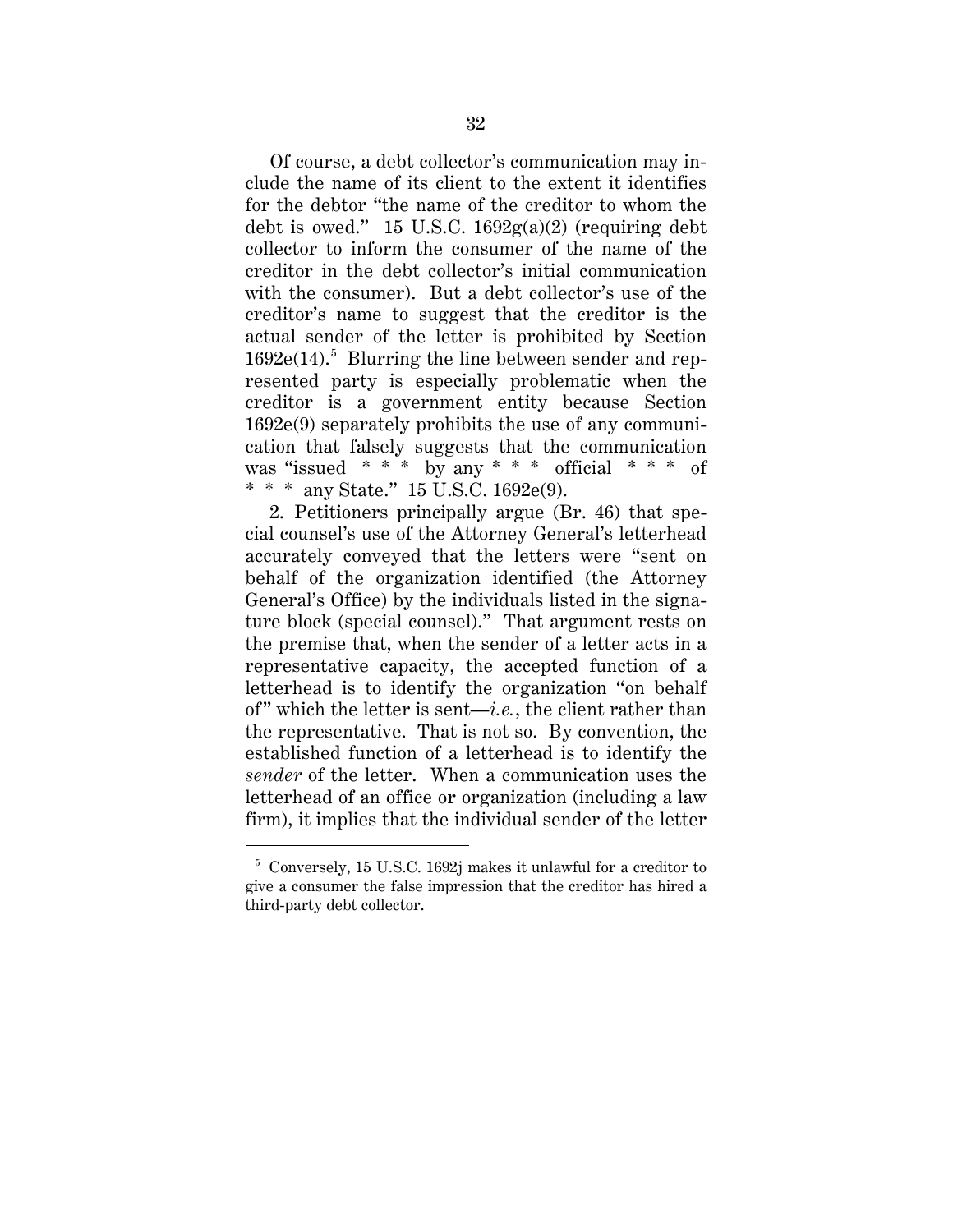is a member or employee of the organization, not that the individual has been retained as an outside contractor to represent the organization.

Petitioners are also wrong in arguing (Br. 47) that, notwithstanding special counsel's use of the Ohio Attorney General's letterhead, the name of the special counsel in the signature block dispels any possible misconception about the sender's identity and status. Petitioner Jones's letter identified him as "Outside Counsel for the Attorney General's Office," Pet. App. 14a, and petitioner Sarah Sheriff's letter identified her (incorrectly) as "Special Counsel for the Attorney General for the State of Ohio," *id.* at 17a. Neither letter states explicitly that the sender is a third-party independent contractor rather than a government officer or employee, and there is no basis for assuming that a reasonable unsophisticated consumer would understand the terms "Outside Counsel" and "Special Counsel" to dispel the inference that the Ohio Attorney General letterhead would otherwise create.

Indeed, petitioners have argued throughout this litigation, including in this Court, that debt-collection special counsel *are* "officers" of the State of Ohio, at least for purposes of Section  $1692a(6)(C)$ . It therefore is unsurprising that the letters sent by special counsel conveyed that impression. At a minimum, a reasonable jury could conclude, based on its assessment of the inferences that a reasonable unsophisticated consumer could draw, that the letters violated Section 1692(e)(9) and/or Section 1692(e)(14).

3. Petitioners argue that Section 1692e contains a "materiality element" such that the provision bars only communications "concern[ing] matters that could affect a debtor's decisionmaking." Br. 43; see Br. 43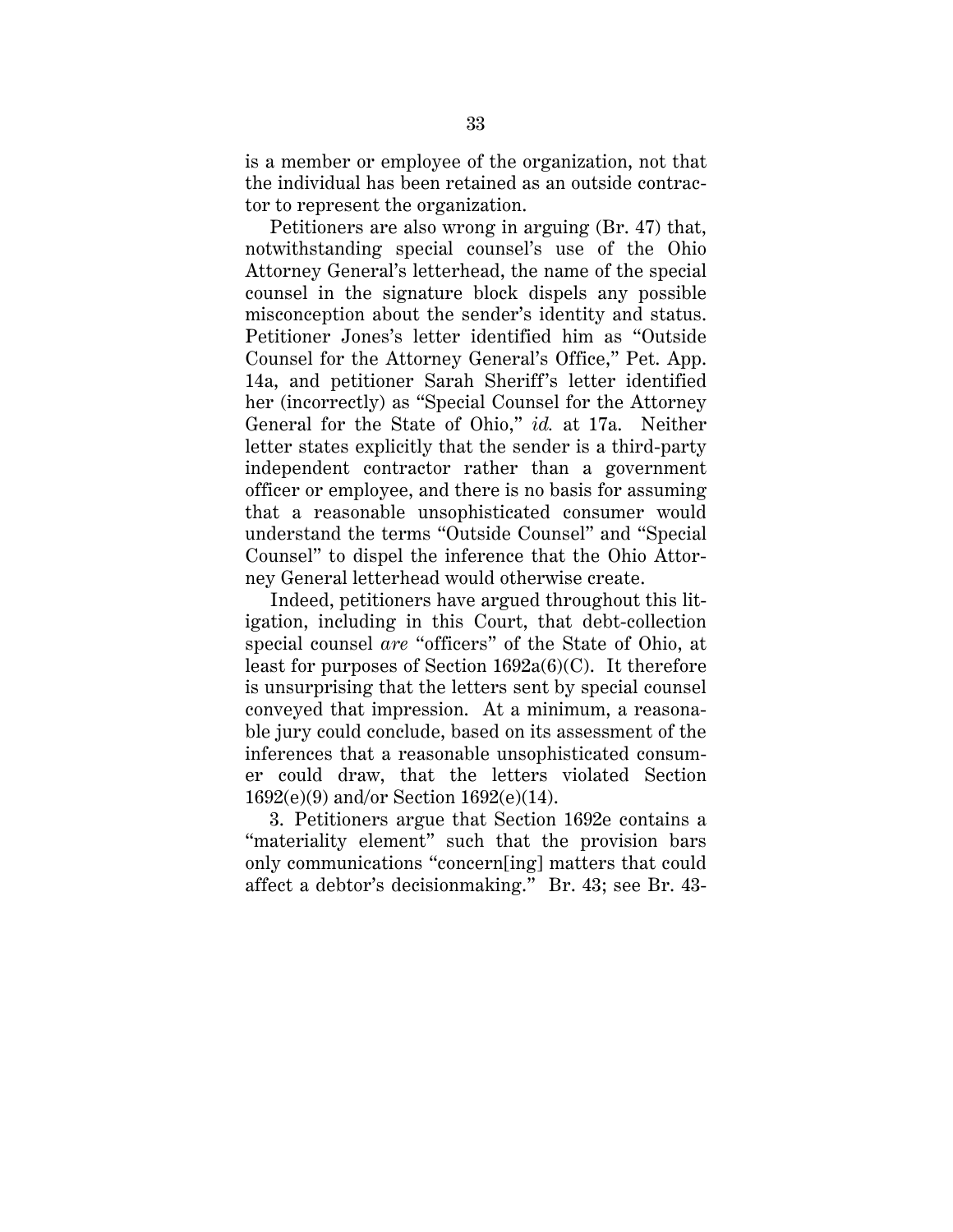44. As explained above, Section 1692e contains a nonexhaustive list of 16 types of false representations or omissions that constitute violations of that provision. To determine whether a particular communication violates one of those prohibitions, a jury or judge must assess how a reasonable unsophisticated consumer would *understand* the communication—not what actions the consumer would likely take in response. To be sure, the enumeration of those categories presumably reflects the enacting Congress's belief that, as a general matter, the prohibited practices have a natural tendency to influence debtors' decisionmaking. If a particular communication is determined to fall within one of the enumerated categories, however, the statute does not contemplate any further inquiry into the likelihood that the specific communication would alter any decision of either the actual recipient or the reasonable unsophisticated consumer.

Petitioners suggest (Br. 51) that it does not "matter to consumers" whether letters like those at issue here are sent by state officials or by independent contractors. Congress, however, has made a different judgment, because the FDCPA specifically prohibits false representations as to the source of dunning letters, as well as false representations that a communication was issued by a state official. Those prohibitions appear, moreover, within a statute that draws a fundamental distinction between creditors' efforts to collect debts through their *own* personnel and creditors' use of independent contractors as third-party debt collectors. Because petitioners' letters could have given a reasonable unsophisticated consumer the false impression that the letters were sent by the Office of the Ohio Attorney General, the court of ap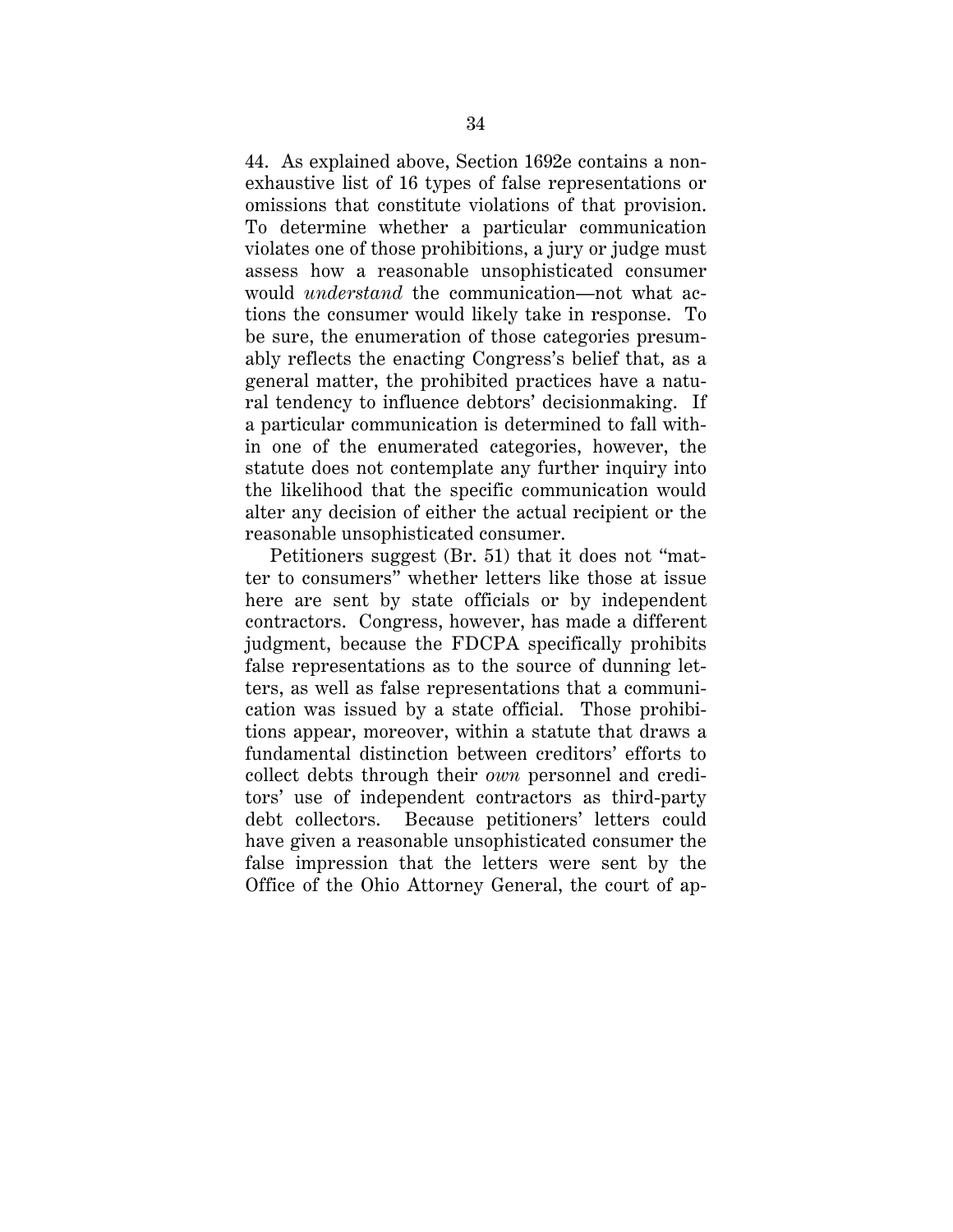peals correctly reversed the district court's award of summary judgment for petitioners.

#### **CONCLUSION**

The judgment of the court of appeals should be affirmed.

Respectfully submitted.

MARY MCLEOD *General Counsel* TO-QUYEN TRUONG *Deputy General Counsel* JOHN R. COLEMAN *Assistant General Counsel* NANDAN M. JOSHI LAWRENCE DEMILLE-WAGMAN *Counsel Consumer Financial Protection Bureau*

DONALD B. VERRILLI, JR. *Solicitor General* MALCOLM L. STEWART *Deputy Solicitor General* SARAH E. HARRINGTON *Assistant to the Solicitor General* 

MARCH 2016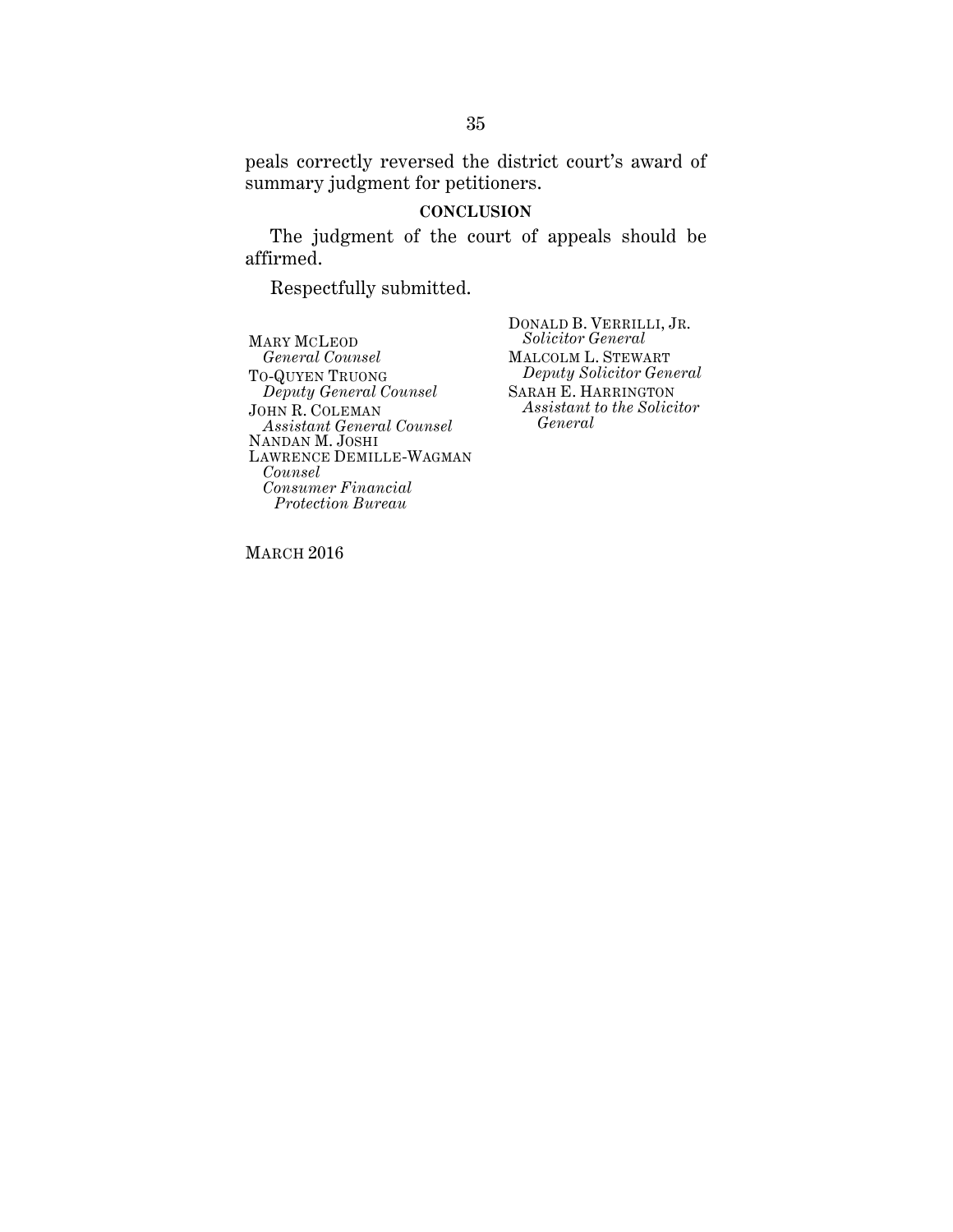# **APPENDIX**

#### 1. 15 U.S.C. 1692 provides:

#### **Congressional findings and declaration of purpose**

# **(a) Abusive practices**

There is abundant evidence of the use of abusive, deceptive, and unfair debt collection practices by many debt collectors. Abusive debt collection practices contribute to the number of personal bankruptcies, to marital instability, to the loss of jobs, and to invasions of individual privacy.

#### **(b) Inadequacy of laws**

Existing laws and procedures for redressing these injuries are inadequate to protect consumers.

#### **(c) Available non-abusive collection methods**

Means other than misrepresentation or other abusive debt collection practices are available for the effective collection of debts.

#### **(d) Interstate commerce**

Abusive debt collection practices are carried on to a substantial extent in interstate commerce and through means and instrumentalities of such commerce. Even where abusive debt collection practices are purely intrastate in character, they nevertheless directly affect interstate commerce.

(1a)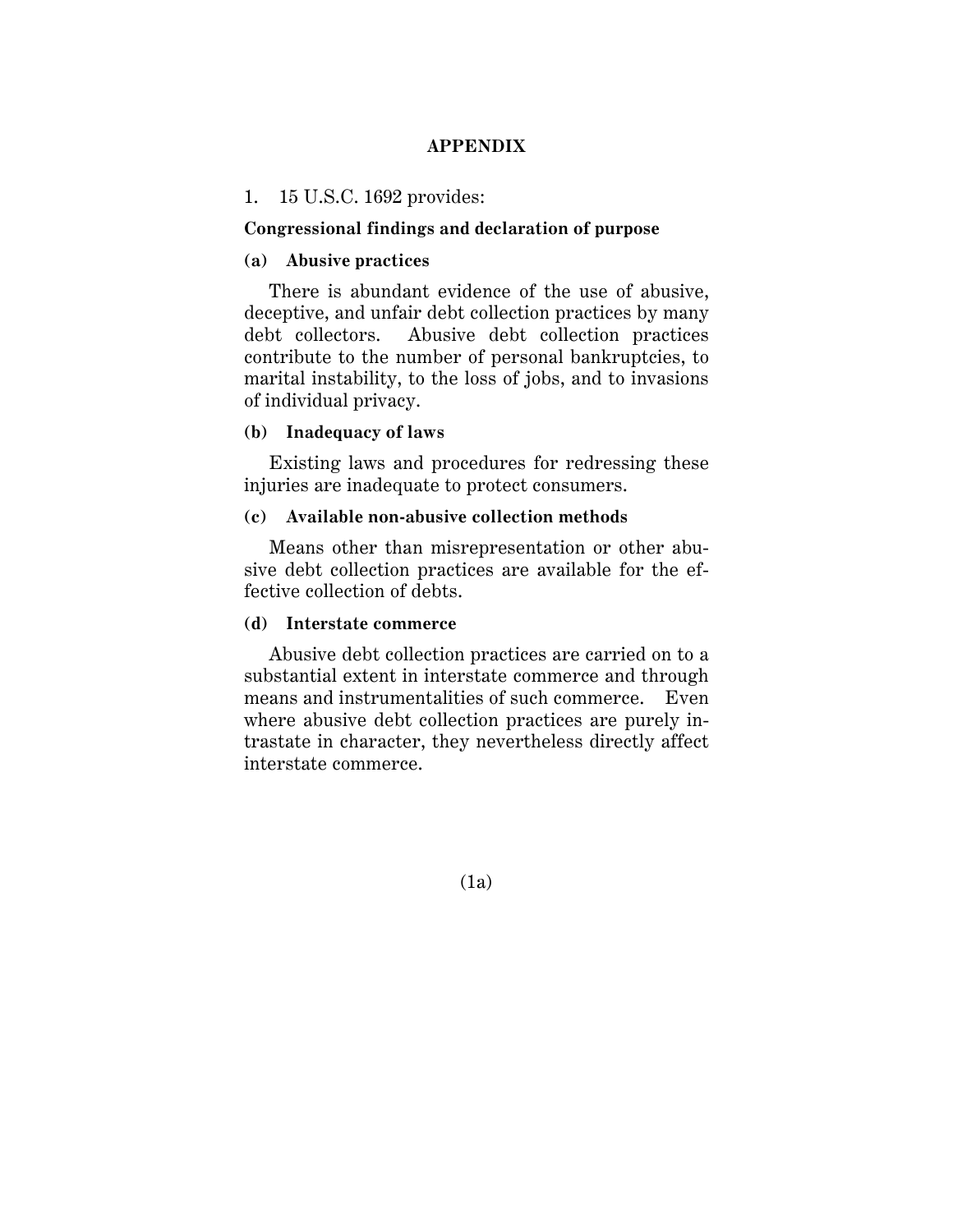#### **(e) Purposes**

It is the purpose of this subchapter to eliminate abusive debt collection practices by debt collectors, to insure that those debt collectors who refrain from using abusive debt collection practices are not competitively disadvantaged, and to promote consistent State action to protect consumers against debt collection abuses.

2. 15 U.S.C. 1692a provides in pertinent part:

#### **Definitions**

As used in this subchapter—

\* \* \* \* \*

(6) The term "debt collector" means any person who uses any instrumentality of interstate commerce or the mails in any business the principal purpose of which is the collection of any debts, or who regularly collects or attempts to collect, directly or indirectly, debts owed or due or asserted to be owed or due another. Notwithstanding the exclusion provided by clause (F) of the last sentence of this paragraph, the term includes any creditor who, in the process of collecting his own debts, uses any name other than his own which would indicate that a third person is collecting or attempting to collect such debts. For the purpose of section 1692f(6) or this title, such term also includes any person who uses any instrumentality of interstate commerce or the mails in any business the principal purpose of which is the enforcement of security interests. The terms does not include—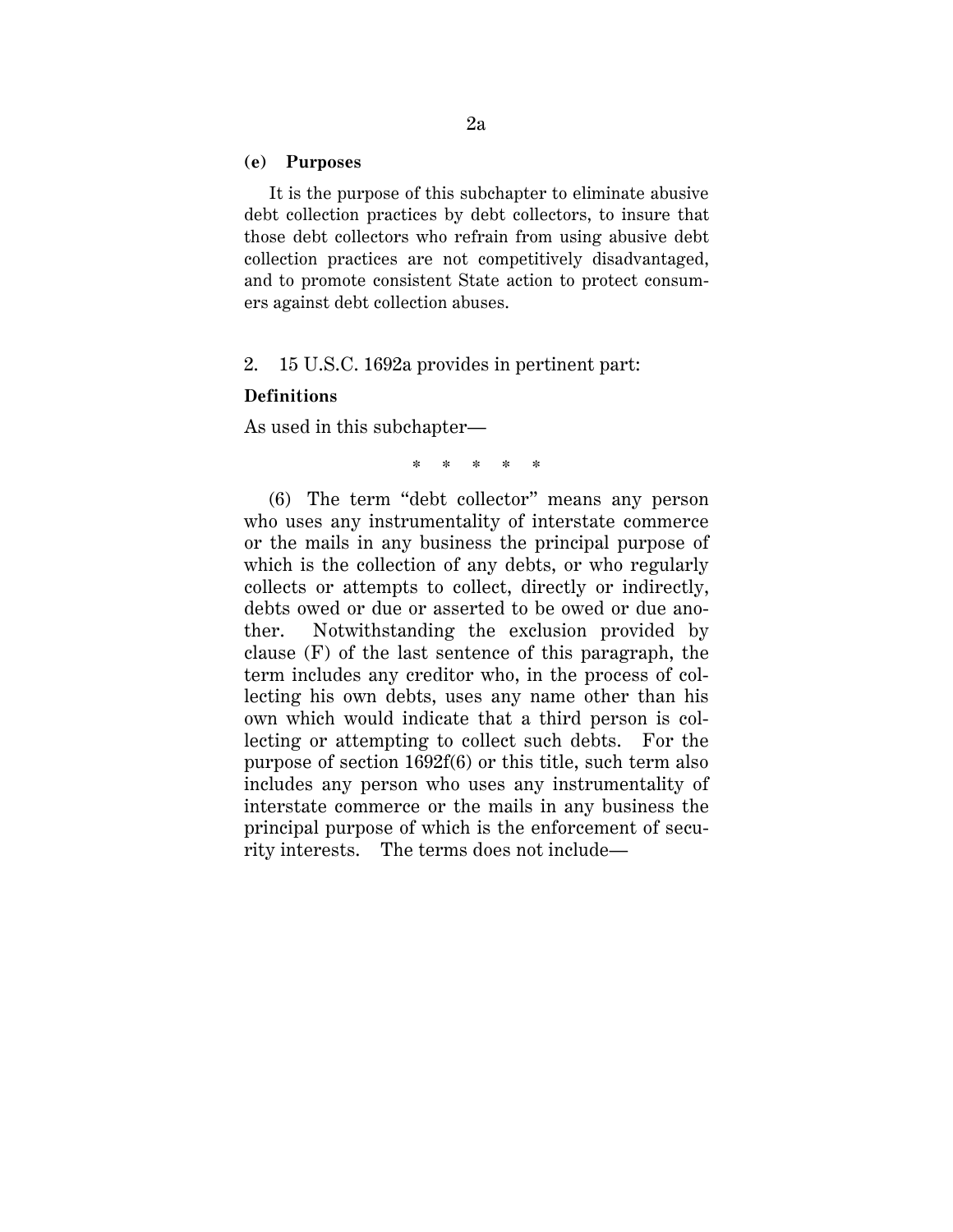(A) any officer or employee of a creditor while, in the name of the creditor, collecting debts for such creditor;

(B) any person while acting as a debt collector for another person, both of whom are related by common ownership or affiliated by corporate control, if the person acting as a debt collector does so only for persons to whom it is so related or affiliated and if the principal business of such person is not the collection of debts;

(C) any officer or employee of the United States or any State to the extent that collecting or attempting to collect any debt is in the performance of his official duties;

(D) any person while serving or attempting to serve legal process on any other person in connection with the judicial enforcement of any debt;

(E) any nonprofit organization which, at the request of consumers, performs bona fide consumer credit counseling and assists consumers in the liquidation of their debts by receiving payments from such consumers and distributing such amounts to creditors; and

(F) any person collecting or attempting to collect any debt owed or due or asserted to be owed or due another to the extent such activity (i) is incidental to a bona fide fiduciary obligation or a bona fide escrow arrangement; (ii) concerns a debt which was originated by such person; (iii) concerns a debt which was not in default at the time it was obtained by such person; or (iv) concerns a debt obtained by such person as a se-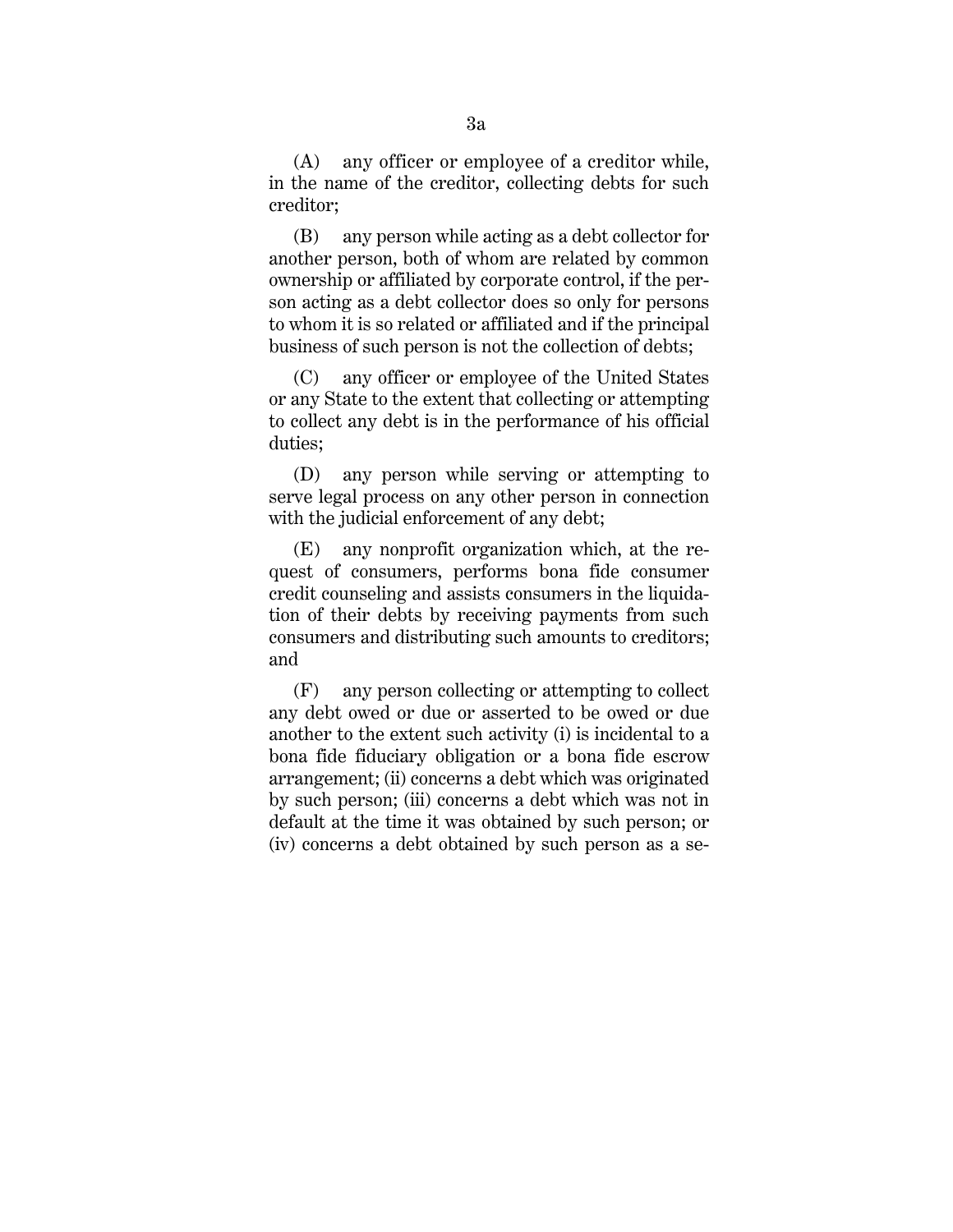cured party in a commercial credit transaction involving the creditor.

\* \* \* \* \*

#### 3. 15 U.S.C. 1692e provides:

### **False or misleading representations**

A debt collector may not use any false, deceptive, or misleading representation or means in connection with the collection of any debt. Without limiting the general application of the foregoing, the following conduct is a violation of this section:

(1) The false representation or implication that the debt collector is vouched for, bonded by, or affiliated with the United States or any State, including the use of any badge, uniform, or facsimile thereof.

(2) The false representation of—

(A) the character, amount, or legal status of any debt; or

(B) any services rendered or compensation which may be lawfully received by any debt collector for the collection of a debt.

(3) The false representation or implication that any individual is an attorney or that any communication is from an attorney.

(4) The representation or implication that nonpayment of any debt will result in the arrest or imprisonment of any person or the seizure, garnishment, attachment, or sale of any property or wages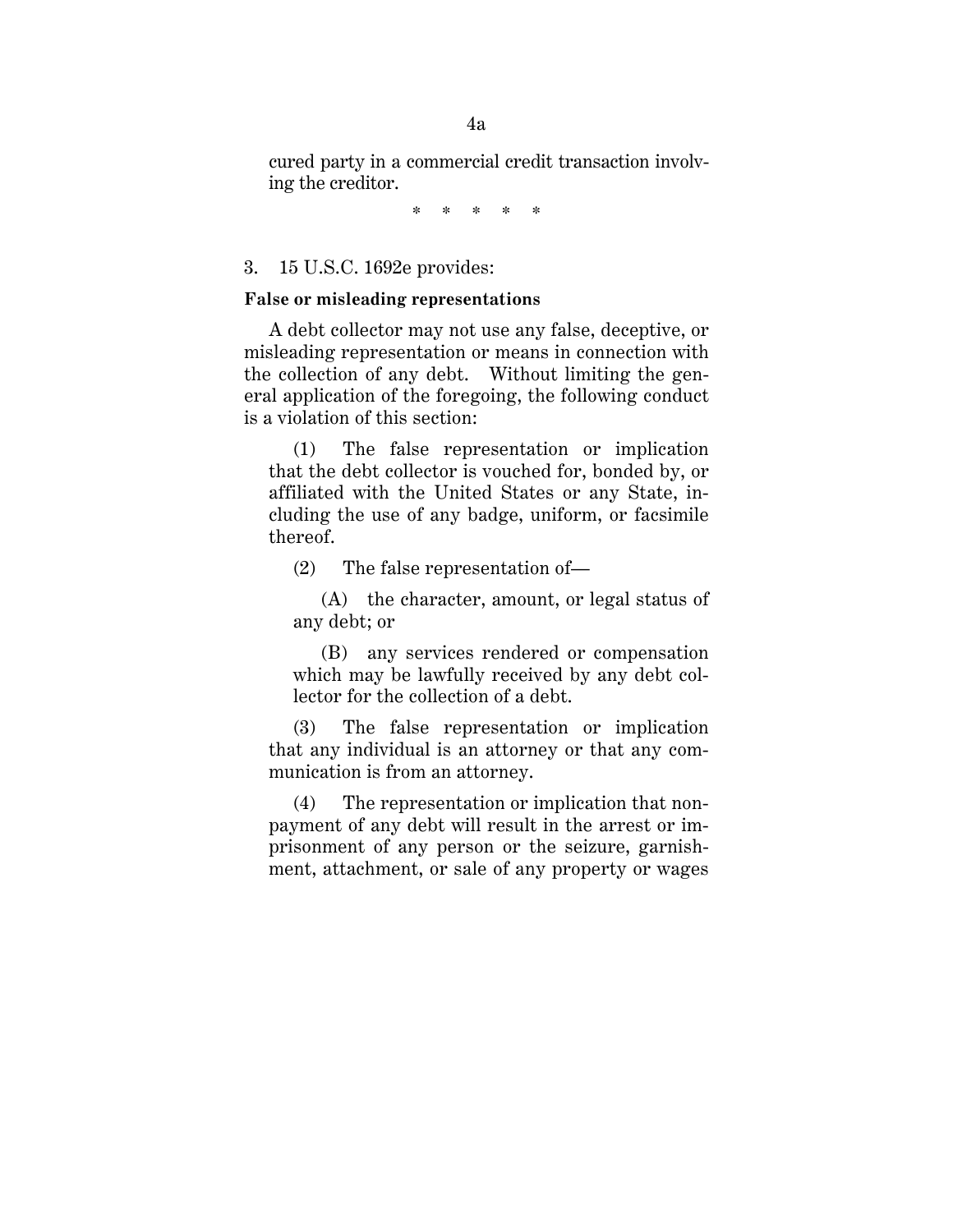of any person unless such action is lawful and the debt collector or creditor intends to take such action.

(5) The threat to take any action that cannot legally be taken or that is not intended to be taken.

(6) The false representation or implication that a sale, referral, or other transfer or any interest in a debt shall cause the consumer to—

(A) lose any claim or defense to payment of the debt; or

(B) become subject to any practice prohibited by this subchapter.

(7) The false representation or implication that the consumer committed any crime or other conduct in order to disgrace the consumer.

(8) Communicating or threatening to communicate to any person credit information which is known or which should be known to be false, including the failure to communicate that a disputed debt is disputed.

(9) The use or distribution of any written communication which simulates or is falsely represented to be a document authorized, issued, or approved by any court, official, or agency of the United States or any State, or which creates a false impression as to its source, authorization, or approval.

(10) The use of any false representation or deceptive means to collect or attempt to collect any debt or to obtain information concerning a consumer.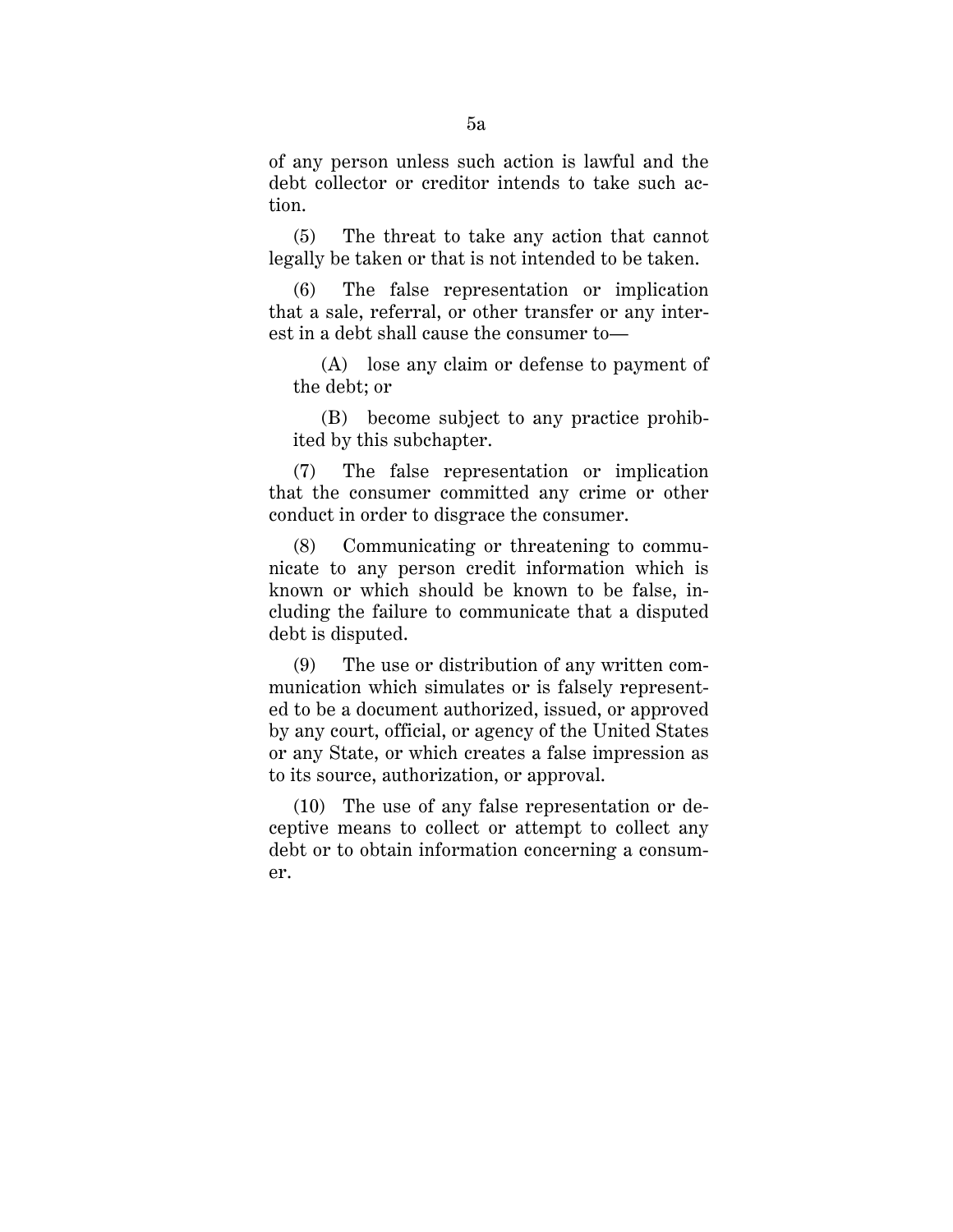(11) The failure to disclose in the initial written communication with the consumer and, in addition, if the initial communication with the consumer is oral, in that initial oral communication, that the debt collector is attempting to collect a debt and that any information obtained will be used for that purpose, and the failure to disclose in subsequent communications that the communication is from a debt collector, except that this paragraph shall not apply to a formal pleading made in connection with a legal action.

(12) The false representation or implication that accounts have been turned over to innocent purchasers for value.

(13) The false representation or implication that documents are legal process.

(14) The use of any business, company, or organization name other than the true name of the debt collector's business, company, or organization.

(15) The false representation or implication that documents are not legal process forms or do not require action by the consumer.

(16) The false representation or implication that a debt collector operates or is employed by a consumer reporting agency as defined by section 1681a(f) of this title.